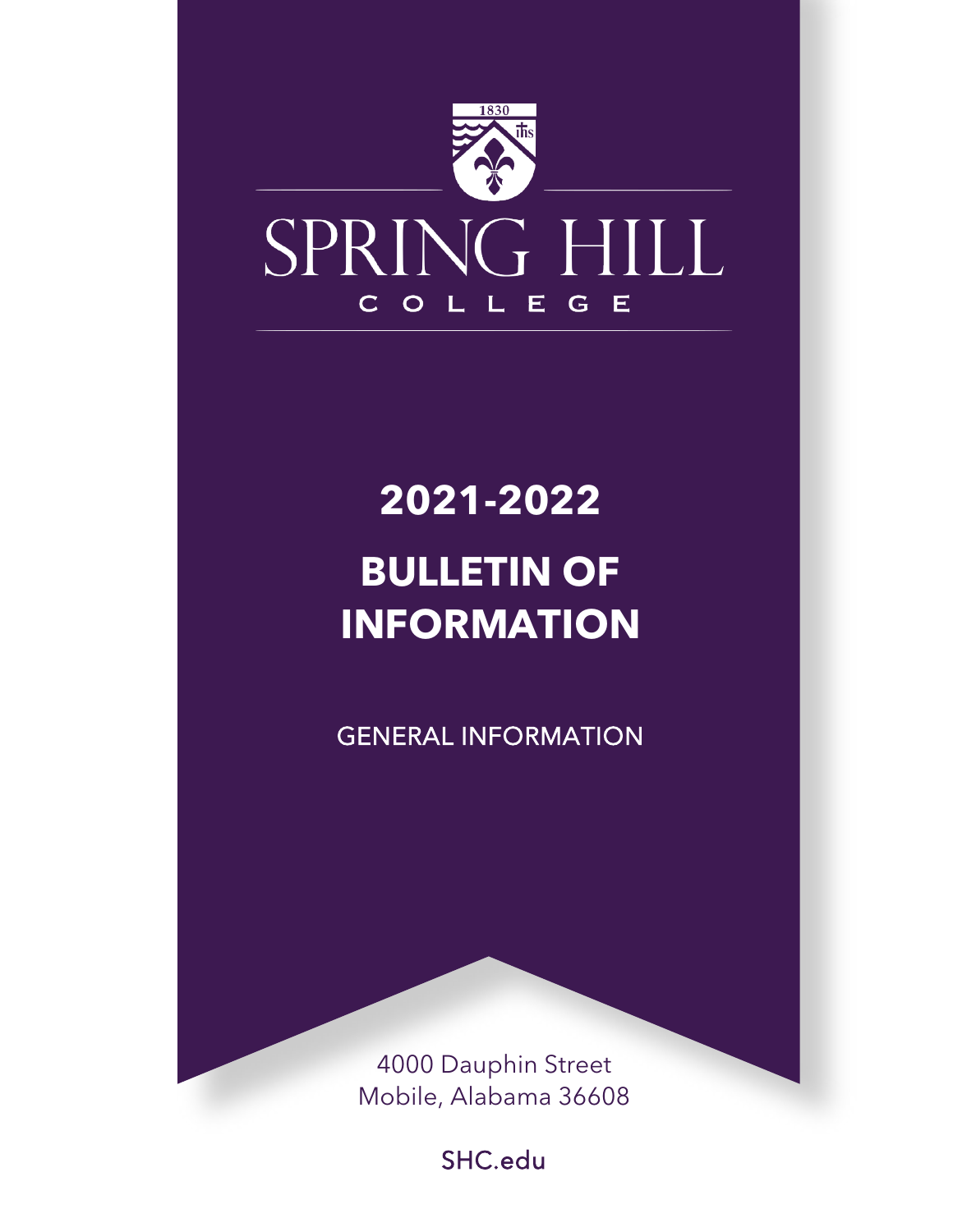## **CONTENTS**

| Marine Environmental Sciences Consortium | .24 |
|------------------------------------------|-----|
|                                          |     |
|                                          |     |
|                                          |     |
|                                          |     |
|                                          |     |
|                                          |     |
|                                          |     |
|                                          |     |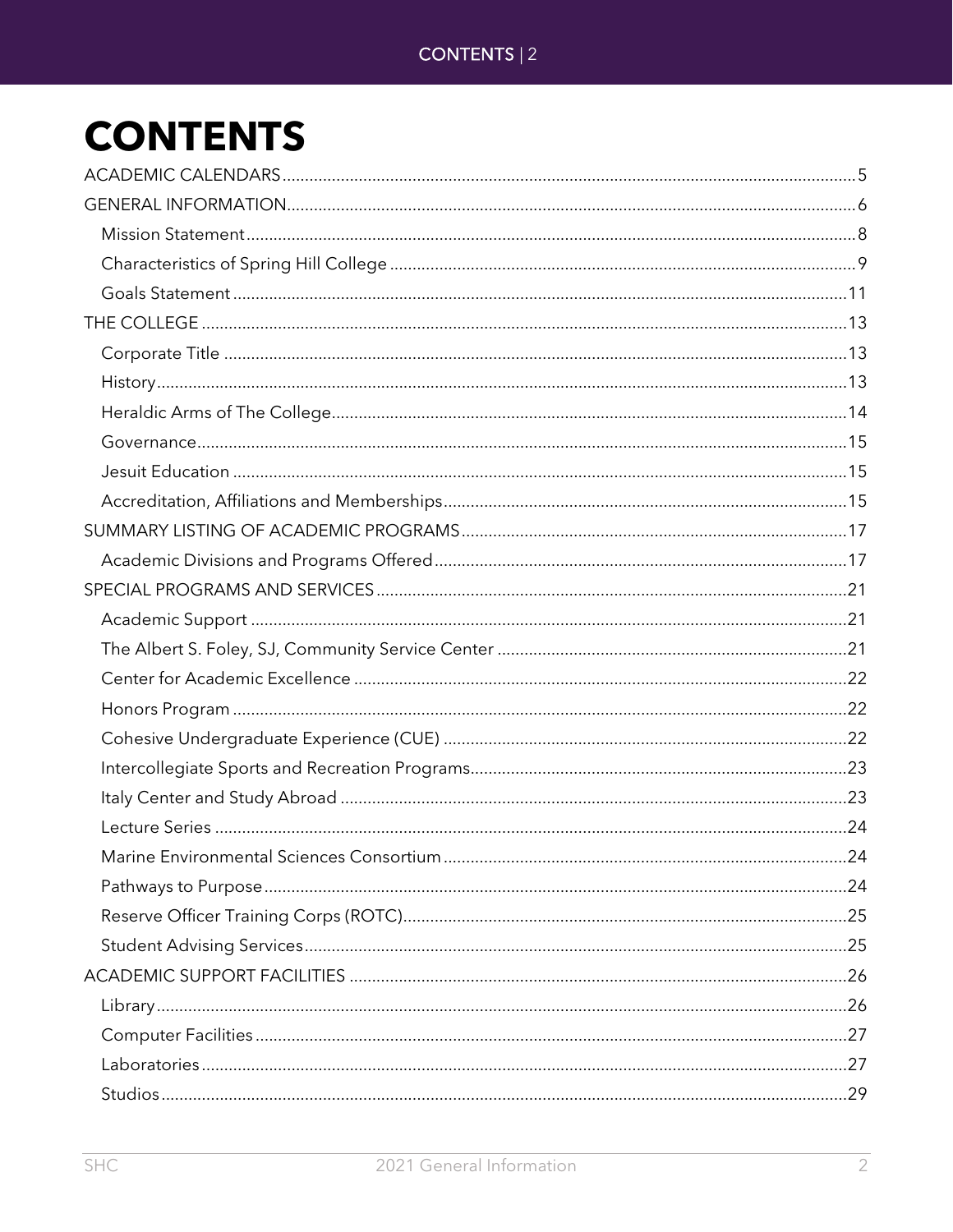### CONTENTS | 3

| 43 |
|----|
|    |
|    |
|    |
|    |
|    |
|    |
|    |
|    |
|    |
|    |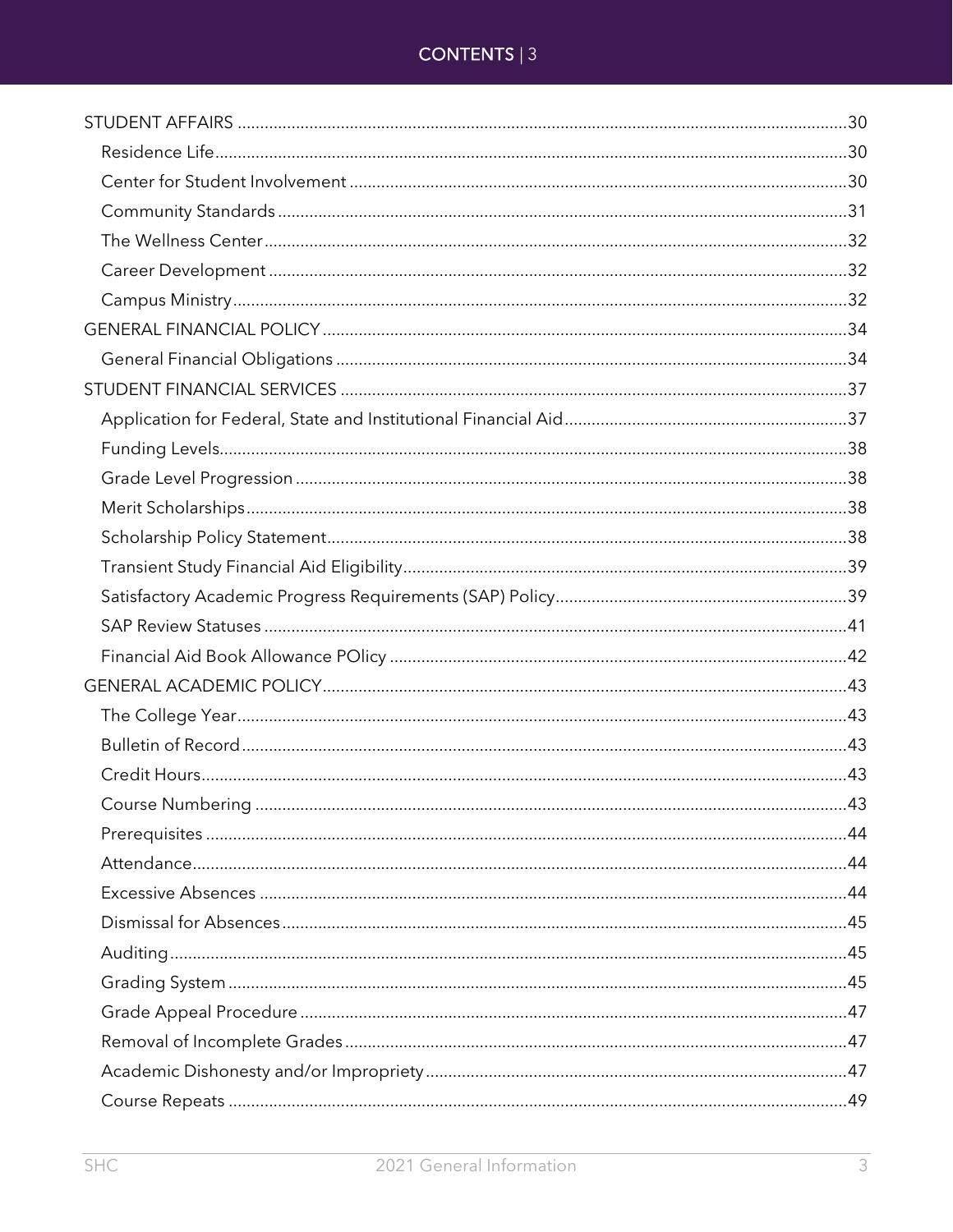### CONTENTS | 4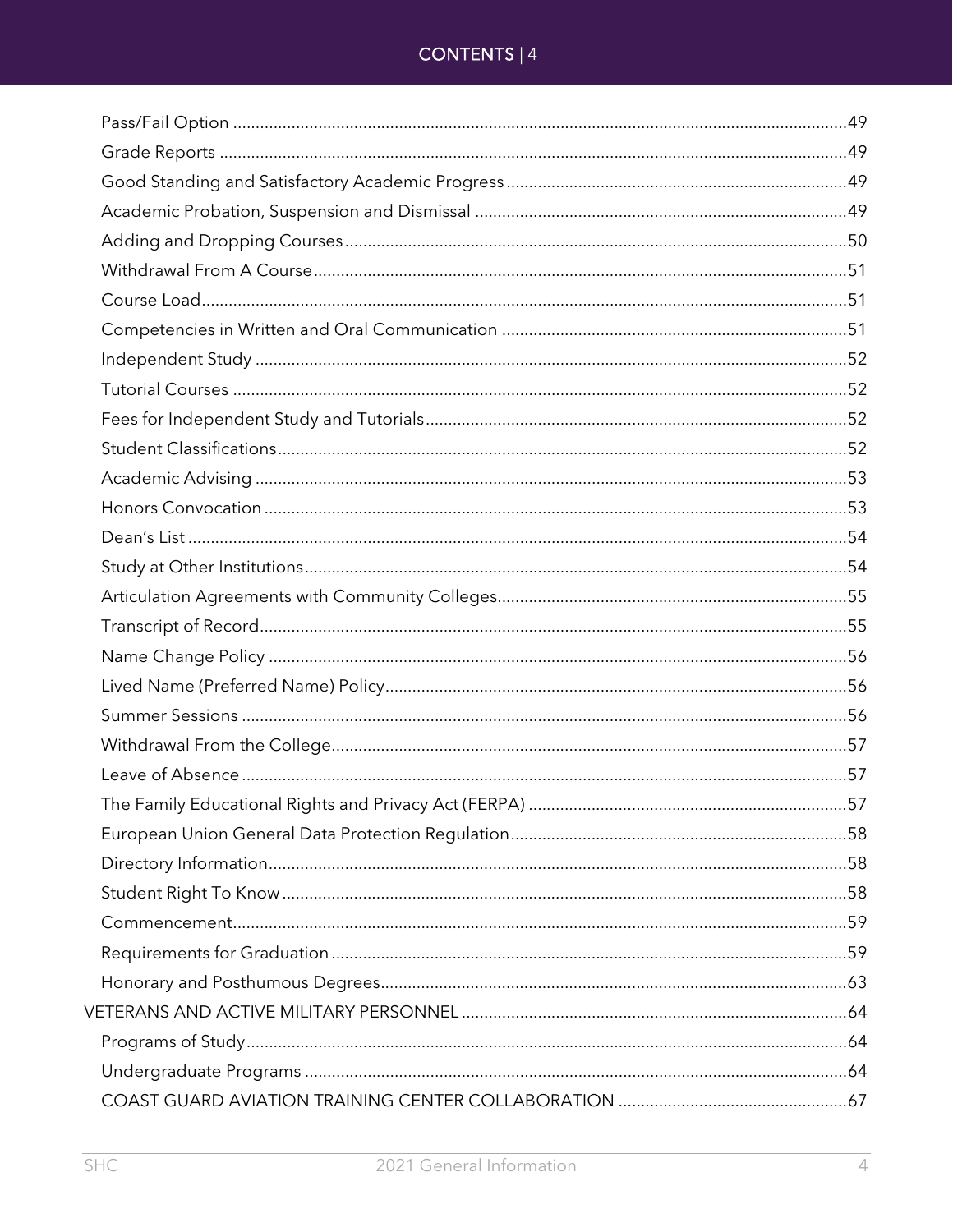## <span id="page-4-0"></span>**ACADEMIC CALENDARS**

Visit current calendars on BadgerWeb (in the Academic Calendars portlet):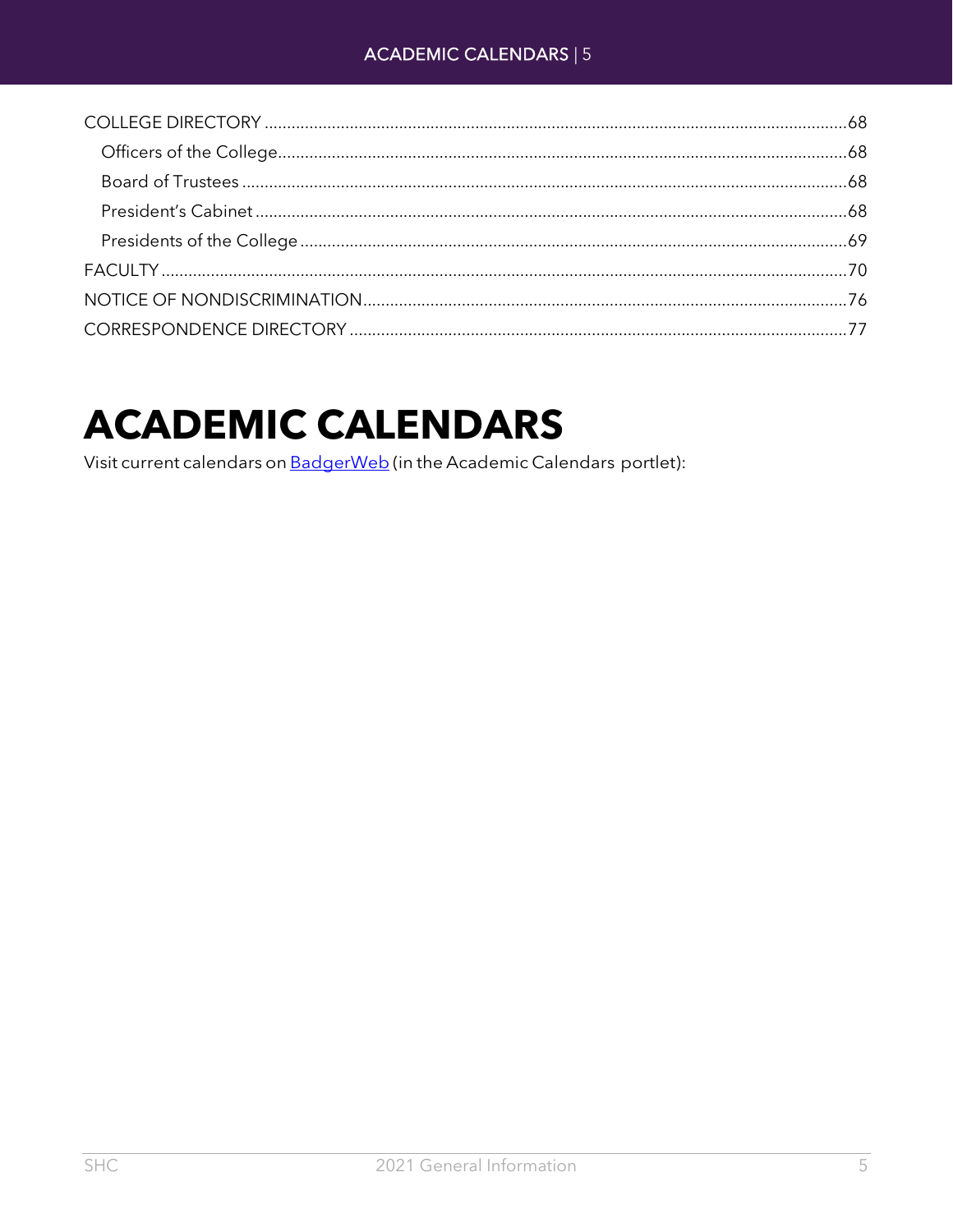## <span id="page-5-0"></span>**GENERAL INFORMATION**

### SPRING HILL COLLEGE BULLETIN OF INFORMATION

The Spring Hill College *Bulletin of Information* is the official statement of the academic, admissions, financial, and financial aid policies of Spring Hill College and of the requirements for the academic degrees offered by the College. The Bulletin of Information is published annually and is available in digital form on the website of the Spring Hill College Registrar's Office. Spring Hill College reserves the right to make changes and reasonable substitutions in the policies, programs and courses in the Bulletin of Information.

Spring Hill College operates under its academic, admissions, financial and financial aid policies as published in the *Bulletin of Information* for the current academic year.

Spring Hill College reserves to itself the right to adapt and change any and all policies relevant to the proper functioning of the College, its educational philosophy and practical measures to be followed. This explicitly includes courses and academic programs as well as regulations involving student life and conduct. The College understands these conditions to be relevant to all students, both formerly and currently enrolled.

### Bulletin of Record

Each student will be evaluated for the completion of degree requirements according to the student's *Bulletin* of record. The student must fulfill all core curriculum and major requirementsforhisorherdegreeaspublished in the *Bulletin* of record is record is the edition of the *Bulletin of Information* at the time of the student's initial enrollment at Spring Hill College, provided that the student does not withdraw from the College or fail to register for a period of more than four semesters.

A student may choose a more recent edition of the *Bulletin of Information* as his or her Bulletin of record. A student who desires to change his or her Bulletin of record must consult with the academic advisor, submit a written request to the Registrar and receive written confirmation in return that the change has been approved. A student may not choose an edition of the Bulletin of Information that was in effect prior to his or her initial enrollment as the Bulletin of record.

The Bulletin of record for a student who changes his or her major is the Bulletin of Information in effect at the time of the change.

### Procedures for Appeals and Complaints

Students may seek the resolution of disagreements that arise from the application of the policies of the College as set forth in this *Bulletin of Information* through the appeal process that is appropriate for the particular disagreement or by conferring with the chairperson or director of the area in which the disagreement has arisen. If the disagreement cannot be resolved through these procedures, the student may appeal to the vice president who is responsible for supervising the area in which the disagreement has arisen. Students may inquire about the procedures for making appeals through the Office of Student Advising Services.

If a disagreement cannot be resolved through an appeal procedure, the student may present a formal, written complaint to the president of the College. The College's policy for student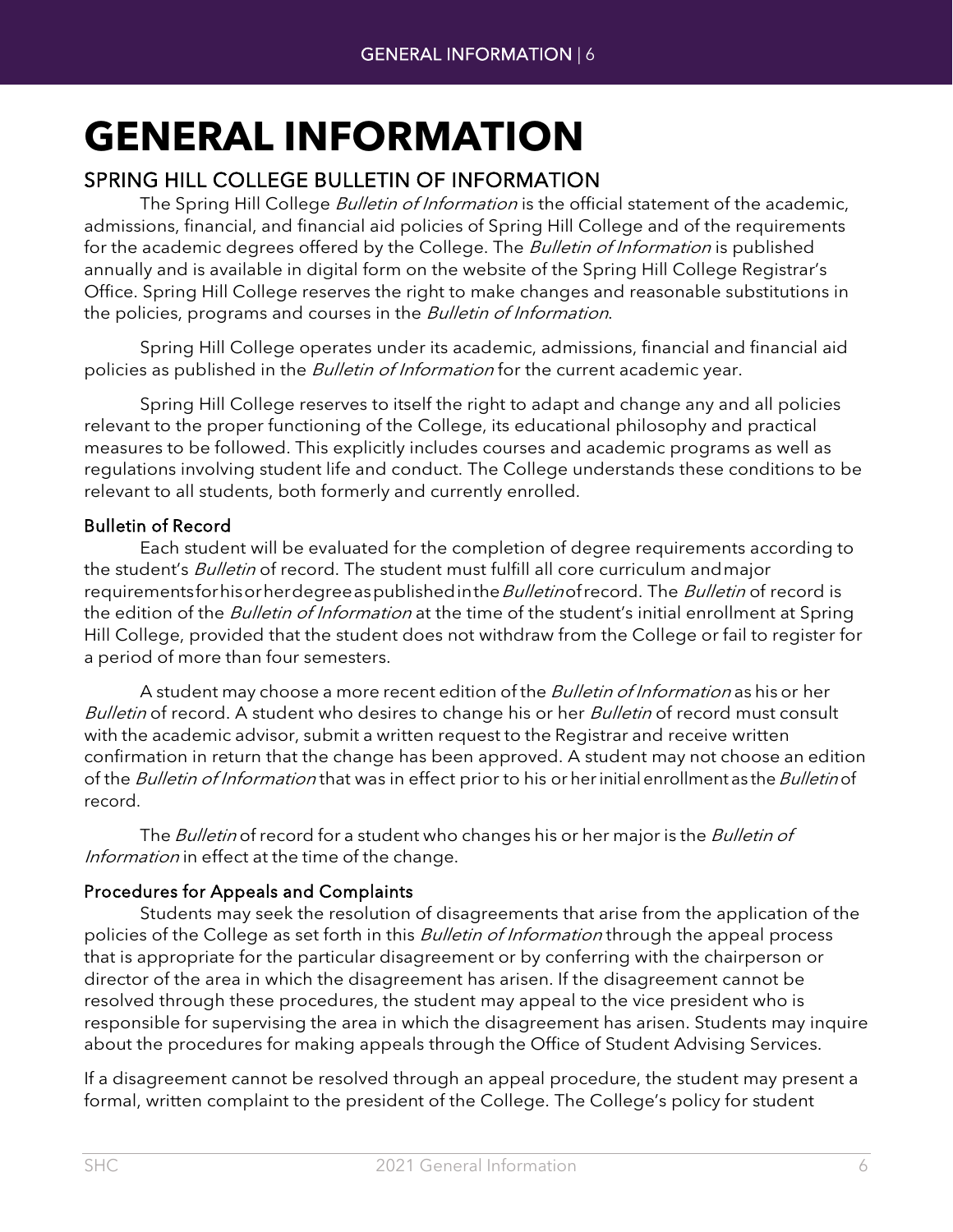complaints and the form for presenting formal complaints are available in the "About SHC" section of the College's website at [www.shc.edu.](http://www.shc.edu/)

### PROMISE STATEMENT

In defining and clarifying our identity, we have developed a statement at Spring Hill which embodies our distinctiveness:

"Forming leaders engaged in learning, faith, justice and service for life."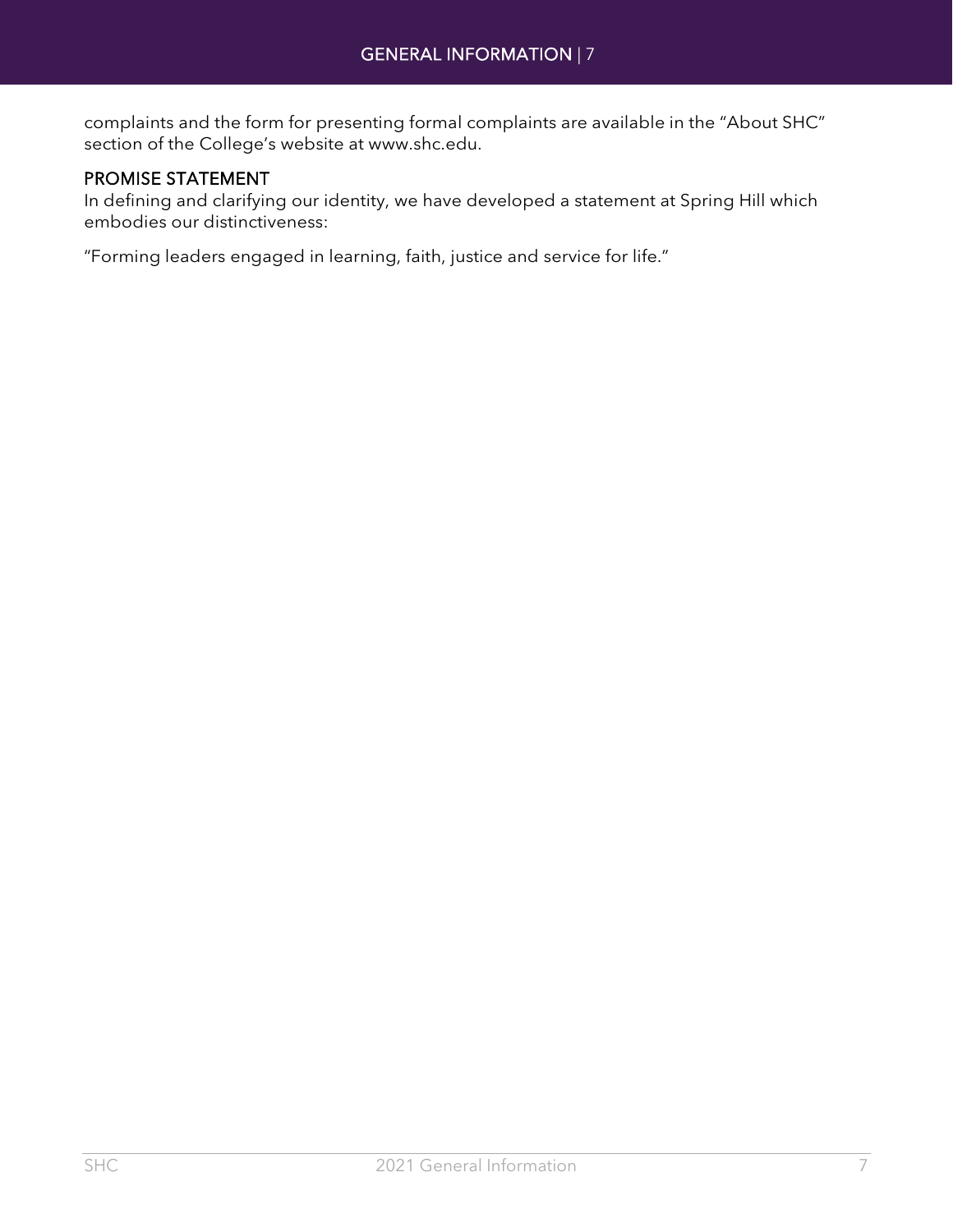<span id="page-7-0"></span>**MISSION STATEMENT**<br>Rooted in its Catholic heritage and continuing the centuries-old Jesuit tradition of educational excellence, Spring Hill College forms students to become responsible leaders in service to others.

We offer all students a thorough preparation for professional excellence, and we strive to awaken mind and spirit to the pursuit of truth and to an ever-deepening appreciation of the beauty of creation, the dignity of life, the demands of justice and the mystery of God's love.

In our community of living and learning, we are committed to the Jesuit tradition of *cura* personalis, that is, a care for the spiritual, social and intellectual growth of each person.

Through informed dialogue with the world's cultures, religions and peoples, we promote solidarity with the entire human family.

And true to the Catholic and biblical tradition, we nurture both the personal and social dimensions of faith, seeking to draw our students into a deeper and more vital relationship with God. February 2014

### A COMPREHENSIVE LIBERAL ARTS COLLEGE

The tradition and identity of Spring Hill have thus been formed from the strength of its Catholic heritage and its Jesuit spirituality and educational philosophy. Indeed, the College derives its academic character from its insistence on the primary importance of the liberal arts and sciences. It offers a multi-dimensional education, providing students the humanistic foundation for a life of continuous learning.

Through the Core Curriculum, adapted from the values-oriented program of studies of the Jesuit tradition, students explore artistic, historical, scientific, philosophical, and religious approaches to reality. Methods and principles are stressed and an emphasis is placed on the quest for understanding. These studies are designed to assist students in developing breadth and variety of knowledge as well as skills in analysis, synthesis and judgment. Combined with specialized studies in major areas, which prepare students directly for careers or graduate school, the liberal arts and sciences provide the context for both integration of knowledge and clarification of values.

Through such knowledge and skills, the College aims at fostering the intellectual growth of men and women who are free from ignorance, narrowness of interest, and bigotry. True to its heritage, the College recognizes its responsibility to transmit Christian values and to challenge students to the highest ideals.

The College also recognizes its responsibility to carry its educational vision to the broader community by developing programs, both graduate and undergraduate, which respond to the needs of the growing number of non-traditional students in its local area and by extending its theological resources to the service of the Catholic Southeast.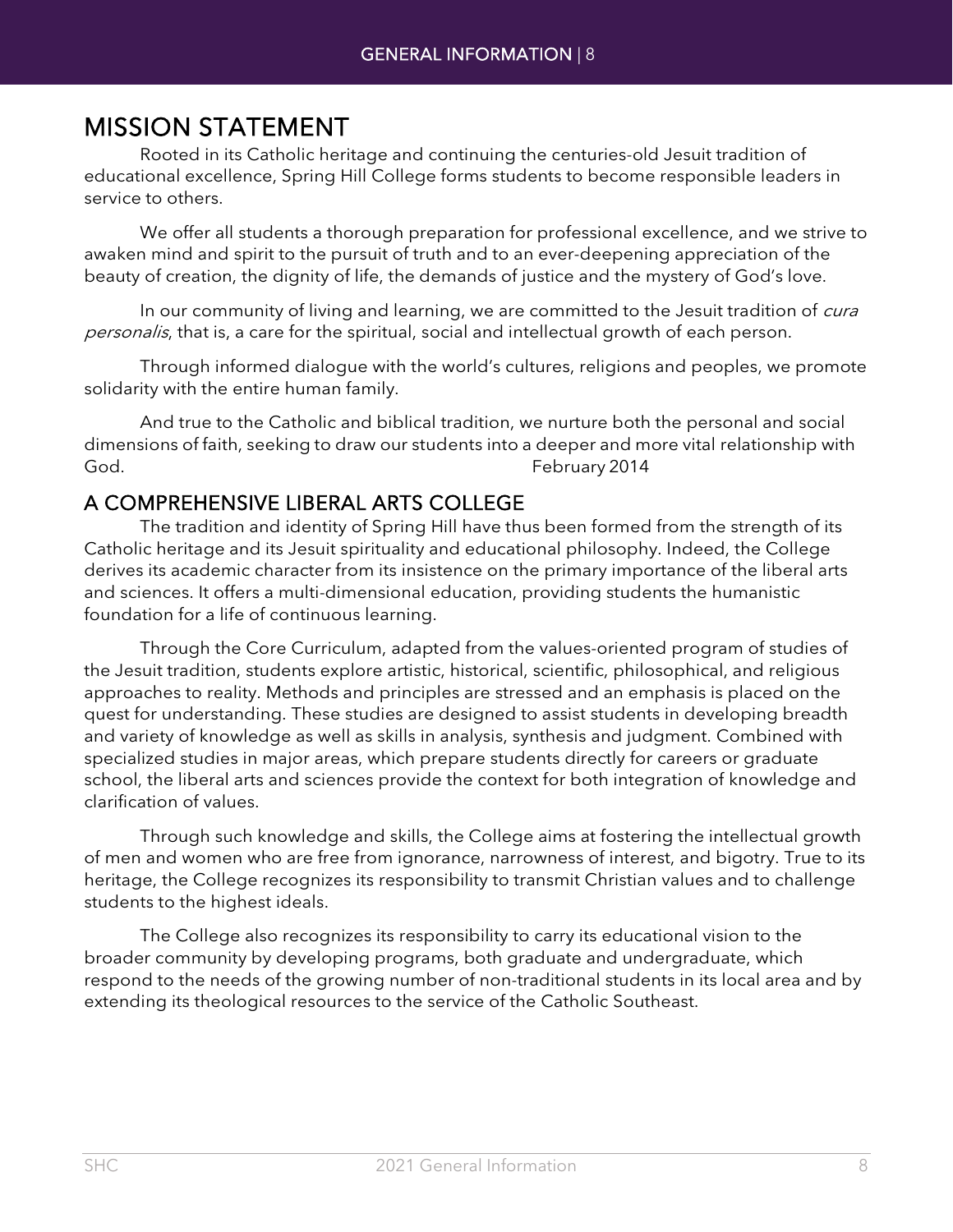## <span id="page-8-0"></span>CHARACTERISTICS OF SPRING HILL COLLEGE<br>Spring Hill draws its inspiration from the religious, humanistic vision of Ignatius Loyola

who started his first schools in the middle of the sixteenth century. He wanted to bring to the Renaissance world of his time the knowledge that the world is charged with the grandeur of God, as the nineteenth-century Jesuit poet, Gerard Manley Hopkins, would write; and he hoped to lead people to a knowledge of that God. In this desire to serve his world and his Church, he recognized that education was a key element. He knew that a disciplined growth in the knowledge and understanding of creation, grounded in faith, is indispensable for the right ordering of society. Both Ignatius and his followers, to achieve their vision, regarded certain characteristics essential to the identity of their educational institutions; they are expectations demanded of our students, and they are qualities that strengthen and perpetuate the education provided by Spring Hill College.

### Academic Excellence

Spring Hill College is committed to academic excellence. In an atmosphere of open inquiry, students and teachers together experience the significance of the intellectual life; they learn that it establishes a society's cultural values and is responsible for the communication of those values to future generations. Thus, the academic community pursues and shares knowledge through serious scholarship in a desire to know the truth of creation, appreciate its beauty and serve it with humility.

To accomplish this, the College employs selective enrollment, and it recruits faculty who have either already demonstrated excellence in teaching or who exhibit a desire to excel; it further encourages the faculty's continuing academic development. These dedicated faculty carry on the Jesuit tradition of vigorous intellectual discipline and an attention to detail that are the foundation of learning. And though such learning takes place primarily in the classroom, in the interaction between student and teacher and in hours of careful study, the wider ranges of campus life are also meant to provide opportunities for intellectual stimulation.

### Leadership

Learning is the empowerment that makes authority and constructive action possible. Campus life — both curricular and extra-curricular — involves students in active learning experiences that are designed to help them grow creatively, and the personal size of the student body ensures effective participation by everyone. Students are thus encouraged to take positions of responsibility; and they often find themselves judged, formally or informally, on their ability to lead. This nurturing environment fosters initiative and determination, and helps students to become dynamic leaders whose dedication and courage in serving others ennoble their community.

### Personal Development

Every aspect of campus life has as its purpose the formation of the balanced person who, through habits of reflection, through enriching relationships with other students and with teachers, develops a mature world-view. These opportunities are not limited to the academic; rather, residence hall life, intercollegiate and intramural athletic competition, liturgies, retreats and campus social functions all serve to promote individual development within the community. The College offers its students the joy of learning and the excitement of personal discovery.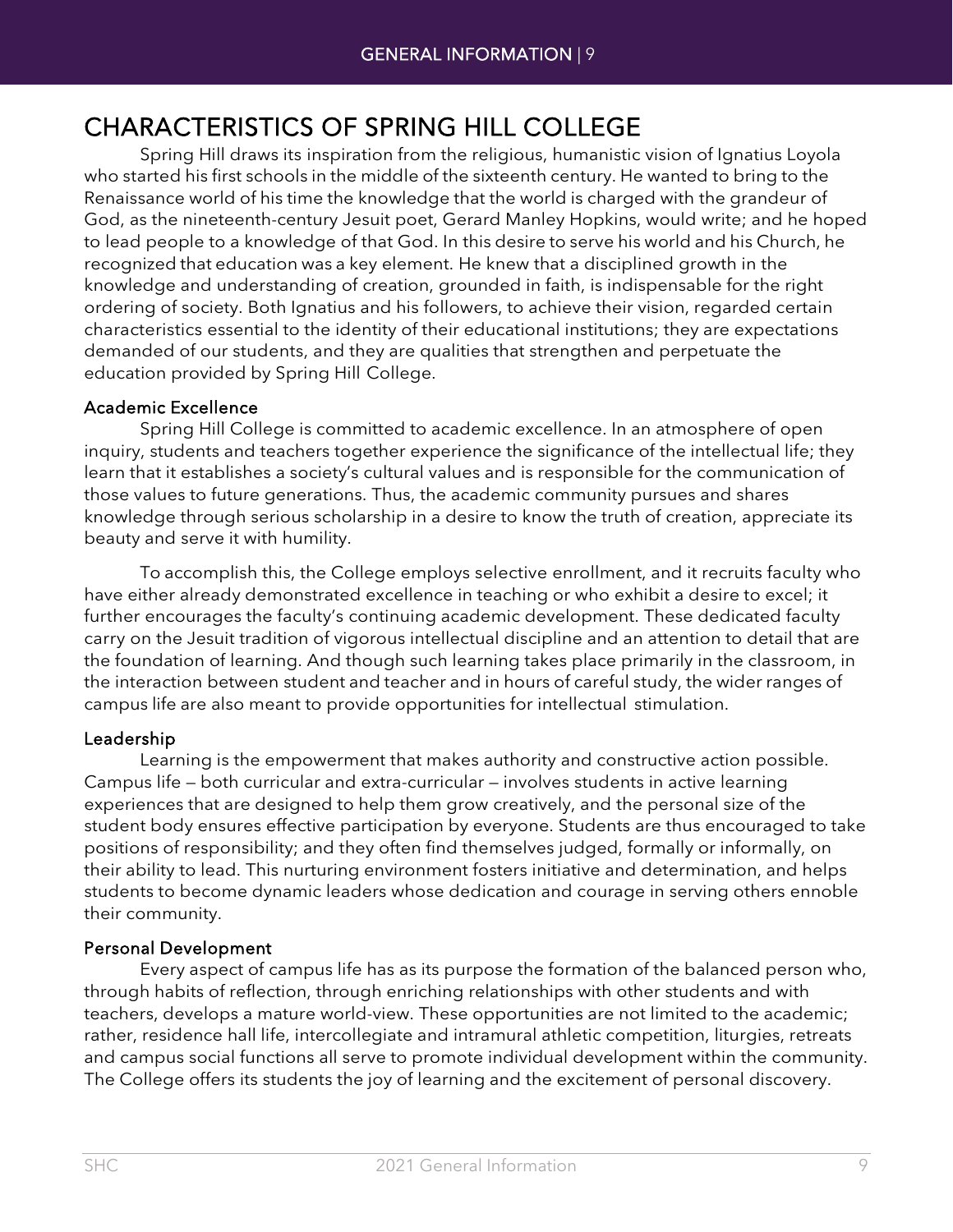Students thus become self-disciplined, open to growth and aware of the responsibilities that true freedom demands.

### Community

The College attempts to create a genuine community based on the pursuit, common to students and faculty, of intellectual growth and personal development. Concern for the individual person – what Jesuits have traditionally called *cura personalis* – is a fundamental characteristic of the Spring Hill community. This personalized care, possible because of the College's comfortable size, allows each student to develop individually, but also, and simultaneously, as a member of a community bonded by shared ideals. Members of a community are galvanized by unity of purpose, they appropriate the community's ideals for themselves and have a stake in their fulfillment; in advancing these ideals, they become leaders.

### **Diversity**

The College purposely seeks a diverse student body. Given the interdependence of the global environment, diversity is a practical preparation for life, but it is also a stimulation to a well-rounded education. Diversity is richness. Thus, the College welcomes students of varying nationalities, geographic regions, ages and religions, as well as diverse social and economic backgrounds. The one common element the College seeks in all its students is an openness to the values of a personalized, Jesuit, liberal arts education.

### Service

The Spring Hill experience, therefore, in all its dimensions, challenges students to excel as informed and responsible leaders in service to others. Recognizing and serving the needs of one another is an important facet of campus life, and students are faced with this responsibility on a daily basis. But that responsibility extends far beyond campus boundaries: the call to serve has been made more urgent than ever in Jesuit institutions by the commitment of the Society of Jesus to promote faith by seeking the justice that the gospel demands.

This is a call to Christian love — the disposition to love others as God loves us — which the College community believes should be the overriding influence on its every action, its every decision. Students should, through the education Spring Hill offers, be made aware of their special obligations to the world of the disadvantaged and the impoverished. They are urged to share with the College its responsibility to bring political, social and cultural benefit to the Mobile community and, ultimately, to society at large.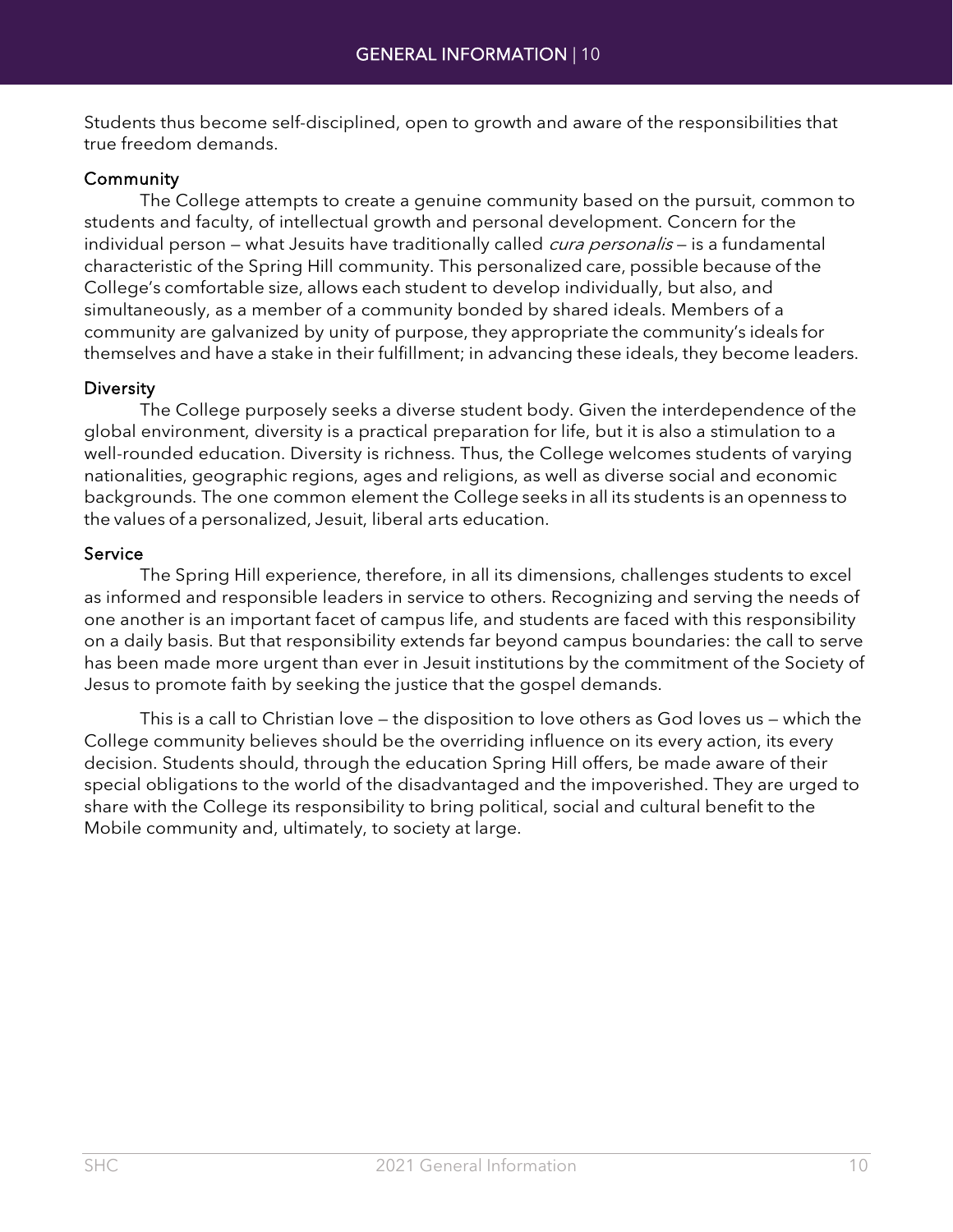<span id="page-10-0"></span>GOALS STATEMENT<br>Reflecting the Catholic, Jesuit philosophy of learning, that, ultimately, faith, reason and justice are inextricably related to one another, the goals of Spring Hill College seek to promote an integrated education of the whole person, while respecting the value of diversity and the fundamental importance of free inquiry. The educational and institutional goals of the College are:

### For its students:

To develop students' intellectual capacities for critical thinking, coherent writing and articulate speaking by building skills in analysis, synthesis and judgment and by cultivating the quest for understanding and the desire for truth.

To provide a humanistic foundation for a life of continuous learning, through a Core Curriculum, that explores artistic, historical, scientific, philosophical and religious approaches to reality.

To develop depth of understanding in an area of specialization which provides a foundation for a productive professional life.

To provide challenge and guidance to the process of moral development and personal integration of values by deepening a sense of responsibility and respect for the needs and rights of others, along with a mature self-respect and self-confidence.

To promote the growth of social awareness and responsibility, especially through an appreciation and understanding of cultural diversity and the fundamental solidarity of the entire human community, and through cultivation of a reflective sensitivity to human misery and exploitation, which recognizes the continuing need for empowerment of the marginalized in society.

To develop students' capacities and desires for leadership and service as active participants in the life of church and society.

To awaken and deepen a mature sense of faith, a reflective and personal integration of reason, faith, and justice.

To develop a sense of the interrelatedness of reality and the ultimate integration of knowledge, rooted in the mystery of God and revealed in the Incarnation of the Word, Jesus Christ.

### For the institution:

To build a true community of learning by focusing all sectors of the College on the common goal of personalized, holistic, student-centered education.

To direct faculty recruitment and faculty development towards promoting quality teaching, active scholarship and shared mission.

To strengthen the distinctive mission of the College by developing and implementing strategies to build shared responsibility for Spring Hill's Jesuit tradition at all levels of the College community.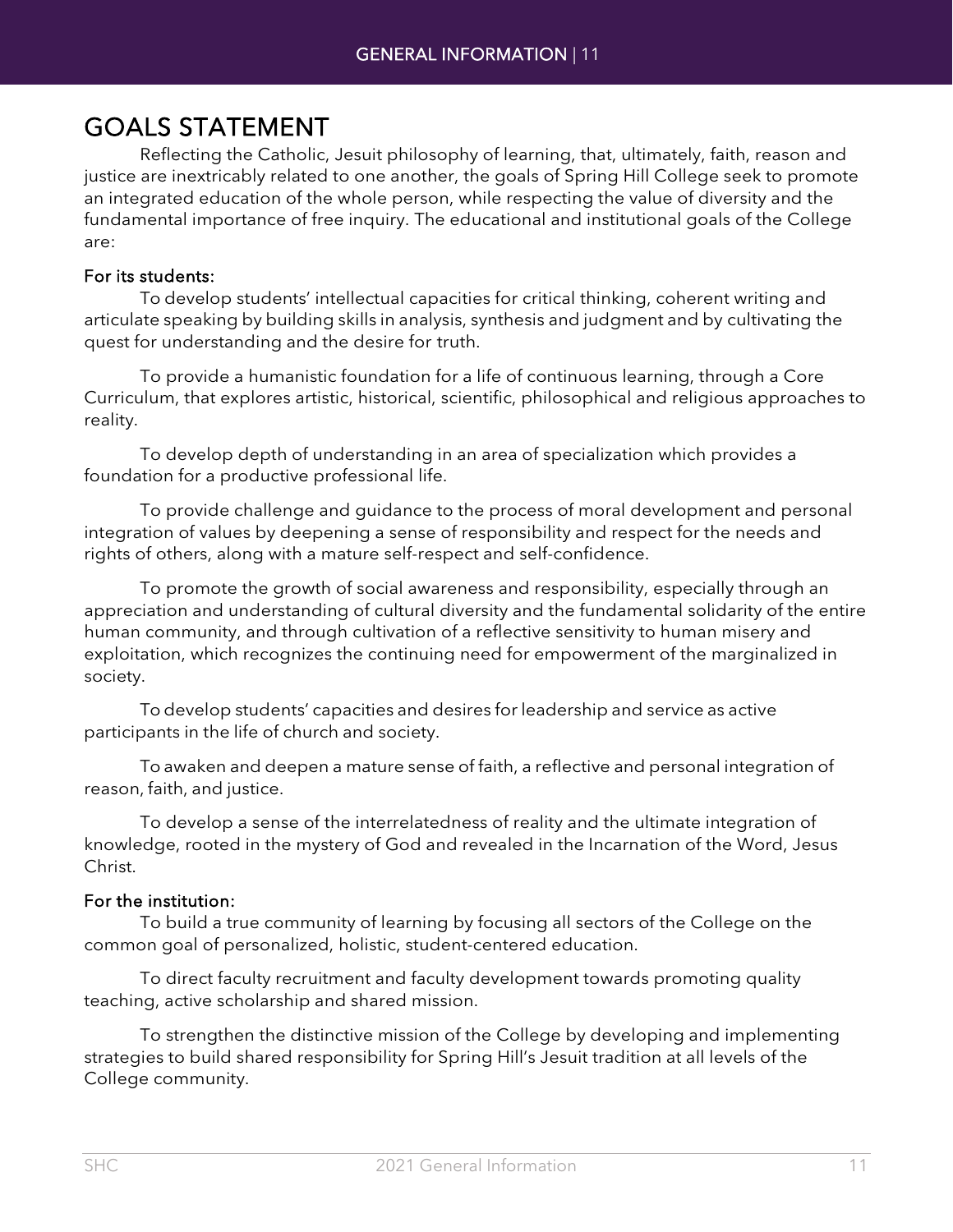To engage in systematic planning through a broad-based, ongoing planning and evaluation process in order to facilitate continued growth in institutional effectiveness.

To serve as an educational resource for the Catholic faith community of the Southeast.

To serve as an educational and cultural resource for the Mobile community and the metropolitan area.

Board of Trustees, Spring Hill College, October 15, 1993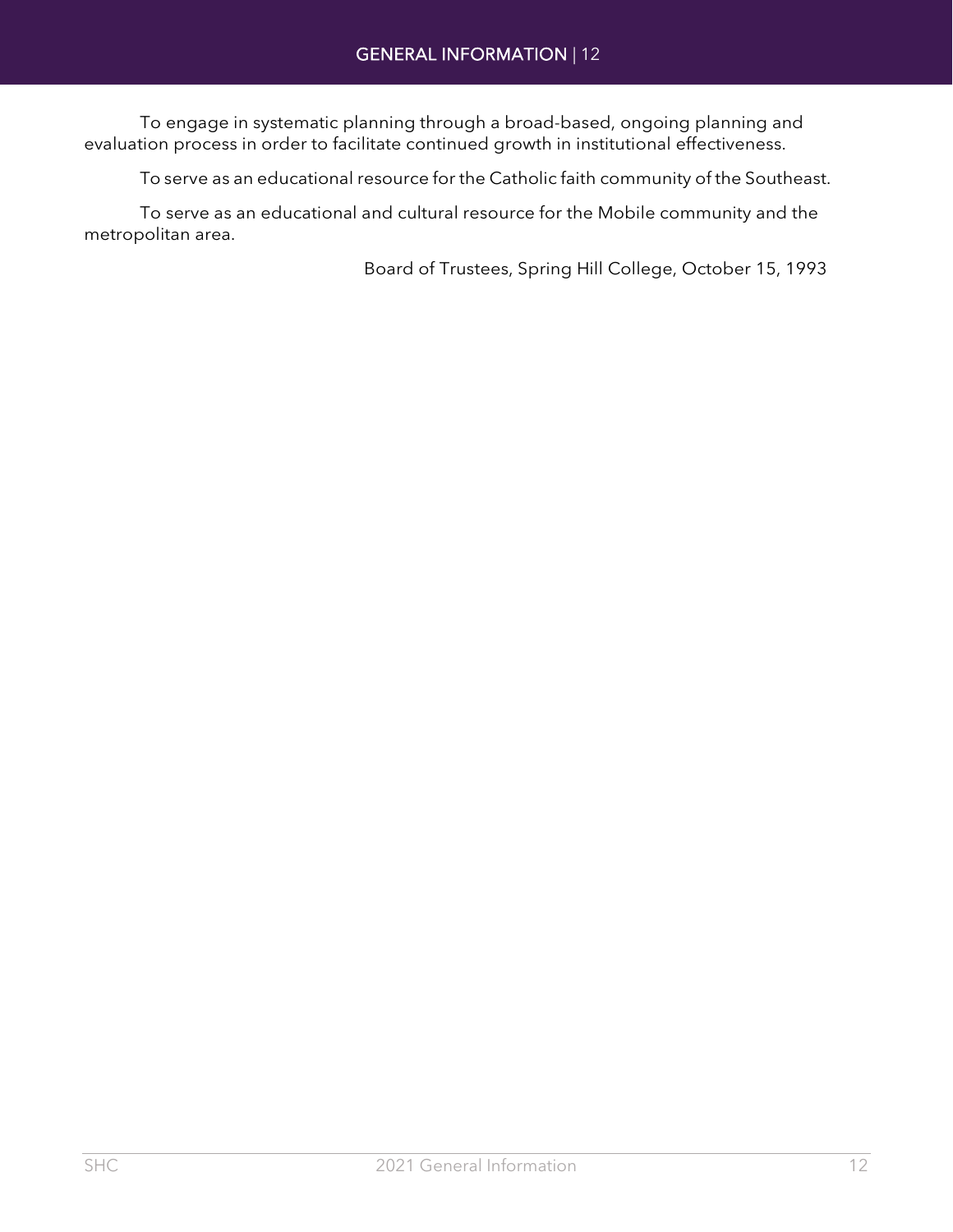## <span id="page-12-0"></span>**THE COLLEGE**

<span id="page-12-1"></span>CORPORATE TITLE<br>The legal corporate title of the College is: Spring Hill College. This title should be used for all legal purposes.

<span id="page-12-2"></span>HISTORY<br>Founded in 1830 by the Most Rev. Michael Portier, DD, Mobile's first Catholic bishop, Spring Hill College is the oldest continuously operated, private institution of higher education in the state of Alabama, the first Catholic college in the Southeast, and the third oldest Jesuit and fifth oldest Catholic college in the United States.

Bishop Portier originally purchased 300 acres of land six miles west of the City of Mobile to establish a seminary and boarding school. His vision was to provide boys under the age of 12 with an education in classical and modern languages, mathematics, geography, astronomy, history, belles lettres, physics and chemistry. The school had 30 students its first year and was initially staffed by Portier (who taught Greek), two priests and four seminarians. By 1832, the age restriction had been eased and enrollment increased to approximately 130 students.

In 1847, Bishop Portier invited the Fathers of the Lyon Province of the Society of Jesus to take possession of the College, and, like other Jesuit schools, Spring Hill began to follow a European model of education in which students began attending at nine years old and proceeded through both secondary and collegiate levels. The sons of Mobile's established families, representing multiple denominations and faith traditions, attended Spring Hill High School and College.

Through the guidance of the Jesuits, Spring Hill continued to thrive and meet the educational needs of its community as it entered the twentieth century. In 1932, the school developed and launched an extension program offering Saturday classes aimed at adults. For the first time in its history, women were admitted into its programs. These developments were followed by another important change of historical significance — the closing of the high school in 1935.

Presidents Patrick Donnelley, SJ, and Andrew Smith, SJ, brought landmark changes to the College after World War II. Both men viewed racial segregation as an ethical and moral dilemma, and in 1954, Smith presided over the enrollment of nine African-American students to the College. Fannie Motley was the first African-American graduate of the College in 1956. For 10 years, Spring Hill was the first and only integrated college in the south, earning the respect of many and the ire of some. Spring Hill's leadership on integration is mentioned by Dr. Martin Luther King Jr. in his 1963 Letter from a Birmingham Jail.

Spring Hill College's foundation as a Jesuit, Catholic, liberal arts institution of higher learning has shaped its mission, which centers on forming leaders engaged in learning, faith, justice and service for life. The Foley Community Service Center, named for the Rev. Albert S. Foley, SJ, is part of the College's ongoing commitment to service, with Spring Hill College students providing more than 23,000 hours of service to the local community each year. The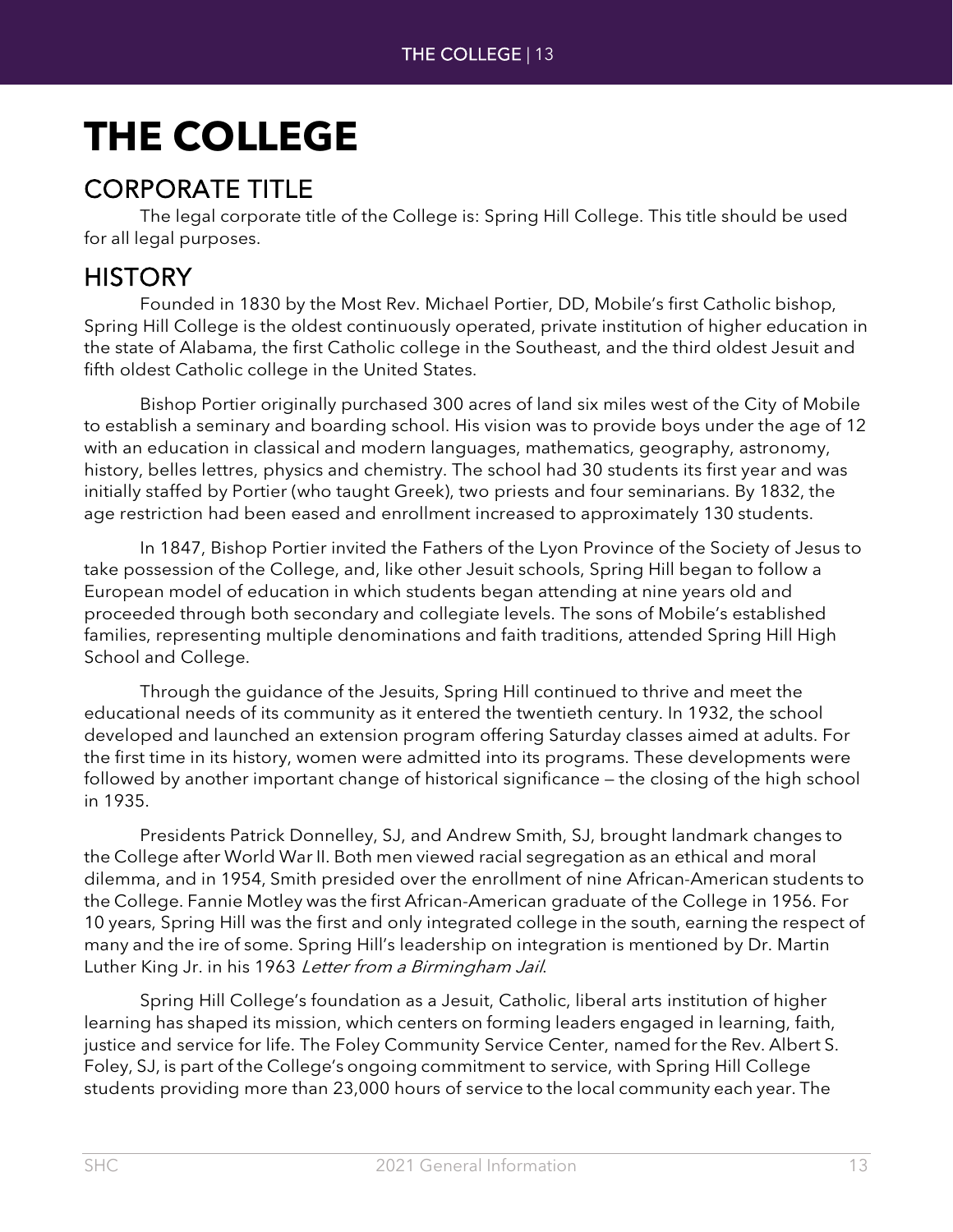International Service Immersion Program (ISIP) has provided numerous Spring Hill College students with life-changing experiences in service to others in the Caribbean and Central America for 13 years. An inaugural alumni ISIP trip was added in 2016 due to the overwhelming success of the program.

Spring Hill College's Carnegie Classification is as a baccalaureate college, with an arts and sciences focus. The College offers 45+ undergraduate and eight graduate degrees through eight academic divisions and annually enrolls more than 1,400 undergraduate students. Spring Hill competitively fields sixteen teams in NCAA Division II sports and four club sports as well as two spirit squads. The College boasts a thriving campus life with more than 70 student organizations, including a wide array of co-curricular and student activities, an engaged Campus Ministry, and numerous programs. In 2011 the College established the Italy Center campus located in Bologna, which is home to the oldest University in the Western world dating back to 1088. The Spring Hill College Italy Center welcomes students from 15 partner colleges and universities the majority representing top Jesuit institutions. The SHC Italy Center provides a rich immersion experience allowing students to share a residence hall with Italian students, participate in a range of social justice programs, and travel to areas of the Mediterranean where few tourist venture. On average, 100 students per year take advantage of the Italy Center's service learning, social justice travel, research, and internship opportunities."

Focused on the Jesuit principle of *cura personalis*, or care and development of the whole person, Spring Hill College is a close-knit community centered on the success of each student. Through a cohesive undergraduate experience, a solid foundation in the liberal arts and innovative programs designed to engage students in both service-based learning and vocational discernment, students are encouraged to actively build skills, discover passions and reflect upon strengths and areas of opportunity as they plan their futures.

<span id="page-13-0"></span>HERALDIC ARMS OF THE COLLEGE<br>The disposition of the shield per pale divides the College arms vertically into a silver and gold field to indicate that Spring Hill College is a college of arts and sciences. The hood of an academic gown is usually bordered in silver or white for arts and letters and in yellow or gold for science. Over this composite field is charged an indented chevron, which forms at once an artistic variation of a carpenter's square and also expresses, by the indentations, the teeth of a saw to represent St. Joseph the Carpenter, who is the patron of Spring Hill College.

The chevron is surrounded by three "fountains," the heraldic equivalent of springs, to betoken the title of the College. This affords a form of canting arms or armes parlantes, which bespeaks or announces the name of the bearer. The medieval heralds were extremely fond of this type of symbolism.

The college colors prevail in the purple chief (upper compartment), charged as it is with three silver fleurs de lis, the French form of the lily, to symbolize the French origin of the College. The lilies or fleurs de lis are also a traditional symbol of St. Joseph, patron of the College.

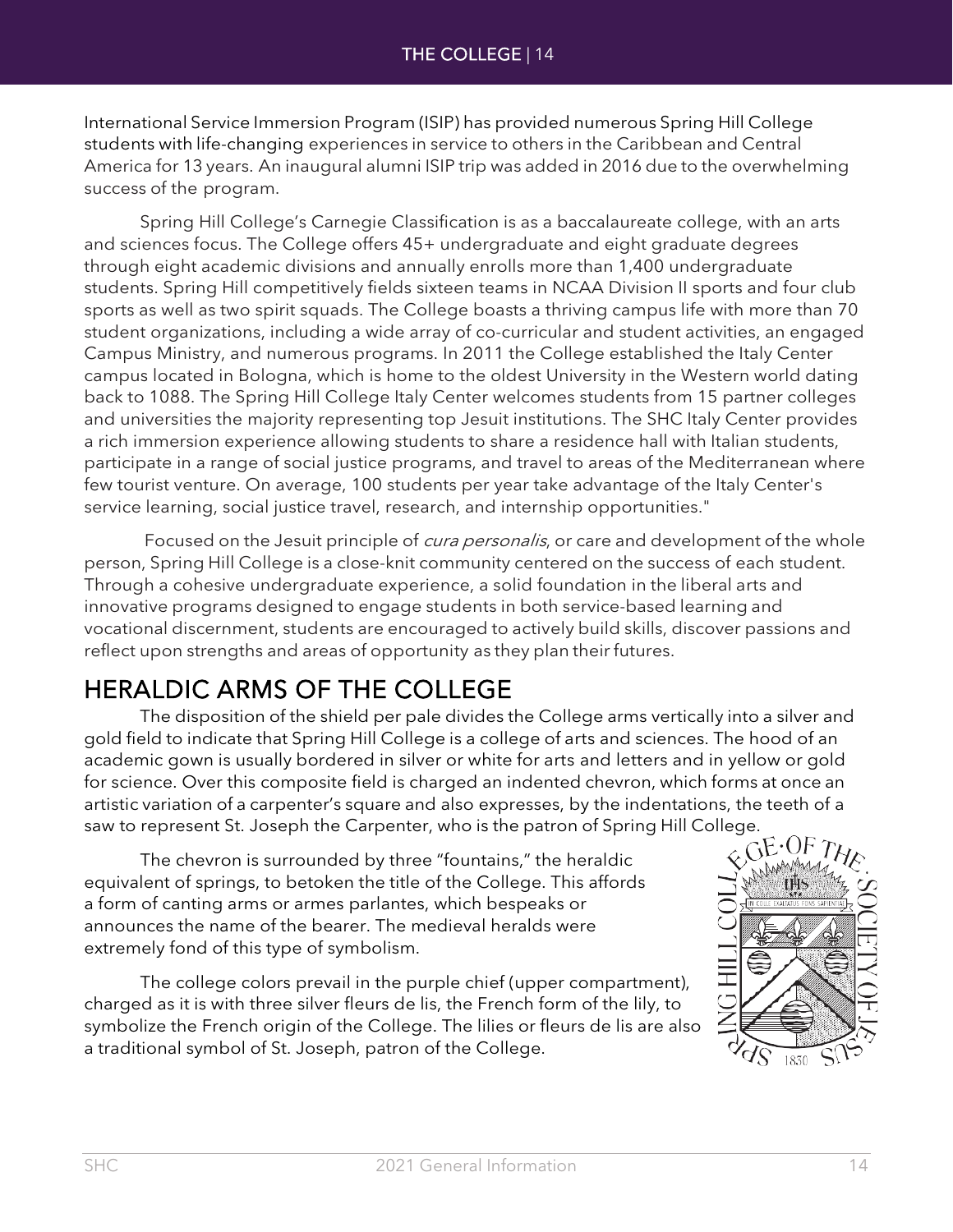The crest with the golden flames and the three nails in pile beneath the Greek letters Iota, the crossed Eta and Sigma, constitute the insignia of the Society of Jesus under whose direction the College is operated.

The motto, In Colle Exaltatus Fons Sapientiae, "A Spring of Wisdom Lifted Up on the Hill," recalls both thenameoftheCollegeandits inspirationinChrist,the Wisdom of God, lifted up on the hill of Calvary.

<span id="page-14-0"></span>GOVERNANCE<br>The governance of Spring Hill College is the sole responsibility of the Board of Trustees of Spring Hill College, whose legal title is: Spring Hill College, chartered by the Legislature of the State of Alabama on January 9, 1836. The Charter of the College, as amended in 1974, 1980, 2005 and 2015, defines the role of the Board of Trustees. The College is a Catholic, liberal arts college under the sponsorship of the USA Central and Southern Province of the Society of Jesus. Spring Hill College is an autonomous institution in its governance with all authority and ownership vested in the Board of Trustees, and it receives no direct support from either public or ecclesiastical sources.

<span id="page-14-1"></span>**JESUIT EDUCATION**<br>One of 28 Jesuit colleges and universities in North and Central America and 189 throughout the world, Spring Hill College is heir to a renowned and successful system of Jesuit, liberal arts education. The system derives its traditions and ideals from four centuries of academic experience and educational wisdom.

The Society of Jesus was founded by St. Ignatius of Loyola in 1534. His world-view led him to emphasize the importance of action as a necessary result of knowledge and contemplation not action in itself, but action enlightened by unbiased reason and reasonable faith. He also emphasized flexibility in the use of all legitimate means and encouraged experimentation to discover the most effective means of achieving goals. He encouraged everyone to build a better earth, a true kingdom of God. It is these and other Ignatian ideals that give Jesuit education its distinctive character.

## <span id="page-14-2"></span>ACCREDITATION, AFFILIATIONS AND MEMBERSHIPS Spring Hill College is accredited by the Southern Association of Colleges and Schools

Commission on Colleges (SACSCOC) to award baccalaureate and masters degrees. Questions about the accreditation of Spring Hill College may be directed in writing to the Southern Association of Colleges and Schools Commission on Colleges at 1866 Southern Lane, Decatur, GA 30033-4097, by calling (404) 679-4500, or by using information available on SACSCOC's website (www.sacscoc.org).

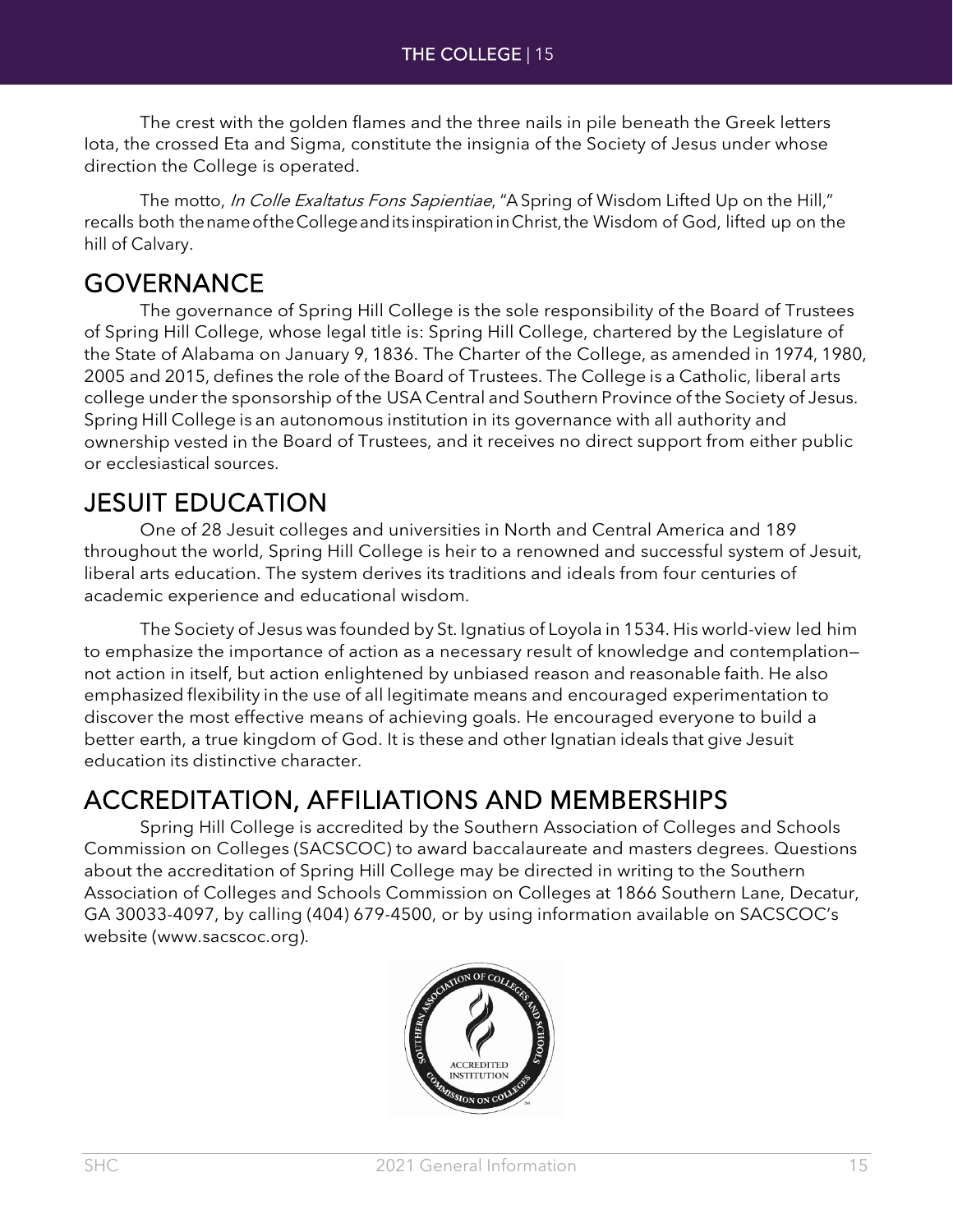Spring Hill students are accepted for graduate and professional study by leading colleges and universities in all parts of the country. Spring Hill's education programs are approved by the Alabama State Board of Education.

The Division of Nursing is accredited by the Commission on Collegiate Nursing Education (CCNE). Accreditation is an indication of public approbation, attesting to the quality of the educational program and the continued commitment of the sponsoring institution to support the program. For further information about the accreditation of the program, please contact the Commission on Collegiate Nursing Education at the following address:

> Commission on Collegiate NursingEducation 655 K Street, NW, Suite 750 Washington, DC 20036-1102 (202) 887-6791

Spring Hill College is a member of the National Collegiate Athletic Association — Division II (NCAA) and the Southern Intercollegiate Athletic Conference (SIAC).

In addition to affiliations in specialized areas and disciplines, the College holds memberships in the National Association of Independent Colleges and Universities, the Association of Catholic Colleges and Universities, the Association of Jesuit Colleges and Universities, the Alabama Association of Independent Colleges, the Council of Independent Colleges, the Association of Governing Boards of Universities and Colleges, Council on Undergraduate Research, and the American Association of Colleges for Teacher Education.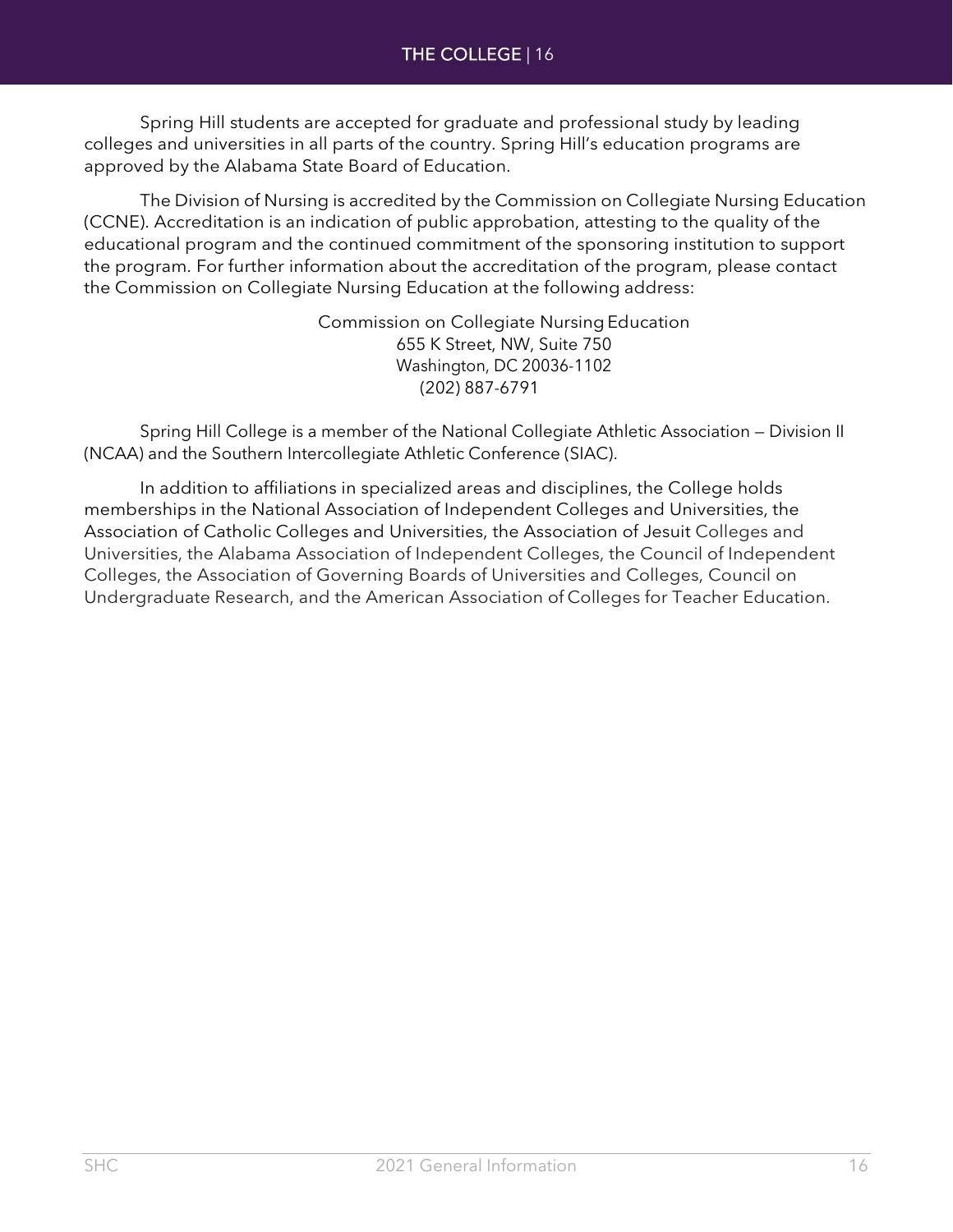## <span id="page-16-0"></span>**SUMMARY LISTING OF ACADEMIC PROGRAMS**

Below is a summary listing of the academic programs offered by Spring Hill College.

Specific requirements are organized according to the academic program structure of the College: traditional undergraduate programs, and online undergraduate and graduate programs. Traditional programs are those normally offered during the daytime in the semester format. They are largely designed to meet the needs of the traditional college student, the student pursuing a college education in residence following graduation from high school. The online program is oriented toward the non-traditional student, usually working adults or students who need the flexibility to balance work and study. The online program operates on six term starts during fall, spring, and summer, at an accelerated pace (7 weeks/term). These two approaches to undergraduate education differ principally in scheduling, clientele served, and the time required to complete the program. In terms of academic standards and quality, the programs are parallel. Graduate programs are offered online and designed for postbaccalaureate students seeking specialized, advanced knowledge in a particular department for career enhancement purposes and/or personal intellectual satisfaction.

Specific programs are offered within this tripartite structure by the eight academic divisions of the College: business; communication, fine and performing arts; languages and literature; nursing; philosophy and theology; science and mathematics; social sciences; and education.

## <span id="page-16-1"></span>ACADEMIC DIVISIONS AND PROGRAMS OFFERED

(Entries following "/" indicate an area of concentration within the major or minor program; entries showing two disciplines combined with "-" indicate a major combining the disciplines.)

### TRADITIONAL BACCALAUREATE (4-YEAR) PROGRAMS

Bachelor of Arts (BA), Science (BS), or Nursing (BSN) Degree Programs

### BUSINESS

Business Administration (Minor) Business Administration/Accounting (BS-Major)(Minor) Business Administration/Business Analytics (BS-Major)(Minor) Business Administration/Computer Information Systems (BS-Major)(Minor) Business Administration/Financial Economics (BS-Major) Business Administration/Health Care Management (BS-Major)(Minor) Business Administration/International Business (BS-Major) Business Administration/Management and Marketing (BS-Major)(Minor) Business and Applied Technology (BS-Major) Joint Business Administration + MBA/Supply Chain Management (BS-Major) Sport Management (BS-Major)(Minor) Supply Chain Management (BS-Major)(Minor) Finance (Minor)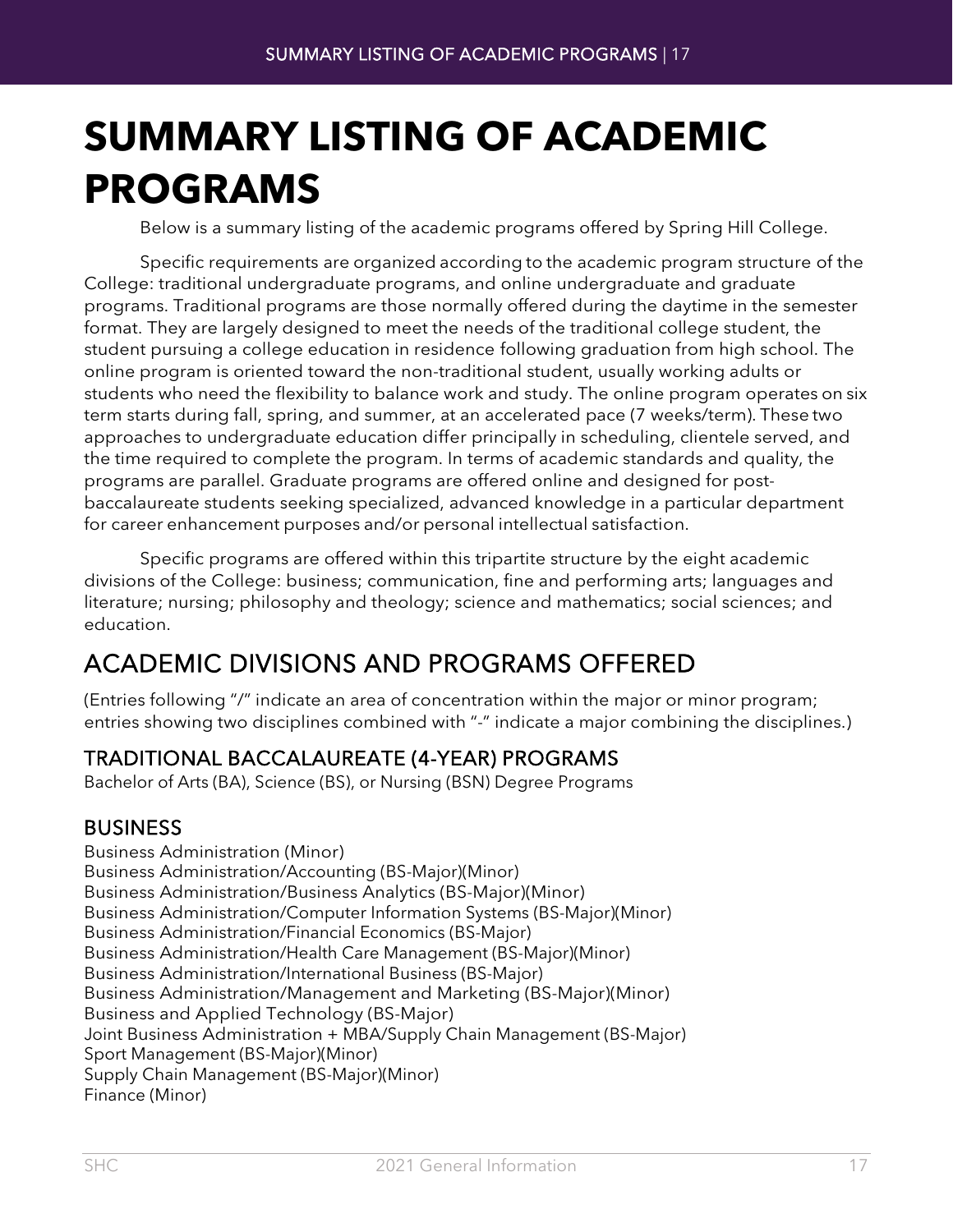### BUSINESS CONT.

Social Entrepreneurship (Minor)

### COMMUNICATION, VISUAL AND PERFORMING ARTS

Art Administration/Performing Arts (BA-Major) Art Administration/Visual Arts (BA-Major) Communication Arts/Digital Video Production (BA-Major)(Minor) Communication Arts/Journalism (BA-Major)(Minor) Communication Arts/Public Relations and Advertising (BA-Major)(Minor) Graphic Design (BA-Major)(Minor) Media & Performing Arts (BA-Major)(Minor) Studio Art (BA-Major)(Minor)

### EDUCATION

Elementary Education (BS-Major) Secondary Education/Biology (BS-Major) Secondary Education/English-Language Arts (BS-Major) Secondary Education/Spanish (BS-Major) P-12 Visual Arts (BS-Major)

### LANGUAGES AND LITERATURE

Creative Writing (Minor) English(BA-Major)(Minor) French(Minor) Hispanic Studies (BA-Major) Spanish (Minor) Writing (BA-Major)(Minor)

### NURSING

Nursing (BSN-Major) BSN/Pre-Med Track (BSN)

### PHILOSOPHY AND THEOLOGY

Philosophy (BA-Major)(Minor) Philosophy, Politics, and Economics (BS-Major)(Minor) Theology (BA-Major)(Minor) Religious Education (Minor) for Theology Majors only

### SCIENCE AND MATHEMATICS

Biology (Minor) Biology/Cell and Molecular Biology (BS-Major)(Minor) Biology/Organismal/Marine Biology (BS-Major) Biology/Pre-Health Science (BS-Major) Biochemistry (BS-Major)(Minor) Chemistry (BS-Major)(Minor) Computer Science/Pure Computer Science (BS-Major) Computer Science/Cybersecurity (BS-Major) Computer Science/Data Science for the Humanities (BS-Major)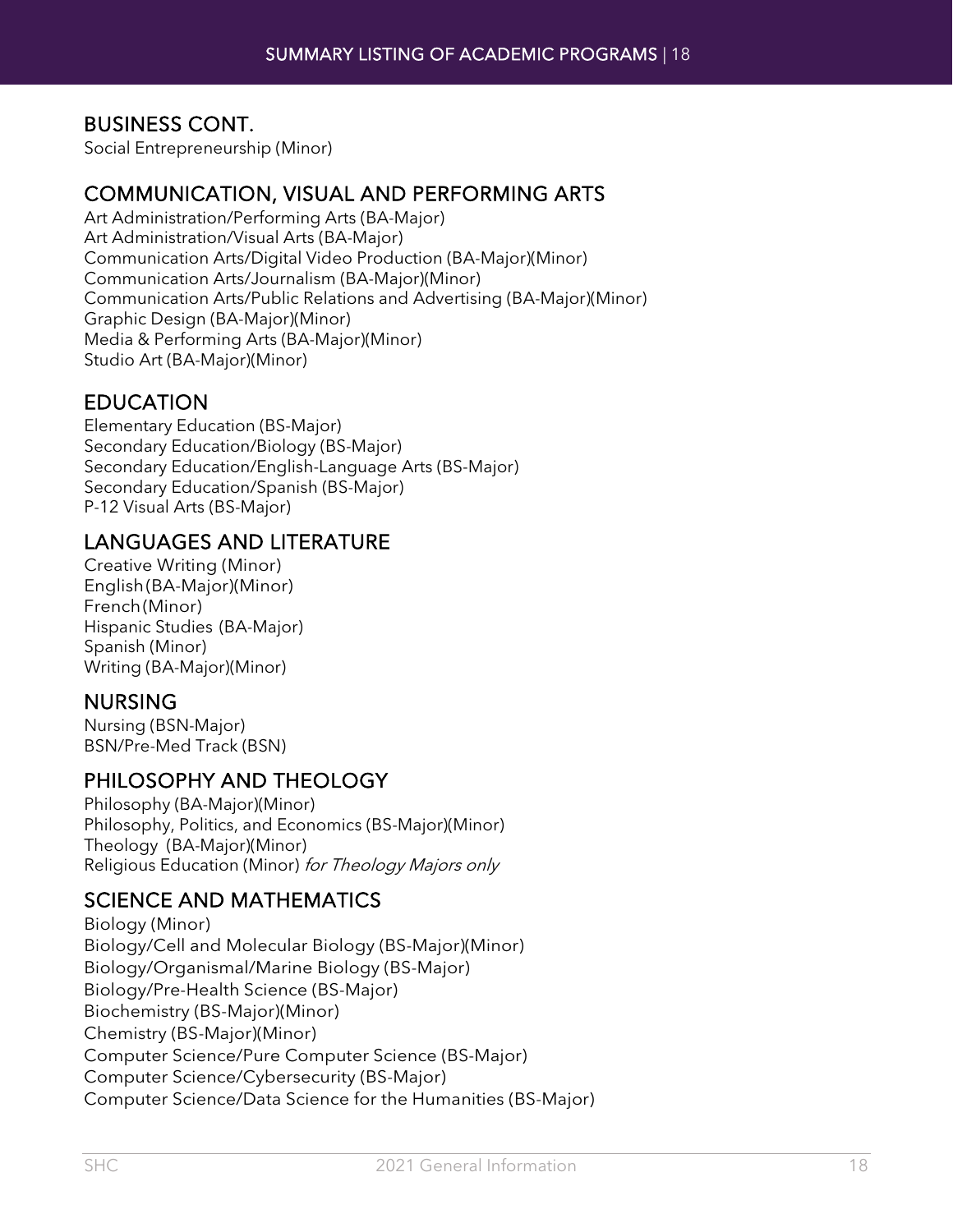Computer Science/Computational Science (BS-Major) SCIENCE AND MATHEMATICS CONT.

Engineering Dual Degree (BS-Major) Health Sciences (BS-Major)(Minor) Mathematics (Minor) Mathematics/Actuarial (BS-Major) Mathematics/Applied (BS-Major) Mathematics/Computer Analysis (BS-Major) Mathematics/Pure (BS-Major)

### SOCIAL SCIENCES

History (BA-Major)(Minor) International Studies (BS-Major)(Minor) Latin American Studies (Minor) Political Science (BS-Major)(Minor) Pre-Law (Minor) Psychology (BS-Major)(Minor) Social Science (BS-Major) Sociology (BA-Major/Minor) Sociology/Criminology (BA-Major)

### INTERDISCIPLINARY STUDIES AND OTHER PROGRAMS

Air Force and Army ROTC Forensic Science (Minor) Honors Program Interdisciplinary Studies (BA or BS-Major) Gender Studies (Minor) General Studies (BS-Major)

### CERTIFICATE PROGRAMS

Foundations of Medicine (Undergraduate) Free Enterprise (Undergraduate) Post-Baccalaureate Premedical Studies Social Entrepreneurship (Undergraduate) Studio Art (Graduate)

### SPECIAL PROGRAMS

Spring Hill College in Italy

### ONLINE BACCALAUREATE PROGRAMS

Business Administration/Computer Information Systems (BS-Major) Business Administration/Digital Marketing (BS-Major) Business Administration/Entrepreneurship (BS-Major) Business Administration/Management and Marketing (BS-Major) Entrepreneurship (BS-Major) Interdisciplinary Studies (BA or BS-Major) Organizational Leadership (BS-Major)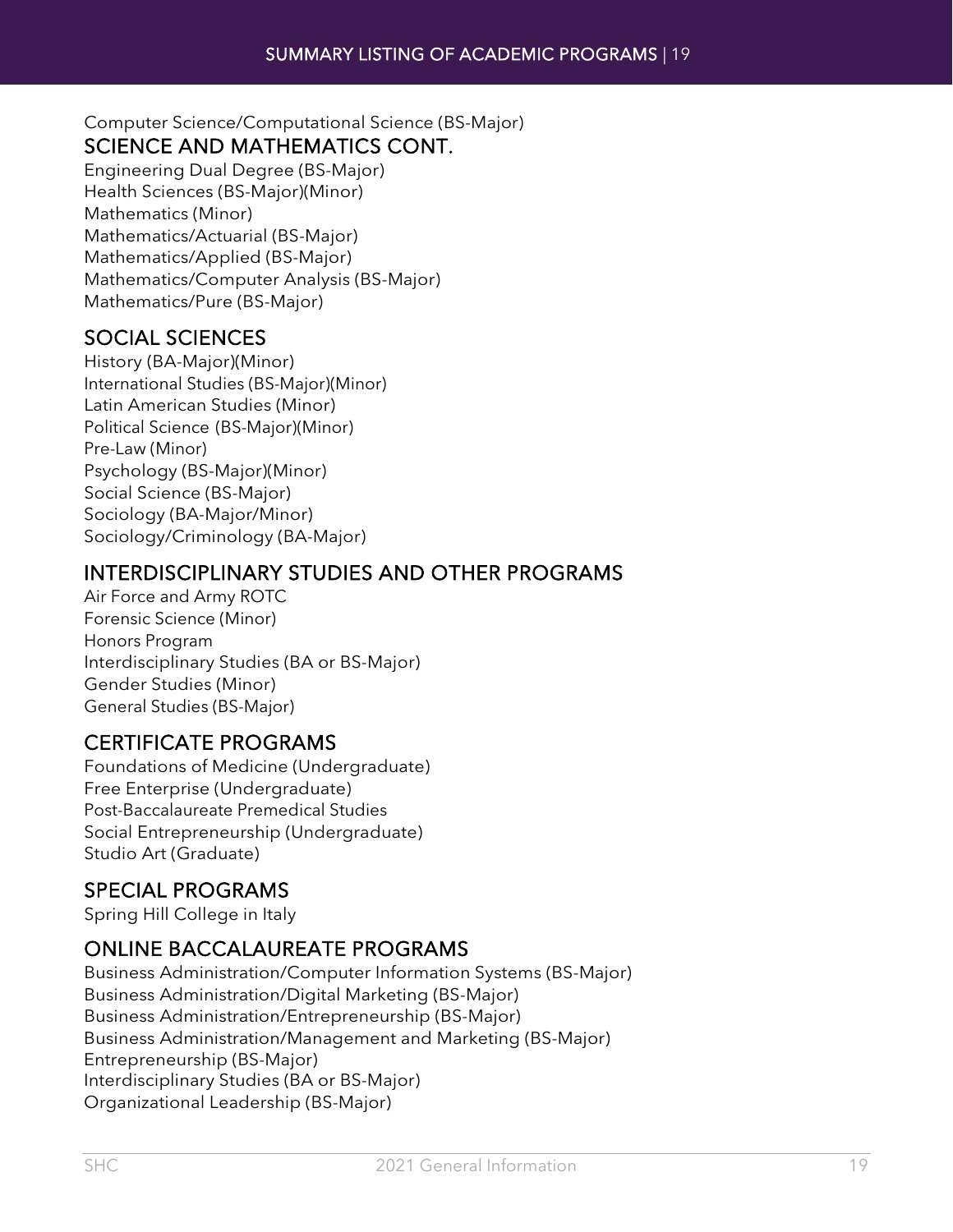### Philosophy, Politics, and Economics (BS-Major) ONLINE BACCALAUREATE PROGRAMS CONT.

RN to BSN (BSN-Major) Sport Management (BS-Major) Supply Chain Management (BS-Major) Theology (BA-Major)

### GRADUATE STUDIES

Business Administration (Master of Business Administration) Nursing/Clinical Nurse Leader (Master of Science in Nursing) Nursing/Executive Leadership (Master of Science in Nursing) Nursing/Nurse Education (Master of Science in Nursing) PastoralStudies (MasterofPastoralStudies) Theological Studies (Master of Theological Studies) Theology (Master of Arts in Theology)

### ONLINE CERTIFICATE PROGRAMS

Business Administration (Undergraduate) Computer Information Systems (Undergraduate) Foundations of Business (Undergraduate) Ignatian Spirituality (Undergraduate and Graduate) Leadership and Ethics (Undergraduate and Graduate) Logistics and Supply Chain Management (Graduate) Management and Marketing (Undergraduate) Professional Writing (Undergraduate) Project Management (Graduate) Sport Management (Undergraduate) Spiritual Direction (Undergraduate and Graduate) Supply Chain Management (Undergraduate) Theological Studies (Undergraduate)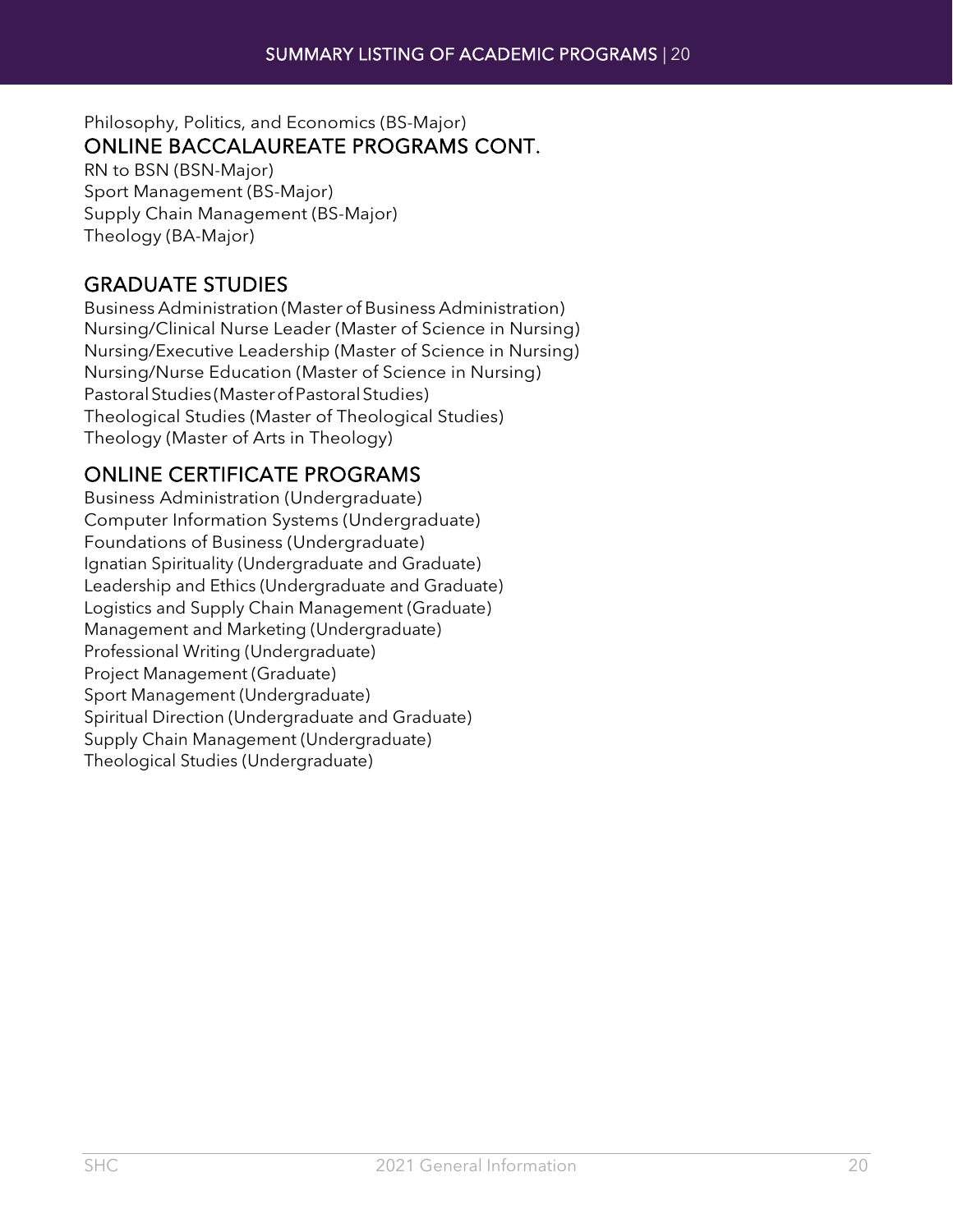## <span id="page-20-0"></span>**SPECIAL PROGRAMS AND SERVICES**

## <span id="page-20-1"></span>ACADEMIC SUPPORT

### Director: Christine Collins, Ed.D.

The Academic Support office promotes effective learning for all students at Spring Hill College through a variety of services and programs. The office coordinates Purple Alert, the college's official early alert system, which is aimed to help students identify resources to combat issues that hinder their success. In addition, the office coordinates Student Success Coaches who serve as the initial point of contact for students who have questions about campus resources. The office also provides support and in introductory courses ranging from logic, chemistry and other introductory quantitative courses to foreign language, social science and theology. Peer tutors work with groups and individual students of all ability levels.

Aimed at increasing academic success and retention, the Academic Support office coordinates support services to specific populations, including all first-time freshmen and the Donnelly Scholars. In addition, staff members provide support for first-year students on academic probation and students admitted conditionally to the College. The academic support staff is also responsible for classroom accommodations for students with documented and selfdisclosed disabilities. The office is located on the first floor of the Burke Memorial Library.

## <span id="page-20-2"></span>THE ALBERT S. FOLEY, SJ, COMMUNITY SERVICE CENTER

### Director: Jennifer Irizarry

The Foley Center was founded in 1992 to honor the memory of Albert S. Foley, SJ, a Jesuit who addressed racial inequality and poverty in Mobile. The Foley Center forms responsible leaders in service to others who respond to the demands of justice in solidarity with the entire human family. The Foley Center provides students a variety of high impact service experiences, assists faculty in developing effective, service-learning courses, and cultivates justice-oriented community partnerships. The Center helps students develop leadership skills through direct service, program coordination, organizational capacity building, community development, and systemic problem-solving.

Annually, nearly half of Spring Hill students engage in completing about 25,000 hours of service to the Mobile community. The Foley Center supports over a dozen faculty each year in utilizing service-learning as an effective form of instruction. The Center partners with 70 community organizations to assist their mission and service to the Mobile community.

The Foley Center sponsors several tutoring programs in the Mobile County Public School System and offers free English classes for immigrants and refugees. Furthermore, the Center invites students to participate in a Fellowship in Civic Leadership program, non-profit internships, and a Community Engaged Living Learning Community. The office is located on the second floor of the Lucey Administration Center, rooms 263 and 264.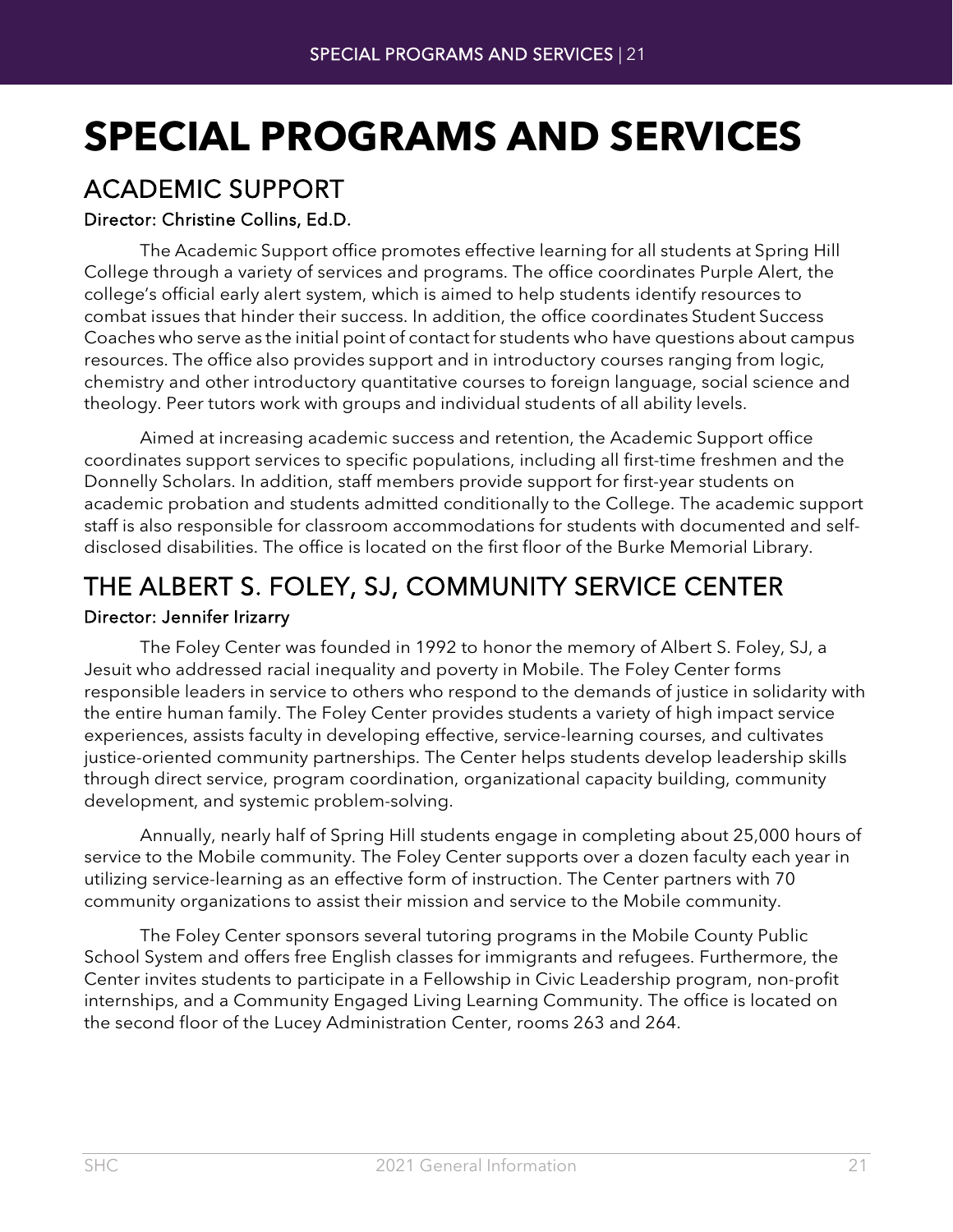### <span id="page-21-0"></span>CENTER FOR ACADEMIC EXCELLENCE

### Coordinators: Brian Druckenmiller, PhD, and Pamela Quintana, PhD

The Center for Academic Excellence seeks to support writing and quantitative reasoning across the curriculum for students of all ability levels. Tutors and students assist in shaping the CAE's goals, objectives, and services. The CAE provides students with opportunities to become active learners and critical thinkers in a collaborative setting that is facilitated by peer tutors. The center is located on the first floor of the Burke Memorial Library in room 107.

### <span id="page-21-1"></span>HONORS PROGRAM

(See Interdisciplinary and Other Programs)

### <span id="page-21-2"></span>COHESIVE UNDERGRADUATE EXPERIENCE (CUE)

### Director: Stephanie Hart, MS

The Cohesive Undergraduate Experience (CUE), housed in the Office of Academic Affairs, supports the intellectual, spiritual, social and professional development of undergraduate students. The threedevelopmental program elements — LEAP, CLIMB and REACH — provide the framework for a cohesive and integrated undergraduate experience.

### LEAP: Learning, Engagement, Awareness and Personal Growth

LEAP is the entry-level program for the Cohesive Undergraduate Experience. In the firstyear LEAP course, students are introduced to experiences that promote personal growth, intellectual development and social awareness and engagement in ways that connect to all areas of the College and to our Promise Statement — learning, faith, justice and service for life. The LEAP course is a freshman core course combined with a 1-credit-hour lab. LEAP courses are versions of ordinary core courses specially designed to give freshmen an engaging and relevant introduction to college life and learning in the local community. Only incoming freshmen can be in a LEAP course. Every incoming freshman will take only one LEAP course with a lab.

The course consists of two parts to total four hours of credit: the core course (three credit hours) based on a predetermined theme that meets at its regular three-hour time slot and a lab (one credit hour) that meets at its Monday, 12:15 p.m. time slot and at one other time for an experiential learning event.

### CLIMB: Community Learning, Integrated, Mission Based

CLIMB is a high-impact learning experience that exposes students in the middle years (sophomore and junior years) to the wider community in a way that promotes "becoming" and relies on the Jesuit model of experience, reflection and action.

CLIMB experiences rely upon real-world exposure to help students transfer concepts and knowledge taught in a classroom setting into the broader community, emphasize challenges to social justice and help students express relationship with people different from themselves. Because CLIMB is part of the required Core Curriculum (see Core Curriculum), CLIMB experiences, both curricular and co-curricular, are labeled with a C on degree audits.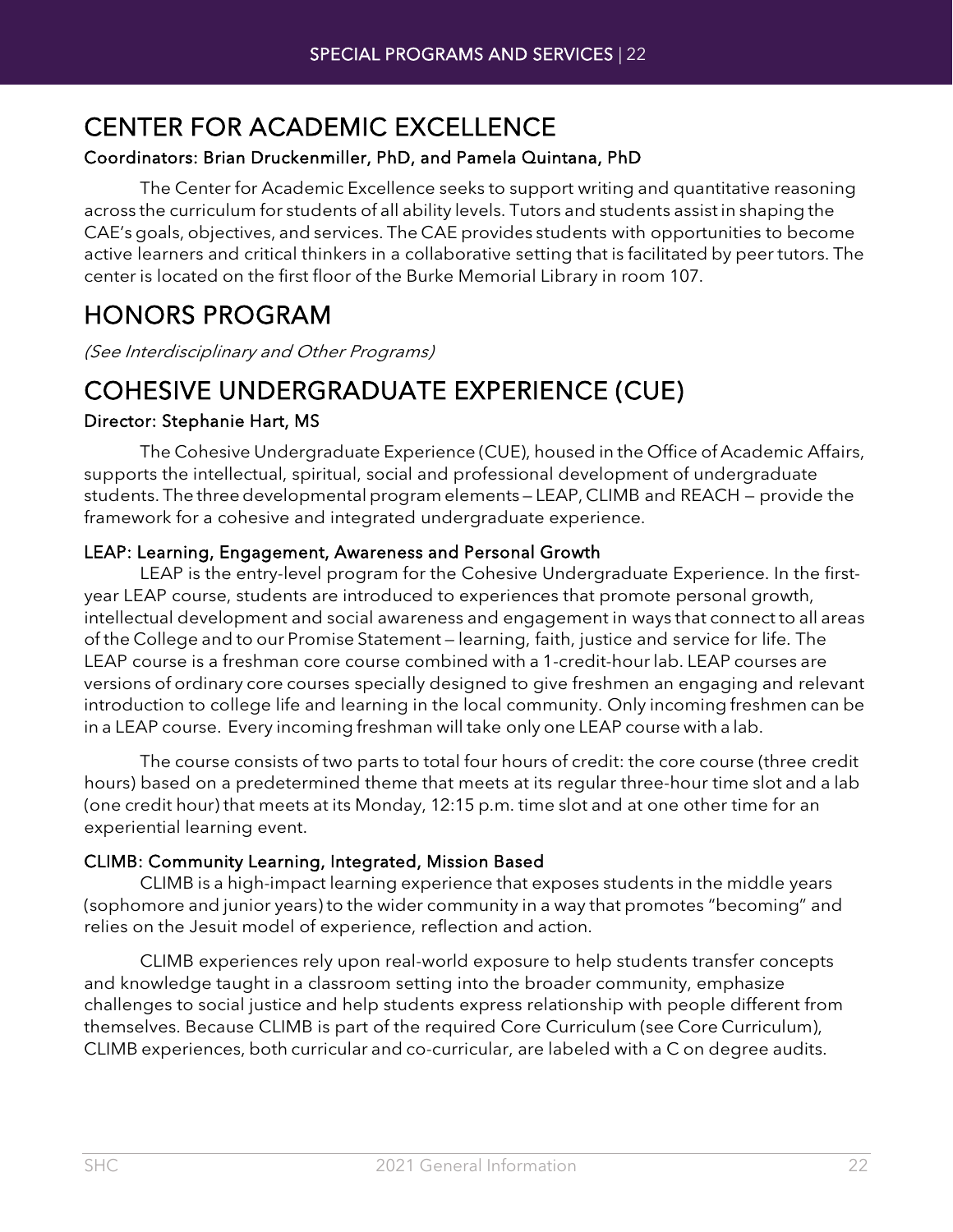### REACH: Reflection on Experience, Accomplishments, Career/Coursework, Horizons

REACH is an opportunity to reflect upon and integrate experiences inside and outside the classroom when students draw near the completion of their academic careers at Spring Hill College.

REACH is the opportunity to present their learning, often captured in an ePortfolio or via a written reflection, to faculty, staff, and peers. Students make connections, typically in the senior year, from personal goals to spiritual and professional goals. The integration of these aspects of their development are shared with others as students look forward toward their lives after Spring Hill College.

## <span id="page-22-0"></span>INTERCOLLEGIATE SPORTS AND RECREATION PROGRAMS Currently, Spring Hill College sponsors 16 intercollegiate athletic teams which include

soccer (men and women), cross country (men and women), golf (men and women), basketball (men and women), outdoor track and field (men and women), tennis (men and women), women's softball, women's volleyball, women's beach volleyball and men's baseball. Athletic scholarships are available.

Additionally, Spring Hill College currently sponsors six formalized club sports teams including rugby (men and women), bowling (men and women) and cheer and dance.

A general recreational sports and fitness program is open to all students. The recreation, intramurals and intercollegiate athletic programs are housed in the Arthur R. Outlaw Recreational Center. For additional information call the Department of Athletics at 251-380- 3485.

### <span id="page-22-1"></span>ITALY CENTER AND STUDY ABROAD

### Director of the Italy Center (Bologna): Alia Nardini, PhD Associate Director of the Italy Center (SHC Campus): Clintisha Sellers, MBA

Spring Hill College offers students a distinctive study abroad experience in Bologna, Italy, while they complete courses that meet their degree requirements and stay on schedule for graduation with their class. Programs for both semester-long and summer study are available with opportunities for social justice-related travel and service learning experiences . While in Italy, students attend class in a historical building in Bologna's city center. They live and take meals in an American-style residence hall alongside Johns Hopkins graduate students and Italian honors students of the University of Bologna. Students do not need to speak Italian to participate.

During the fall and spring semesters of each year, the Italy Center offers courses that meet the curricular requirements common to second-semester sophomores and first-semester juniors. Courses are taught in English by faculty members who live in Italy, many of whom earned their graduate degrees at United States universities. The schedule of courses is posted on the Italy Center website to assist students and their academic advisors as they plan their course of study.

Students may apply to study at the Spring Hill College Italy Center at any time by completing the application.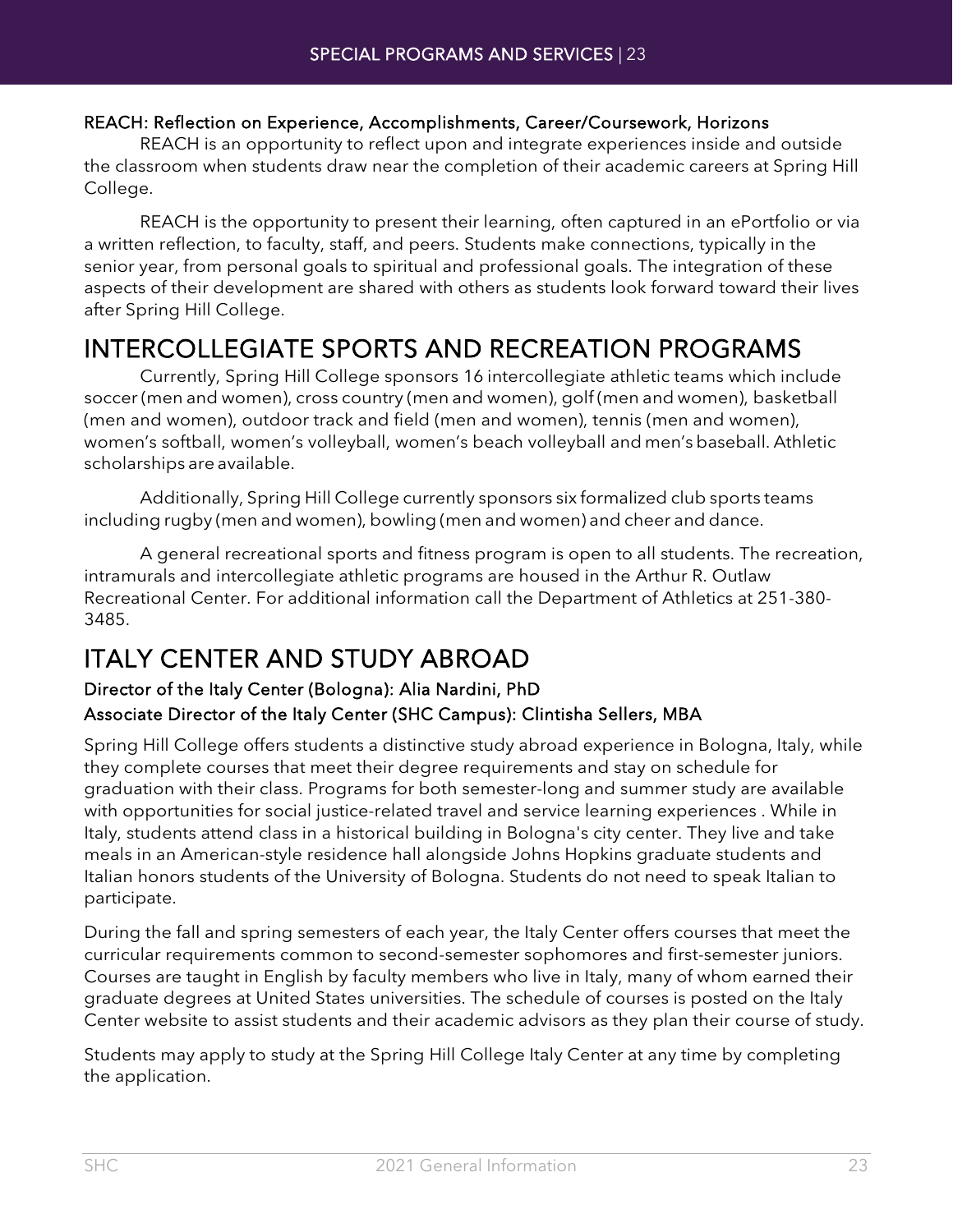<span id="page-23-0"></span>LECTURE SERIES<br>Spring Hill College sponsors four annual lectures, the Portier and Rimes lectures in the fall semester and the Suarez and Boyle lectures in the spring semester. The Portier lecture, established in 1980 to honor Michael Portier, DD, the first bishop of Mobile and the founder of the College, addresses issues of general historical interest. The Rimes lecture, established in 1986 to honor William J. Rimes, SJ, a distinguished chemistry professor and a former president of the College, explores the influence of science upon society. The Suarez Lecture, begun in 1965, is named afterthe famous sixteenth century Jesuit, Francisco Suarez, SJ, and addresses timely issues of philosophical and theological interest. In 1996, the Boyle Lecture Series was initiated to honor Charles Boyle, PhD, professor emeritus in English, by offering a lecture by notable writers or literary scholars, mostly drawn from the Southern Region. Dr. Boyle passed away in 2012.

The Thomas More Lecture, inaugurated in 2015, is co-sponsored by the Department of Political Science and Law (with the St. Thomas More Catholic Lawyers Guild). It addresses political and moral issues in the law and is named for the noted Renaissance English humanist and patron saint of statesmen and politicians.

### <span id="page-23-1"></span>MARINE ENVIRONMENTAL SCIENCES CONSORTIUM

### Liaison Officer: Charles M. Chester, PhD

The Marine Environmental Sciences Consortium (MESC) is a public, nonprofit corporation dedicated to providing marine education, research and service to the State of Alabama. Spring Hill College is one of 23 member-institutions in the Consortium, which offers a series of courses in marine environmental sciences at the Dauphin Island Sea Lab on Dauphin Island, Alabama. Credit for courses offered by the Consortium may be obtained through Spring Hill College in either general science or biology depending upon which courses are taken.

## <span id="page-23-2"></span>PATHWAYS TO PURPOSE

### Program Director: Stephanie Hart, MS

Spring Hill College's Quality Enhancement Plan, Pathways to Purpose, is focused on helping students discover their vocation and choose curricular and co-curricular experiences to pursue it. Pathways to Purpose aims to create a culture of vocational discernment on campus. Through Pathways to Purpose, students will be able to:

- 1. ask and explore fundamental questions of vocation;
- 2. integrate and make sense of those moments during their college experience when they felt called, purposeful or inspired; and;
- 3. demonstrate an understanding that vocational discernment is an ongoing process.

Pathways to Purpose promotes the ongoing discernment of vocation among undergraduate students by blending curricular and co-curricular opportunities for conversation and reflection of topics related to purpose, values and responsibility in community.

Using a guidebook for vocational discernment as a framework, Pathways to Purpose partners with Academic Affairs, the Cohesive Undergraduate Experience, Campus Ministry, Student Involvement and Career Services to provide a platform for students to discuss and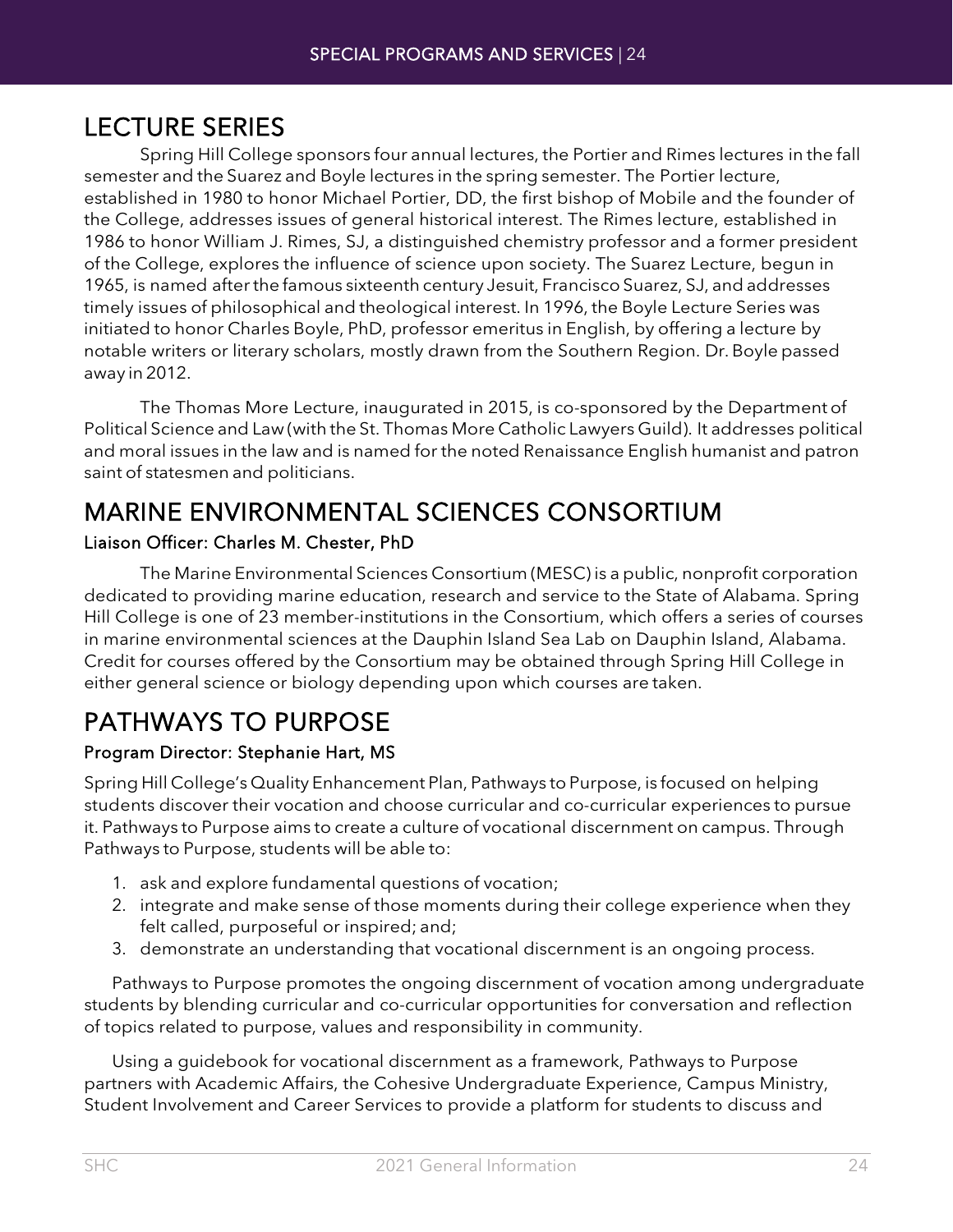consider their own calling and meaning in life. In addition to vocational discernment courses in the core curriculum, Pathways to Purpose also offers co-curricular programming including overnight retreats on vocation, small group discussions, Sophomore Class Dinner and professional development for faculty and staff.

## <span id="page-24-0"></span>RESERVE OFFICER TRAINING CORPS (ROTC)

(See Interdisciplinary and Other Programs)

### <span id="page-24-1"></span>STUDENT ADVISING SERVICES

### Director: Christine Collins, Ed.D.

The Student Advising office coordinates all academic advising services. First-year students are assigned to academic departmental advisors based on their choice of major and their admission status. Students who change from full-time to part-time status, either voluntarily or involuntarily, are required to interview with a member of the Advising staff. Students who plan to withdraw or leave the College for any reason are assisted by the Coordinator of Advising Services. The Advising office makes every effort to provide proactive services for all students who find themselves in some type of academic transition.

The Advising office coordinates the pre-enrollment services for all international and traditional transfer students. All transfer students are required to complete the transfer seminar (SAS 102) designed to facilitate the adjustment to Spring Hill College. All international students must meet with a designated staff member at least once each semester to maintain accurate information for SEVIS. The office is located on the first floor of the Lucey Administration Center.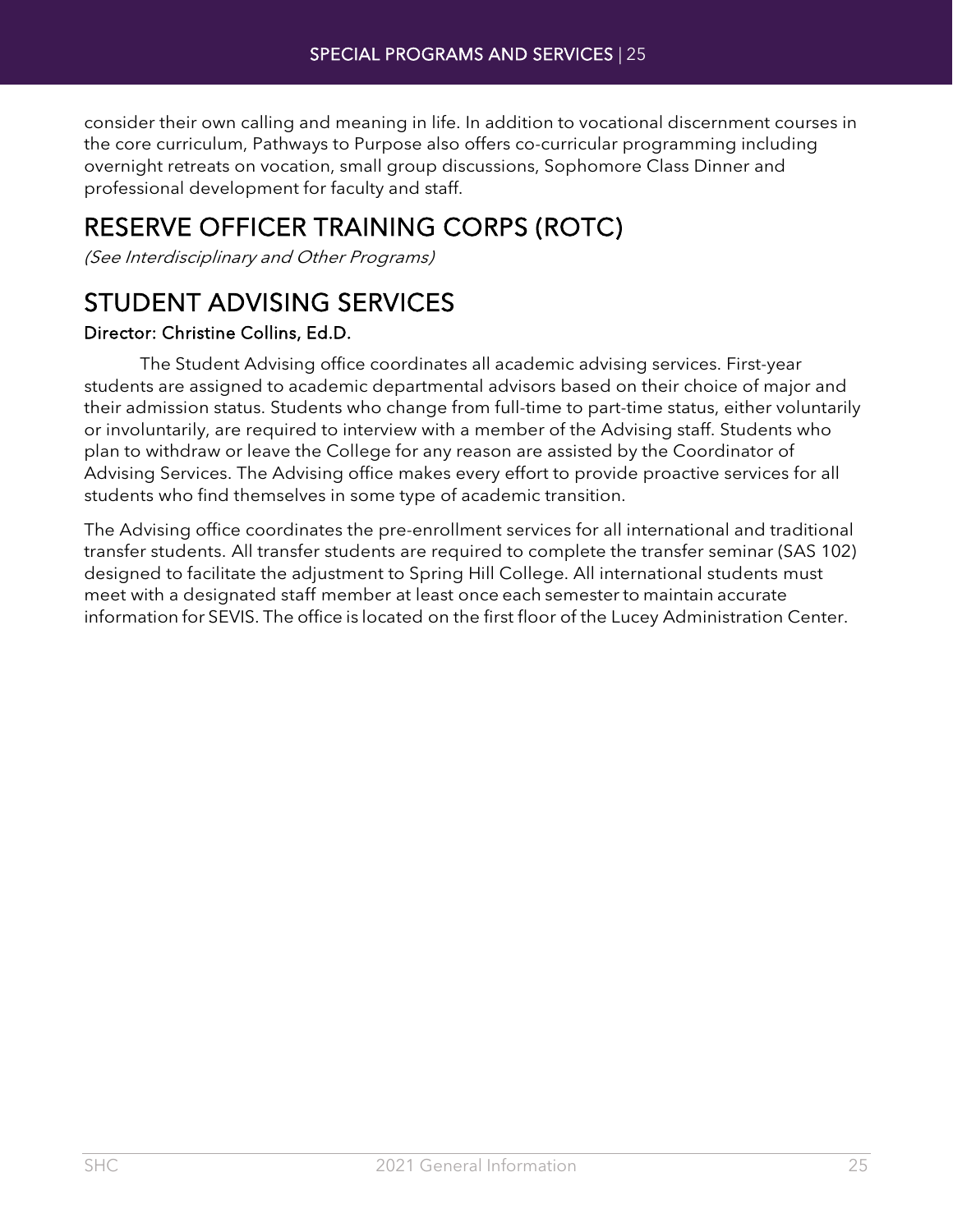# <span id="page-25-0"></span>**ACADEMIC SUPPORT FACILITIES**

<span id="page-25-1"></span>LIBRARY Spring Hill College's Marnie and John Burke Memorial Library, built in 2004, is a 71,000 square-foot facility housing library collections, administrative offices, labs and classrooms, areas for distance learning and faculty development and numerous group study rooms as well as an adjacent café, Einstein Bros. Bagels. The Burke Memorial Library, located near the center of campus, is a hub of academic life at the College.

In addition to Library and Instructional Resource Services (LIRS), the Burke Memorial Library is also home to the Office of Information Technology (OIT), which manages the College's information technology systems; Faculty Development, which supports the faculty in their efforts to become better teachers and scholars, and The Center for Academic Excellence, which provides writing and quantitative reasoning assistance for students of varying ability levels.

The Burke Library supports the College's mission of information literacy through bibliographic instruction offered by librarians, both in conjunction with faculty members and on an individual basis. Workshops and seminars are presented for students, faculty and staff, providing the opportunity to learn more about specific software applications, online databases and the use of multimedia and digital resources. An extensive and growing collection of books, journals, videos and other traditional items are supplemented by full text electronic books and journals available online. Resources placed on reserve are available in the library at the reserve counter or online as electronic reserves.

Burke Memorial Library houses the library's print collections, maintains state-of-the-art bibliographic tools, and provides access to extensive digital resources for Spring Hill College students, faculty and staff. A federal documents depository serving the 1st Congressional District of Alabama, Burke Library offers access to select government publications. The library catalog is the primary means for locating resources in the Burke Memorial Library, the Teacher Education Library, Archives and Special Collections, the US Government Depository, and the online Digital Library.

Through partnerships maintained by Library and Instructional Resource Services, students have. LIRS maintains memberships in the greater Mobile Library Consortium, the Network of Alabama Academic Libraries, the Conference of Library Directors of Jesuit Colleges and Universities, the Online Computer Library Center, and the Southeast Library Network. An active Friends of the Library group provides financial support for library initiatives, helps to preserve the library's significant out-of-print materials and provides literary and cultural events for the entire community.

Hours of operation at Burke Memorial Library are generally from 7:30 a.m. to midnight. Hours of operation are extended during exam periods and shortened during summer months. The library closes on Easter and during the week between Christmas and New Year's Day. For the current schedule, visit the library's website [\(http://libguides.shc.edu/burkelibrary\)](http://libguides.shc.edu/burkelibrary).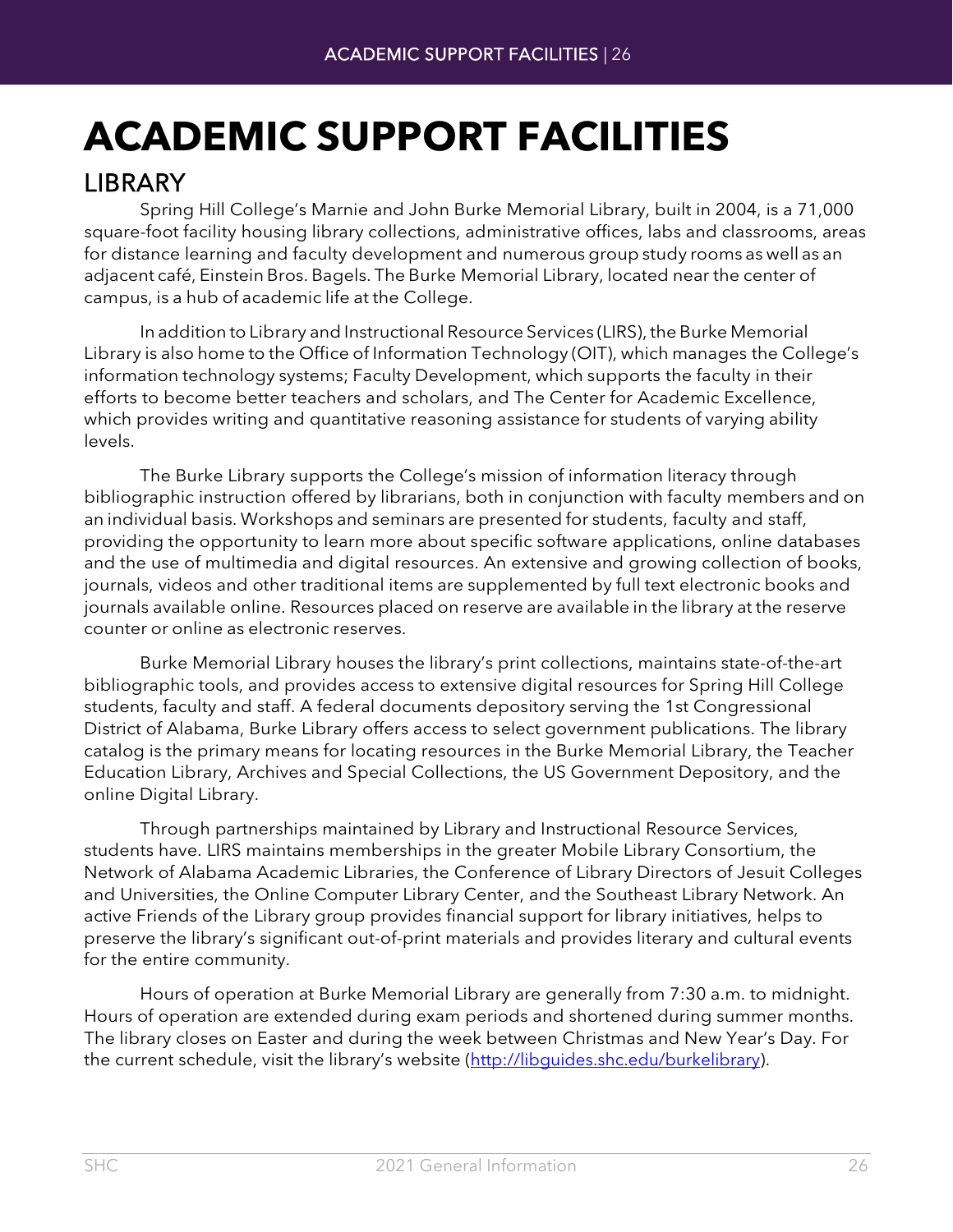<span id="page-26-0"></span>COMPUTER FACILITIES The College community is served by <sup>a</sup> network of Windows-based and Macintosh computers. Computer workstations, along with laser printers and flatbed scanners, are available for student use. Burke Memorial Library contains four computer classrooms/labs, along with many general use computers throughout its three levels. In addition to the resources located in the library, a Macintosh computer lab in the Communication Arts/Graphic Design Integrated Multimedia Center (IMC), various departmental computer labs and multimedia projectors and equipment in most classrooms support the needs of the student and faculty community. Labs are available to all students when not in use for instruction with the exception of the stationary and portable equipment in the Communication Arts/Graphic Design Integrated Multimedia Center (IMC), which is for use by students enrolled in the applicable CMM or ART courses and follows more strict security protocols.

Library and Instructional Resource Services (LIRS) and the Office of Information Technology (IT) provide support for classroom instruction, staff and faculty professional development and student and faculty research. Professional staff are available for assistance and support.

Computer classrooms in Burke Memorial Library are open when the library is open. Additionally, the Wilkins Computer Lab (Burke 123) remains open 24 hours a day except during the Christmas break. Visit<https://sites.google.com/shc.edu/oit> for a listing of available software. Adobe Creative Cloud is available on most of the PCs in Burke Library 031.

The Macintosh laboratory (Graphic Design Lab) and other workstations within the IMC are available to students enrolled in applicable courses when classes are not in session and after hours with variable levels of access dependent upon the course levels. Students enrolled in applicable courses and granted after-hours access to the IMC must follow security protocols established for the facility, which include SHC ID access, key pad access, password protections, portable equipment "borrowing" guidelines and other facility procedures.

<span id="page-26-1"></span>LABORATORIES<br>Biology has, in addition to the traditional class laboratories, a Student Computer Laboratory utilizing computer-aided digital anatomy in the presentation of human anatomy and physiology. The histology laboratory is equipped with a research grade microvideography projection system and a multi-headed microscope for the study of microscopic anatomy. Also, there are special laboratories for student and faculty research, and a departmental library, which enables the student to have convenient access to a broad selection of recent biological publications and reference works.

Business classes are conducted using state-of-the-art audiovisual tools, including computer graphics in the classroom, LCD projection systems for computer and video/DVD projection, and other visual presentation tools.

Chemistry has four large fully-equipped laboratories for general, analytical, organic and physical chemistry. In addition, there are laboratories for student and faculty research and for instrumental analysis. A departmental library gives convenient access to chemical reference works.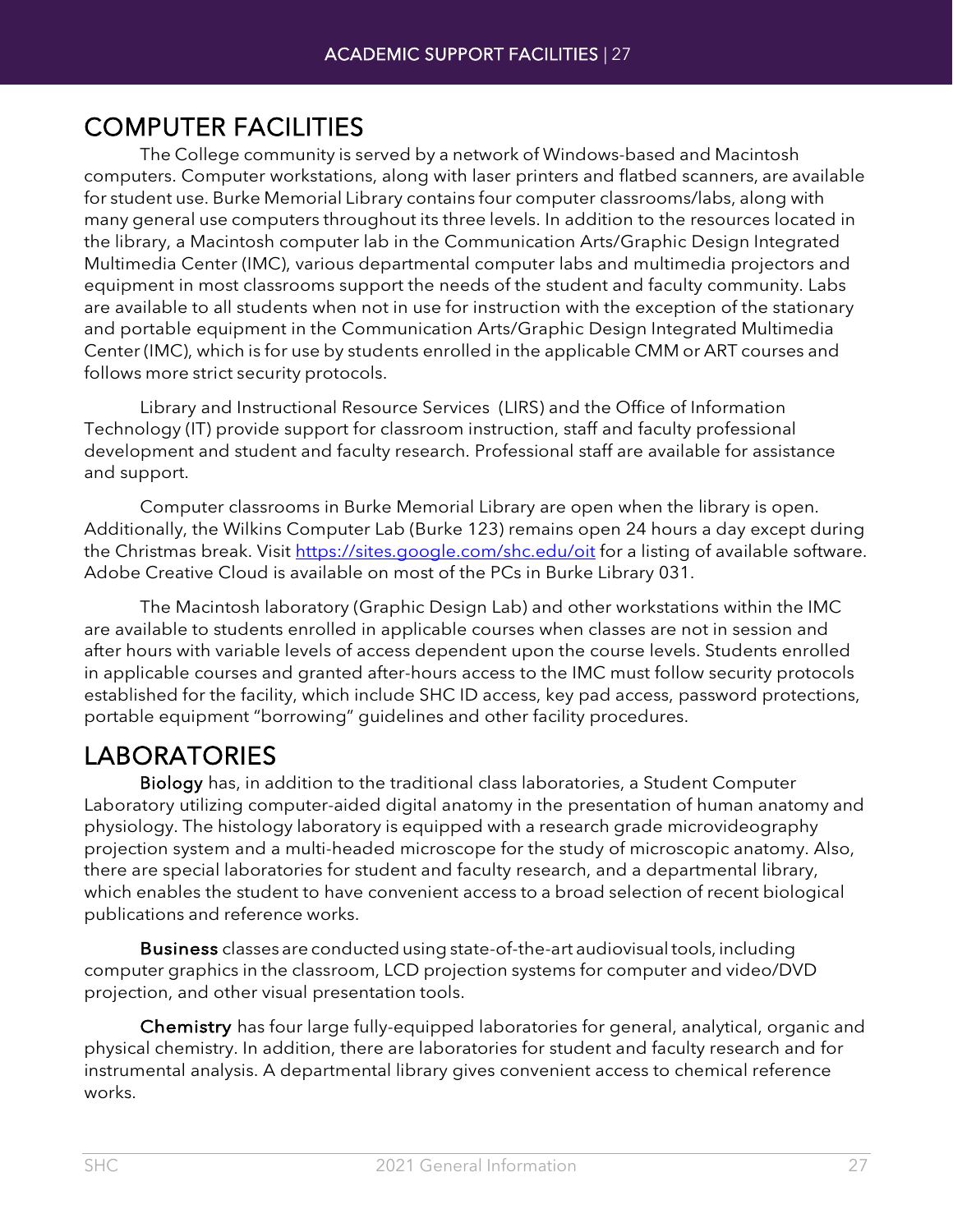Communication Arts students learn electronic media skills in thediscipline's production and post production audio and video editing labs, which include linear and online, high-quality, non-linear video editing equipment, an audio/video studio, and an audio/video control room. Students enrolled in applicable photography courses have access to photo editing PCs and photo-quality printers within the Communication Arts/Graphic Design Integrated Multimedia Center (IMC) and Burke Library Desktop publishing, digital audio recording and editing, digital imaging and manipulation skills are learned in the library's PC labs; in the Graphic Design lab; by working for the bi-weekly student newspaper, The SpringHillian; in other forms of student media; or in other activities sponsored by Communication Arts.

Education maintains a curriculum and media library designed to prepare students for locating and using educational resources during their teaching careers. This reference-only, resource-rich library enhances course instruction and is a popular location for small study groups. Faculty members often accompany students during class time and provide support in the use of research-based strategies and instructional resources. The library consists of collaborative spaces for library research, media use, group work activities and video production. Children's and young adult books, K-12 textbooks, and professional books make up the print collection. An extensive media collection features kits, games, charts, e-books and video and sound recordings. Educational technology includes iMacs, PCs, iPads, digital cameras, interactive whiteboards and document cameras and video-audio equipment.

Modern Languages, Literatures, and Cultures lab offers newly updated collaborative spaces with sofas, chairs, tables, two Macintosh workstations, a tv with cable access, a DVD player, CD players, a foreign language magazine rack and many reference materials including books, movies, music, and rare author interviews. The lab serves as a space for research, media use, group activities, student tutoring and faculty-led instruction outside of the language classrooms where all courses make use of audiovisual tools and LCD projection systems. Through coursework and lab activities, students prepare to be world ready as global citizens familiar with concepts of both language and culture while also gaining skills to teach languages in schools, work in international business settings, or assist with international language or culture needs in the medical field, among other opportunities. Support for language students pursuing these goals include free tutoring and/or paid tutoring job opportunities, with sessions that may be held in the lab.

Nursing has both electronic and "hands on" laboratory equipment. Student instruction in the use of the equipment is essential to the nursing program and utilized throughout the curriculum. Available equipment includes, among other things, simulation and practice mannequins. A multimedia projection system is available for faculty/student teaching and learning.

Physics has a state-of-the-art laboratory devoted principally to general physics. The laboratory is equipped with computers that are interfaced with "hands-on" equipment.

Visual Arts. Large studios in historic buildings provide opportunities for students to work in a wide variety of media. The Graphic Design Lab within the Communication Arts/Graphic Design Integrated Multimedia Center (IMC) is the primary classroom and work space for those enrolled in graphic design classes and applicable ART or CMM courses. It contains the latest software applications, including those for Mac-based web design. Students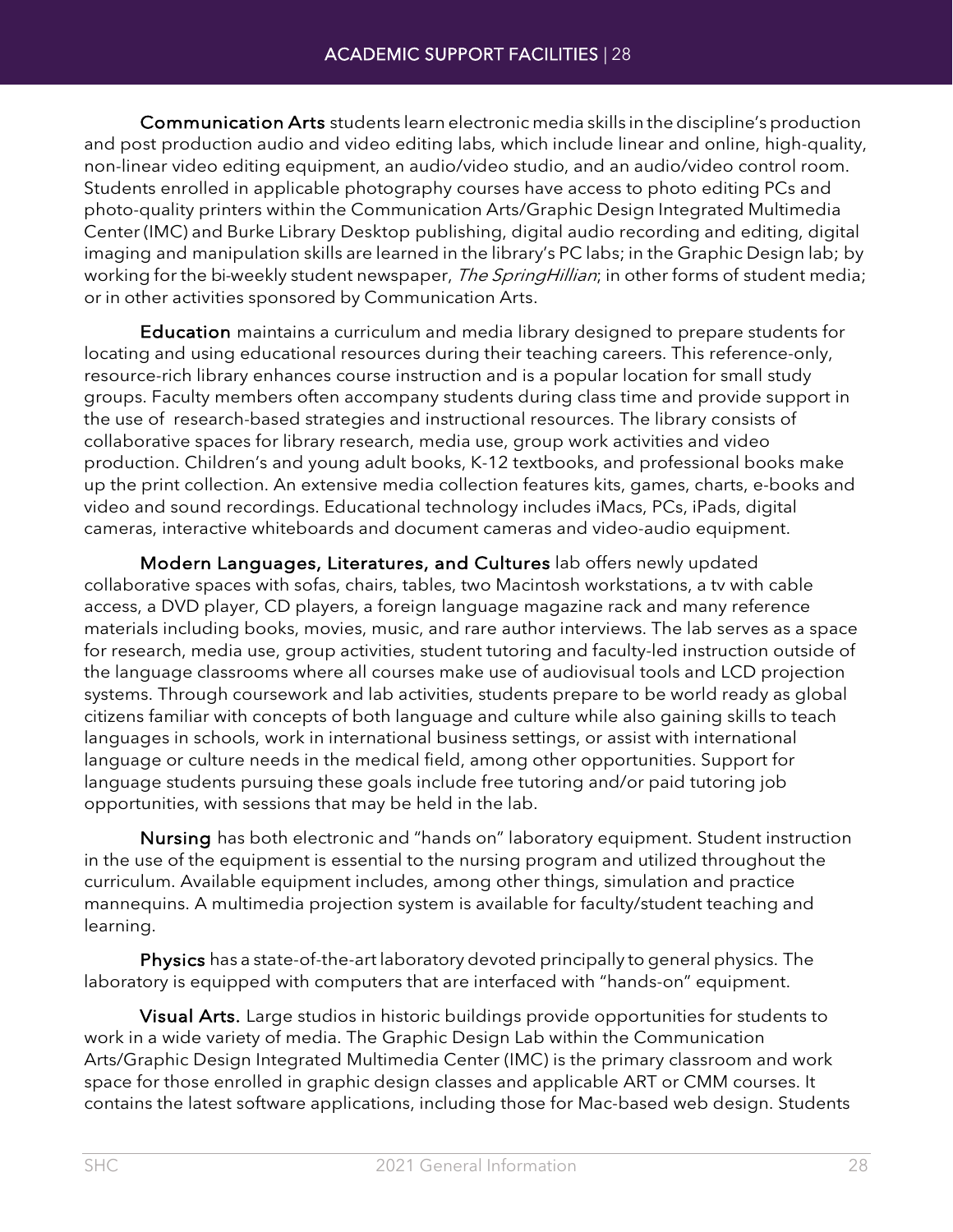enrolled in applicable CMM or ART courses have access to stationary and portable equipment within the IMC when the equipment is not in use by scheduled classes. The equipment includes large-scale, high-resolution printers and photo-quality printers.

<span id="page-28-0"></span>STUDIOS Art — Large, well-lit studios in the Murphy Fine Arts Center are equipped for courses in drawing, painting, ceramics andprintmaking.

Music — Music studios used forteaching vocal and instrumental music are located in the Murphy Fine Arts Center.

Photography – The Communication Arts Department manages a lighting studio. Digital imaging and photo editing techniques are applied in Burke Memorial Library 031 or in the Communication Arts/ Graphic Design IMC.

Digital Video Production — Digital Video Production courses are taught in the Communication Arts/Graphic Design IMC, which includes a studio area equipped with stationary and portable production equipment.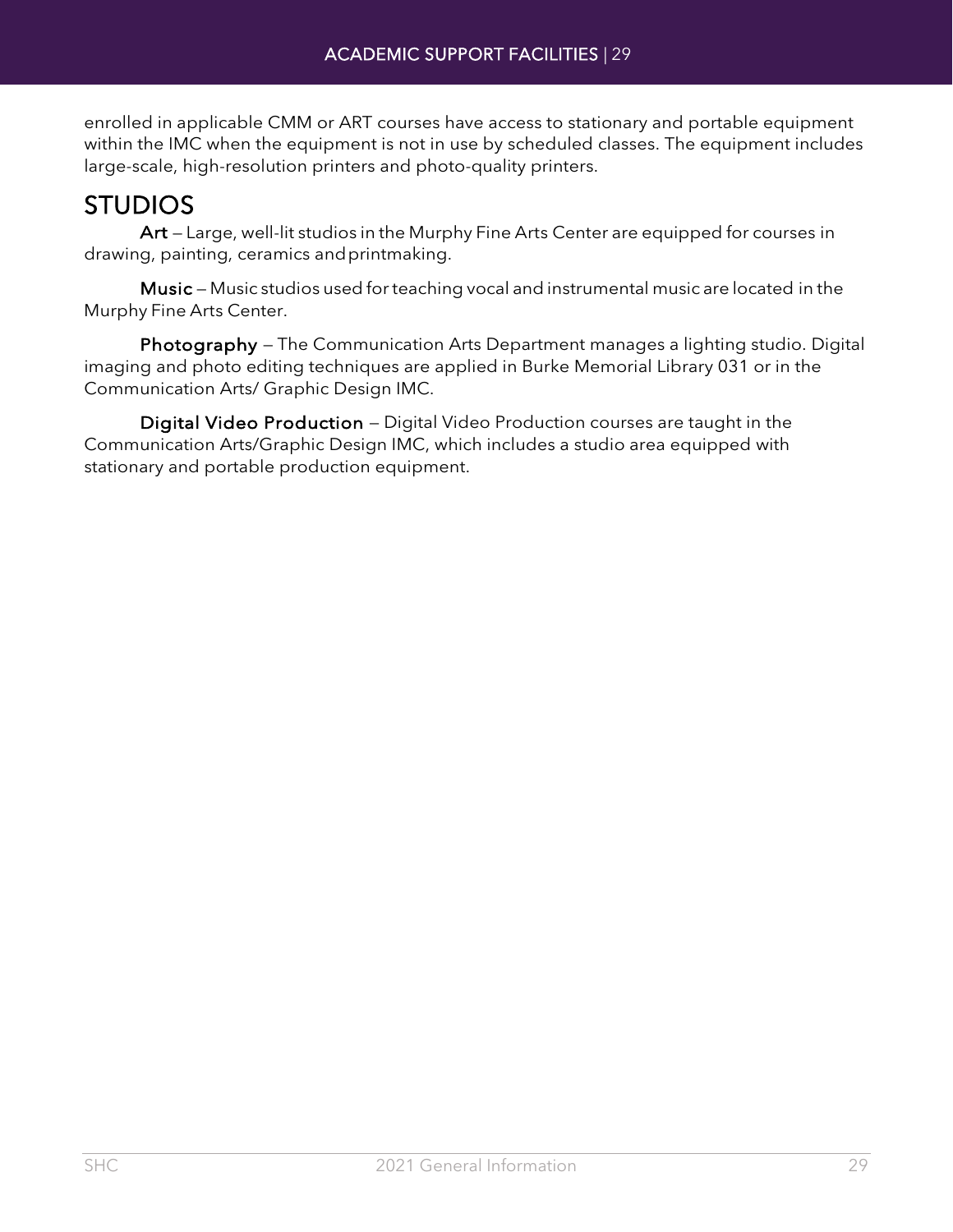## <span id="page-29-0"></span>**STUDENT AFFAIRS**

Student Affairs is an active contributor to the educational mission of the College by providing distinctive services, programs, experiences and environments that promote a culture of encounter; facilitate discovery of strengths, passions and purpose; and help students find their place at Spring Hill and in the world. The various offices and programs within the Division of Student Affairs are responsible for promoting the growth of a student-centered community that fosters healthy choices, spiritual maturity, respect for diversity, and personal and social responsibility. This holistic approach to personal formation is realized through various opportunities and activities, all focused on a student's overall development. The areas represented by the Division of Student Affairs include Residence Life, the Wellness Center, Center for Student Involvement, Fraternity and Sorority Life, Student Government, Student Conduct, Campus Ministry, Career Development, Food Service, the Bookstore and a variety of other student services. Under the supervision of the Vice President for Student Affairs, professional staff act as mentors and guides who challenge and support students as they discover and develop their gifts and talents.

If students have any needs or interests that are not being addressed, they are welcomed and encouraged to contact the Vice President for Student Affairs at 251-380- 3023.

<span id="page-29-1"></span>RESIDENCE LIFE<br>Residents are part of a close-knit, active community marked by mutual respect and learning that is consistent with the mission and character of Spring Hill College. Residential facilities of the College include nine residence communities — Mobile Hall, O'Leary Hall, Toolen Hall, Skip'sPlace,ViraghHall,WalshHall,NewHall, PortierPlace and the Fairway Apartments. For more information, call the Residence Life Office at 251-380-3028.

Spring Hill College has a four-year residency requirement. All single, traditional-aged students who are not residing locally with parents or guardians are required to live in College residential facilities each semester that they are enrolled. College residency is required until a student graduates or withdraws from Spring Hill College. All students living on campus are required to maintain a meal plan.

<span id="page-29-2"></span>CENTER FOR STUDENT INVOLVEMENT The Center for Student Involvement (CSI) supports the mission of Spring Hill College by engaging students in opportunities and experiences that promote personal growth, leadership development and campus involvement. Beginning with Badger Connection, CSI strives to build community and enrich campus life through leadership and diversity initiatives, a thriving student organization program, and campus events.

The Center for Student Involvement complements the classroom experience by providing channels for students to become actively involved in extracurricular activities and services. The staff encourages each student to take full advantage of numerous growth and development opportunities existing both on and off campus. Our goal is to assist students in becoming well-informed, responsible and contributing members of the Spring Hill community. CSI is here to assist students by helping with any problems, questions or concerns they may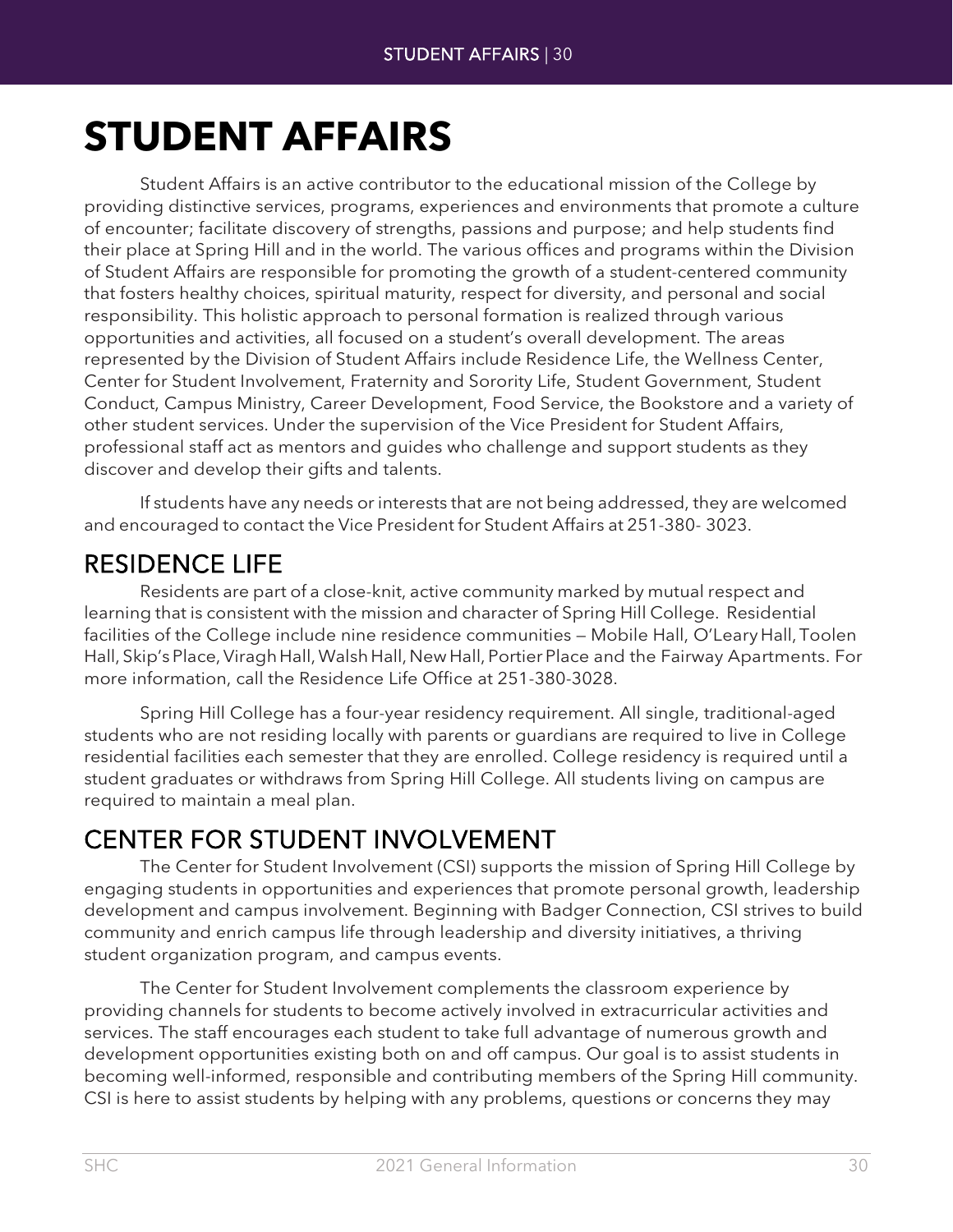have; by providing services and programs to meet student needs; and by encouraging student growth and development to the fullest potential.

Ways in which the Center for Student Involvement is available to students:

- Supports all Spring Hill College registered student organizations and acts as a liaison, financial manager, resource and approval authority for student organizations and their activities;
- Supports a growing fraternity and sorority community and acts as advisor to the Panhellenic Council, the Interfraternity Council and Order of Omega;
- Sponsors and plans campus-wide programs and special events;
- Provides programs and opportunities for leadership and personal development;
- Serves as a resource for involvement, service and leadership development opportunities.

Information concerning campus programs and involvement opportunities, including student organizations, fraternity and sorority life and upcoming events can be obtained from the Center for Student Involvement at 251-380-3027 or on BadgerWeb.

<span id="page-30-0"></span>COMMUNITY STANDARDS Spring Hill College is committed to the belief that formation of character is an important part of education. Since living in community calls for mutual respect, discipline and self-control, reasonable rules govern the lives of our students. The Code of Conduct, which contains the rules and regulations of the College, is found in the *Student Handbook* and at [badgerweb.shc.edu,](http://badgerweb.shc.edu/) under the Campus Life tab on the Policies and Publications page.

These rules and regulations are derived from five general principles, which comprise the College Ethos Statement. These principles — respect of self, respect for others, respect for authority, respect for property, and honesty — shall guide the behavior of all students attending Spring Hill College. These rules and regulations are meant to encourage the development of personal responsibility, healthy choices and maturity. Their enforcement is administered under the supervision of the Vice President for Student Affairs.

Standards of conduct, which are to be used as a guide for the student, are also found in the *Code of Conduct*. These are to be considered general rules of conduct but are by no means all-inclusive.

While the enforcement of these rules is normally administered through the campus judicial process under the supervision of the Student Affairs staff, such a judicial process is for the convenience of the college administration and may be suspended or revoked at any time by the administration without cause or prior notice to any student. The judicial system is to be considered a process, rather than a "right" of any student or a contractual obligation on the part of Spring Hill College.

All enrolled students, including married and commuting students who reside off campus, are responsible for abiding by all rules, regulations and the College Ethos Statement as found in the *Code of Conduct*. More information can be obtained from the Office of Student Affairs in the Student Center at 251-380-3023.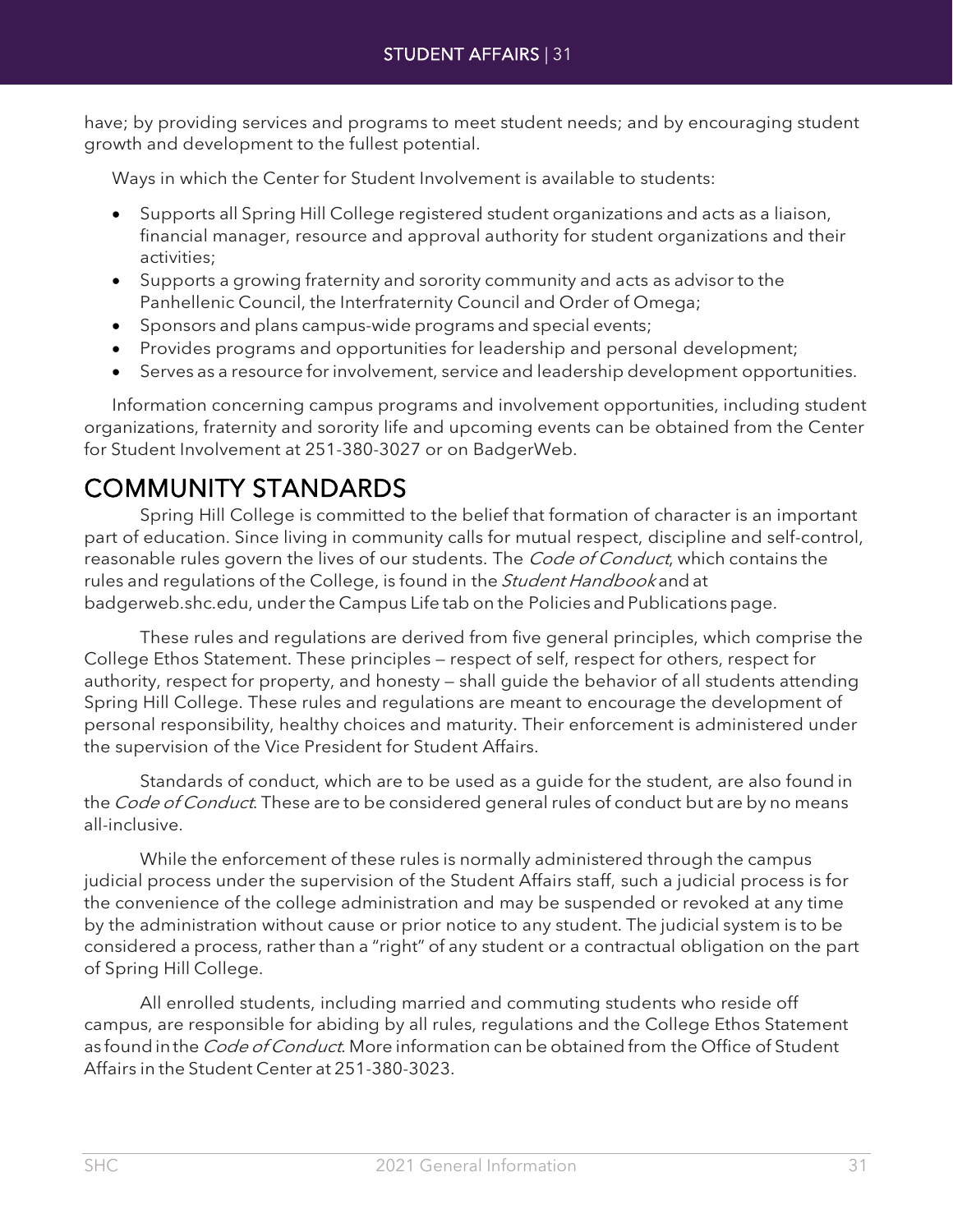<span id="page-31-0"></span>THE WELLNESS CENTER<br>The Wellness Center takes a holistic approach to overall health, providing both medical health and counseling services. Wellness can be defined as giving attention to one's life — physical, emotional and spiritual. Care for all these aspects involves not only trying to remedy problems but also to enrich positive qualities. Professional counselors and a registered nurse provide confidential services to care for the physical and emotional needs of the students. Routine counseling and health care services are provided free of charge.

It is a College requirement that all full-time undergraduate students have health insurance that covers them in the state of Alabama. Each student is responsible for all medical expenses, such as prescriptions, laboratory procedures, X-rays, hospital bills andphysician'sfees.

Students who require acute medical or psychological emergency services should contact 911,Public Safety (251-380-4444) andtheWellness Center(251-380-2270). The Area Coordinator or Resident Assistant should also be notified for emergencies occurring in the residencehalls.

<span id="page-31-1"></span>CAREER DEVELOPMENT The Office of Career Development fosters the professional development of students through in-person and virtual career-readiness programming aimed at helping students develop a four-year plan and successfully transition from college to the workforce. Students are encouraged to begin managing their career during their freshman year and be actively involved in career-related programming over their college career. Workshops, seminars, networking opportunities, and on- and off-campus employer recruiting events are offered several times each semester.

Handshake is a state-of-the-art virtual career management tool that offers a variety of assessments, career planning, resume, interview, job search and job market data tools. Students can receive assistance with selecting a program of study, exploring career options, resume and cover letter development, interview preparation, establishing and maximizing their network, connecting with alumni mentors, assessing job offers and preparing for graduate/professional school.

For more information, contact the Director of Career Development at 251-380-3474.

<span id="page-31-2"></span>CAMPUS MINISTRY<br>Campus Ministry at Spring Hill College strives to foster a culture of Christian faith by promoting the spiritual life of the college community of students, faculty and staff. Rooted in our Catholic and Jesuit heritage, this endeavor involves the affirmation of religious belief and practice, including liturgical, personal and communal prayer; a commitment to faith and justice; personal counsel; spiritual direction; and theological reflection.

Campus Ministry works to initiate innovative programs and projects for members of the college community that enrich their spiritual life and enable them to grow in the practice of their faith. Programs are both creative and supportive. Campus Ministry is supportive in that it lends encouragement and assistance to already tried and proven undertakings. Campus Ministry is creative in that it encourages student-inspired initiatives and the formation of new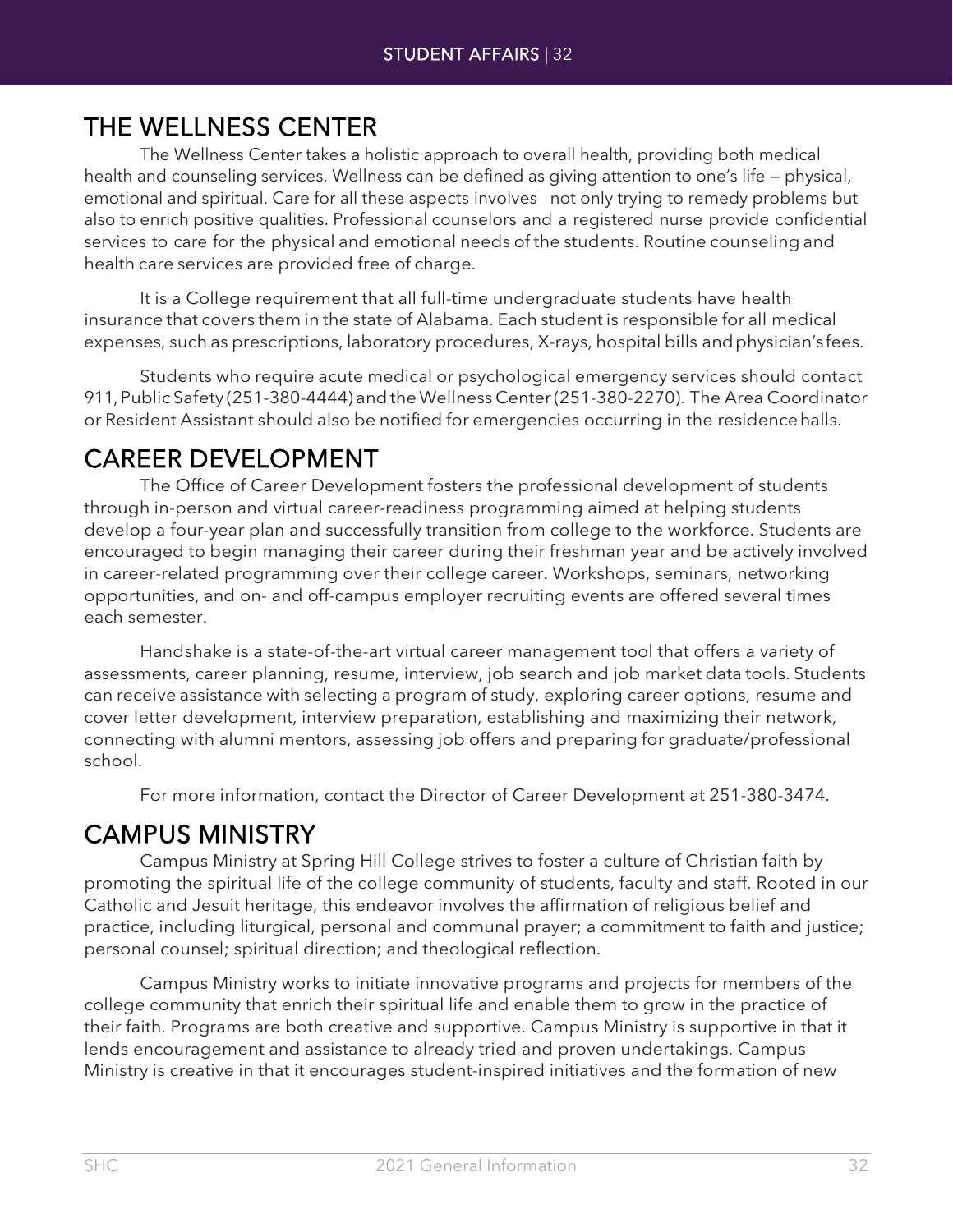programs as student interest dictates. Peer-led liturgical, service and justice, and retreat activities are always mentored and facilitated by the professional staff of Campus Ministry.

Campus Ministry is privileged to foster an atmosphere of hospitality for the College and to draw students into a unified body so that the entire community may reach out in meaningful service to the wider Mobile community and beyond. Campus Ministry strives to work closely with all agencies of the College, especially within the Division of Student Affairs, Student Involvement and Student Academic Services, the Foley Community Service Center, the Office of Admissions and the Office of Alumni Relations.

The Rev. Bobby Rimes, SJ, Centerfor Campus Ministry is located on the second floor of the Student Center. For further information, please call Campus Ministry at 251-380-3495, e-mailus a[tcampusministry@shc.edu,](mailto:campusministry@shc.edu) orgotoourwebsiteat [www.shc.edu/ministry.](http://www.shc.edu/ministry)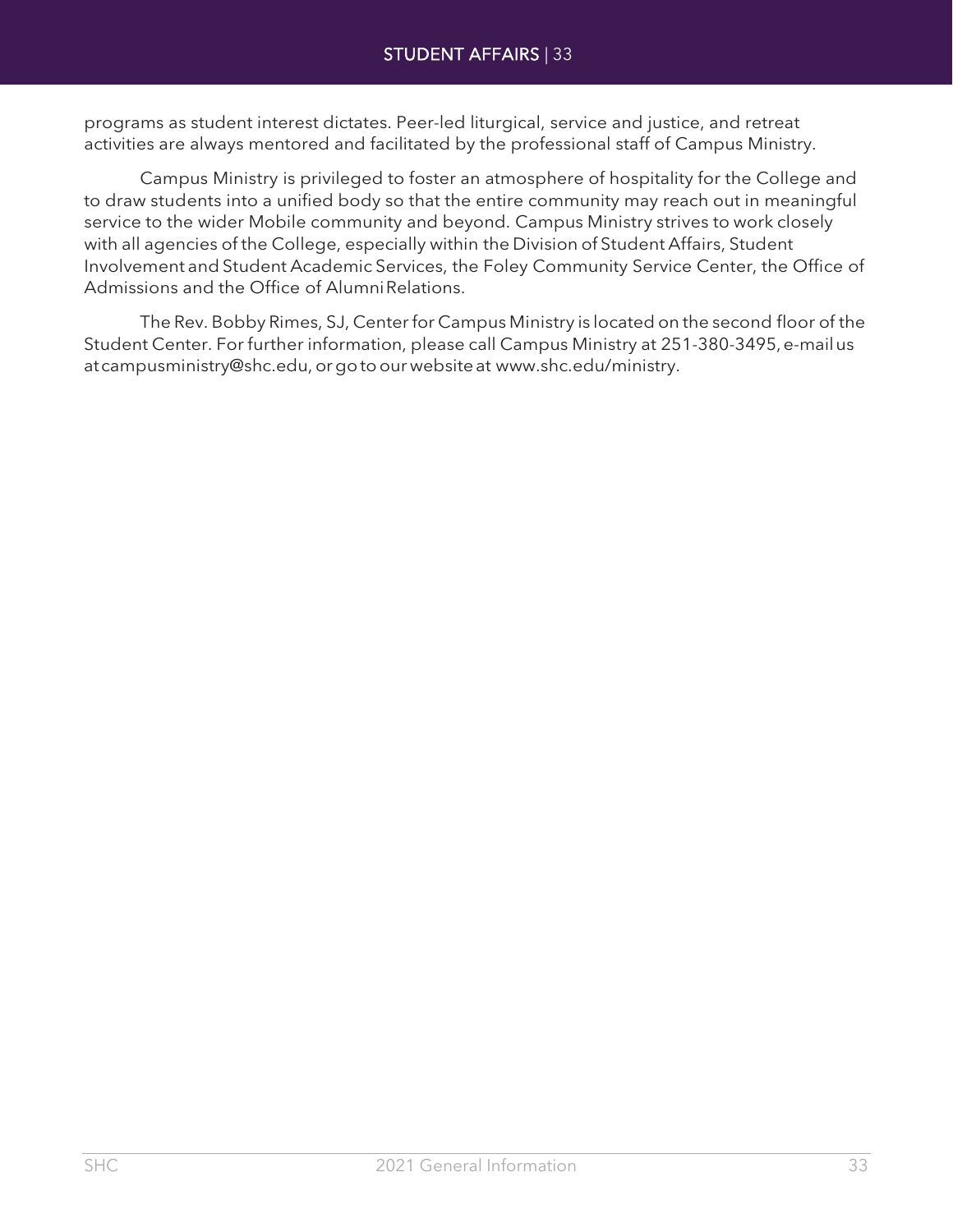## <span id="page-33-0"></span>**GENERAL FINANCIAL POLICY**

Spring Hill College is a private institution that depends chiefly on income received from tuition for its support. Each student is charged tuition and fees which cover less than 70% of the cost of services provided by the College. The balance of the cost is met by income from endowment funds and gifts from alumni and other friends who are interested in the typeof education which this institution provides.

The operation of the College is made possible in large part by a living endowment of the contributed services of the Jesuit faculty and the dedication and sacrifices of the lay faculty and staff.

The general expenses of students at Spring Hill College are listed in the applicable Traditional Undergraduate, Continuing Studies, or Graduate sections of this Bulletin. The College reserves the right to make adjustments in fees, refunds, services or programs at any time as deemed necessary.

## <span id="page-33-1"></span>GENERAL FINANCIAL OBLIGATIONS The following provisions apply to all programs of the College:

- 1. All tuition, fees and required forms (i.e., options form, enrollment agreement) are due by the date set forth in the student billing timeline. If tuition, fees and the required forms are not received by the Office of Student Financial Services on or before the due date, a student's pre-registration may be cancelled, a financial hold will be placed and a \$100 late fee will be added to the student account. Semester pre-bills are based on pre-registered hours. Students who fail to pre-register may not receive a semester pre-bill. Failure to receive a semester pre-bill, however, does not exempt students or parents from complying with the College's tuition and fee payment deadline. The pre-bill is a preliminary bill and subject to change.
- 2. A student will be charged the undergraduate rate whenever academically classified as an undergraduate, the graduate rate whenever academically classified as a graduate student and the non-traditional rate whenever academically classified as a non-traditional student.
- 3. Balances due may be paid with cash, check, or credit/debit card. All checks should be made payable to Spring Hill College and addressed to the: The Office of Student Financial Services; Spring Hill College; 4000 Dauphin Street; Mobile, AL 36608. We do not accept checks drawn on foreign banks. Visa, MasterCard, American Express and Discover are also accepted and a surcharge of 2.99% will be applied to all credit card transactions.
- 4. Spring Hill College deferred payment plans through a third party, and all students wishing to enroll in a deferred payment plan, must do so by the due date set forth in the student billing timeline by contacting the following company: Nelnet Campus Commerce; 121 S. 13th Street, Suite 301; Lincoln, NE 68508 Customer Service (1-800-609-8056).

If students and/or parents who take advantage of the payment plan become delinquent at any time during the plan, the student may be withdrawn from enrollment. Deferred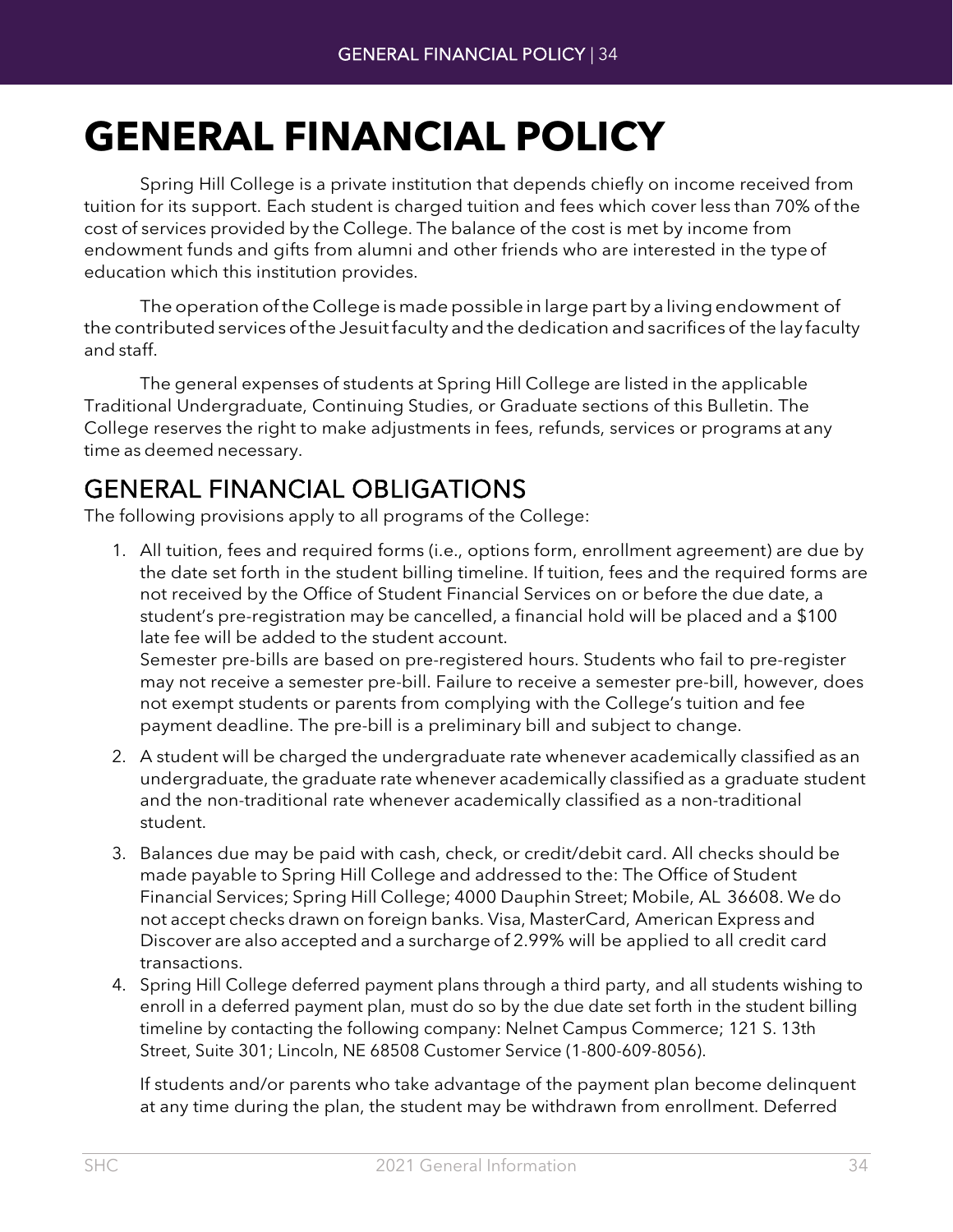payments authorized under a veteran's benefit program, formal tuition payment plan, a rehabilitation program, a federal or state financial aid program or any other deferred payment arrangement do not in any way lessen a student's and/or parent's financial obligation or liability with the College.

- 5. Until all indebtedness to the College is paid in full, a student could be denied course registration, housing sign-up, the chance to go on immersion trips, the Italy Center or any study abroad program, master's programs, credit for courses, and/or an approved dismissal. Students will be denied transcripts and diploma until all indebtedness to the College is paid in full. Should a student's balance become delinquent and the College deem it necessary to place the student's account for collection with another party, the student and/or parent will be responsible for any collection or legal fees incurred as a result thereof.
- 6. A Spring Hill College Enrollment Agreement Form and Options Form must be signed by all students, and parents/guardian's signature is required if the student is under the age of 19, by the first day of August of their first semester of attendance. This form aids the College in complying with the federal government's student information regulations and sets forth the student's financial responsibilities. This form will remain in effect for the student's entire period of enrollment.
- 7. Students will be permitted to charge at the bookstore if they have applied for the Financial Aid Book Allowance and they have excess financial aid to receive a book allowance. Book Allowance Vouchers will only be available from the Office of Student Financial Services to use the week prior to classes starting through the first week of class.
- 8. All new students signing a housing contract for the residence halls must provide a \$150 housing commitment deposit to the Office of Admissions. The \$150 housing commitment deposit will be applied towards the student's balance owed for the upcoming semester.
- 9. Private rooms in all residence halls, when available, are on a first-come, first-serve basis. There is an additional charge for these accommodations.
- 10. Full-time students carrying more than 18 hours earned, attempted, or audited, exclusive of military science and certain exempt courses such as LEA 101, must pay an overload fee for each hour over 18. CAUTION: Courses dropped after the add/drop period are considered hours attempted and are subject to the course overload fee.
- 11.Refunds are only calculated for total withdrawal from an enrollment period. All students must officially withdraw through the Office of the Registrar. Refunds will be calculated from the first day of class to the last date of attendance for an enrollment period or to the official withdrawal date for an enrollment period as determined by the College. Refunds will be based on the following policies regardless of the reason for withdrawal.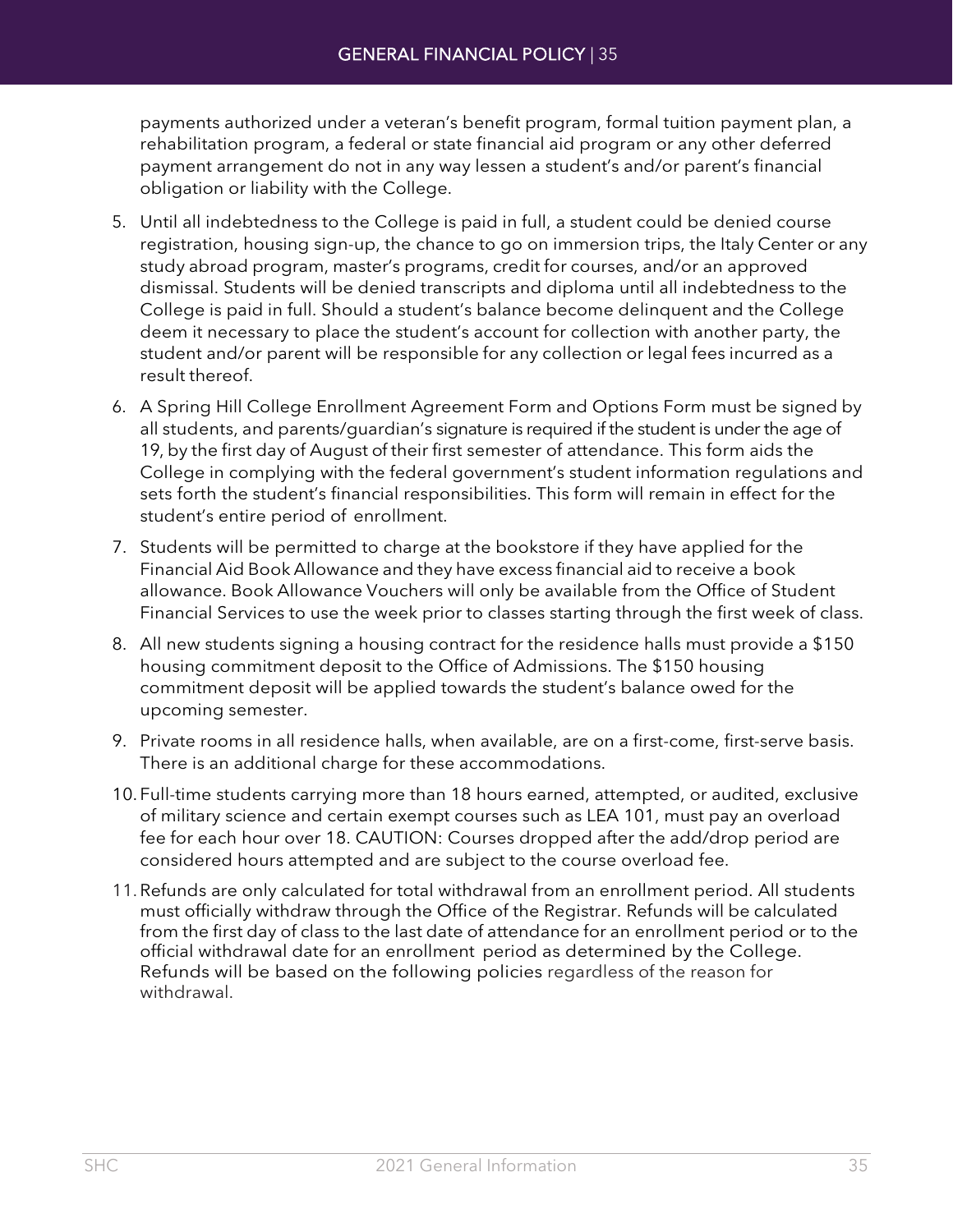### A. Spring Hill College's Refund Policy

Students who withdraw from all classes prior to completion of 60 percent of the term will have their tuition, comprehensive fee, room and/or board charges reduced in accordance with the appropriate percentage calculated using the Return of Title IV Funds formula. (i.e., if the student has completed 37% of the term, then tuition, comprehensive fee, room and/or board charges will be reduced by 63%.) Institutional aid will be prorated by the same above percentage. After returning the required amount to the appropriate federal fund(s), should a credit remain the student will be refunded. Students do not receive a refund of institutional aid.

### B. Return of Title IV Federal Financial Aid

When a student withdraws from all classes, Spring Hill College determines if a refund is due and if the student is a Title IV recipient. The amount of earned and unearned federal financial aid funds that the student has received, or is eligible to receive, is determined in accordance with federal regulations. If the student has completed 60 percent or more of the term, no refund is due. The law assumes that a student "earns" approved (verified) federal financial aid awards in proportion to the number of days in the term prior to the student's complete withdrawal.

### Number of days student completed in the semester

= Percentage Earned

### Number of days in the semester

All students who receive Title IV SFA monies through the Office of Student Financial Services and who withdraw should see the Student Financial Services Section of this Bulletin for further information concerning the prescribed distribution order of refund monies back to the SFA programs, other sources of aid and the student (if any remains).

- 12. Tuition and fees represent a substantial investment. As discussed in 11above, only part (if any) of the total cost of attendance is refunded at withdrawal. This also applies to the student who suffers a serious illness or accident and must withdraw.
- 13. The comprehensive fee promotes educational, social and athletic activities on campus during the academic year. These include, but are not limited to, the recreation center, Wellness Center, career counseling center, intramural athletic program, intercollegiate athletic program, housing programs, The SpringHillian, and various student life activities.
- 14. Current tuition and fees can be found at [www.shc.edu/admissions/tuition-and-aid/.](https://www.shc.edu/admissions/tuition-and-aid/)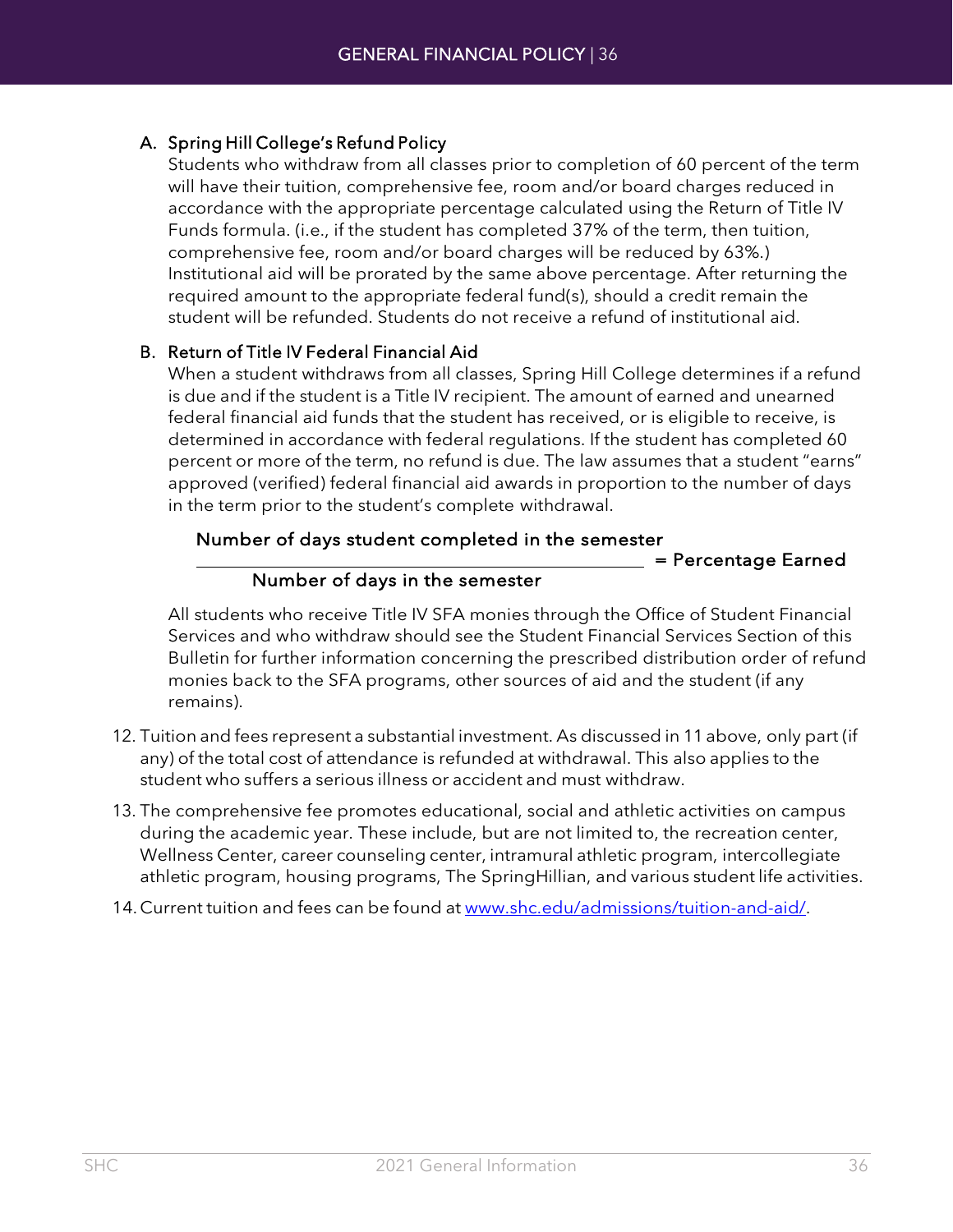## **STUDENT FINANCIAL SERVICES**

The goal of the Student Financial Services Office at Spring Hill College is to make it financially possible for every student who is accepted for admission to complete his or her education at Spring Hill College. Students who submit a complete financial aid application are considered for the various federal, state and institutional aid programs for which they qualify.

Offers of financial assistance may include loans, work and/or grant (gift) assistance in addition to any scholarship that may have been awarded. Scholarships are considered a resource to help meet the student's financial need. Documented need, funding limits, availability of funds, registration status and the date of FAFSA filing are considered in determining the particular funds in a student's financial aid package. Returning student awards are usually consistent with the awards from previous years—if the student submitted all required application materials by the priority deadline of March 1, and if the family's financial situation reported by the FAFSA has not changed substantially. Students choosing to live off campus who previously lived on campus will usually see a significant reduction in institutional assistance. Students selected as RAs through the Office of Residence Life may also see a reduction in institutional assistance. Any student planning to change their housing status is encouraged to visit the Office of Financial Aid to discuss their financial aid award.

Receipt of outside scholarships, grants or other financial assistance (VA benefits, vocational rehabilitation, state tuition plans or third-party payments) must be reported to the Office of Student Financial Services. These resources directly affect the amount of need-based assistance for which the student is eligible.

## APPLICATION FOR FEDERAL, STATE AND INSTITUTIONAL FINANCIAL AID<br>Applicants must submit a complete and valid Free Application for Federal Student Aid

(FAFSA) to the processor preferably by our March 1 priority date. Students may apply online at [www.fafsa.ed.gov.](http://www.fafsa.ed.gov/) Students should list Spring Hill's school code 001041 — as well as their expected housing status. All students must reapply for assistance each year. Late applicants will be considered for assistance, depending on their determined need and the availability of funds at the time their application process is complete.

The information submitted by applicants and their parents on the FAFSA is evaluated in accordance with federal guidelines to determine the expected family contribution (EFC), or the amount that the student and his or her parents can be reasonably expected to contribute toward the student's educational expenses. The documented need is determined by subtracting the expected family contribution from the cost of attendance at Spring Hill College for one academic year.

All financial aid recipients must maintain satisfactory academic progress in order to have their federal, state and institutional aid renewed each year.

Visit [www.shc.](http://www.shc.edu/admissions/tuition-and-aid/types-aid/) [edu/admissions/tuition-and-aid/types-aid/](http://www.shc.edu/admissions/tuition-and-aid/types-aid/) for detailed information on the types of aid available.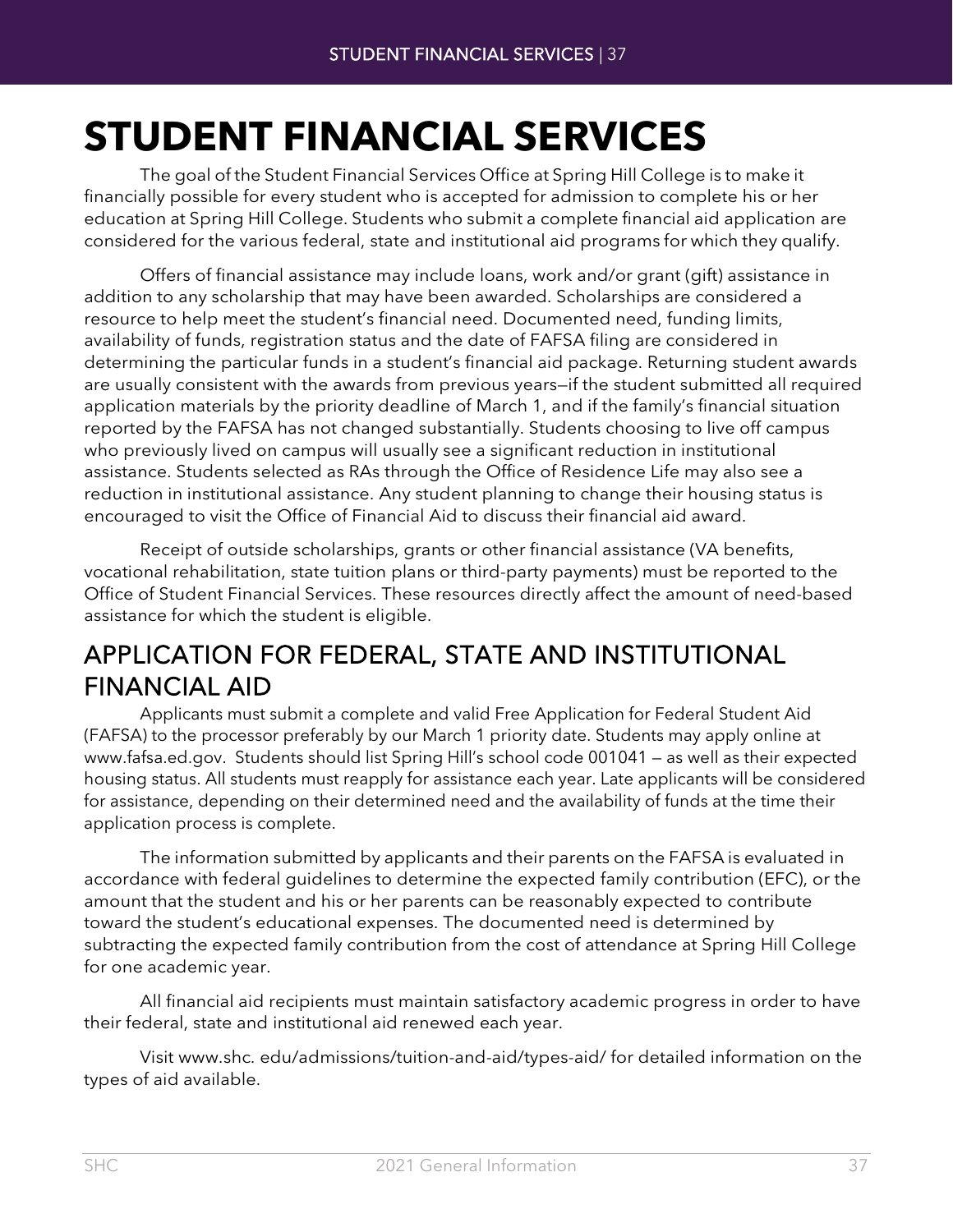FUNDING LEVELS<br>The level of financial assistance available to a student is directly related to the number of hours for which he or she is enrolled. For funding purposes in the undergraduate programs, 12+ credit hours is considered full-time, nine-11 credit hours is considered three-quarter-time, 6-8 credit hours is considered half-time and 1-5 credit hours is considered less than half-time. Funding for less than half-time is limited to the Pell Grant, if eligible. For graduate programs, 9+ credit hours is considered full-time, 6-8 credit hours is considered three-quarter-time, 3-5 credit hours is considered half- time and 1-2 credit hours is considered less than half-time. No aid is available for less than half-time graduate attendance.

GRADE LEVEL PROGRESSION<br>Certain types of financial assistance are affected by the grade level the student has attained. For undergraduate students:

- 0-29 credit hours earned is considered freshman level
- 30-59 credit hours earned is considered sophomore level
- 60-93 credit hours earned is considered junior level
- 94+ credit hours earned is considered senior level

MERIT SCHOLARSHIPS<br>Entering freshman students are automatically considered for merit scholarships for which they are eligible after they are admitted to the College. Students selected for scholarship assistance reflect superior academic qualifications and ordinarily possess some special interest and/or leadership abilities. Other merit-based scholarships and grants are awarded in recognition of academic achievements and special abilities.

Transfer scholarships are awarded competitively to students transferring from regionally accredited two- or four-year institutions of higher education who have demonstrated superior academic achievement.

A current listing of merit-based scholarships for incoming freshman and transfer students is available through the Office of Admission of Spring Hill College at (800) 742-6704.

SCHOLARSHIP POLICY STATEMENT Unless otherwise specified, scholarship recipients must be continuously enrolled as fulltime students. Each scholarship has a minimum grade point average requirement for renewal of 2.5. Academic scholarships shall not exceed 10 consecutive semesters or the fulfillment of graduation requirements, whichever comes first. Scholarship funds cannot be used for summer enrollment. All scholarships awarded to undergraduate students by the College are intended to assist the student to obtain an undergraduate degree or, in the case of combined or accelerated degree programs, to meet the undergraduate requirements for the combined or accelerated degree.

Scholarship recipients' grades are reviewed at the end of each academic year. If the student's grade point average is less than required, the student will be granted a one-year probationary status. The student's grades will be evaluated again at the end of the next academic year to determine if he/she is eligible to have his/her probationary status lifted or if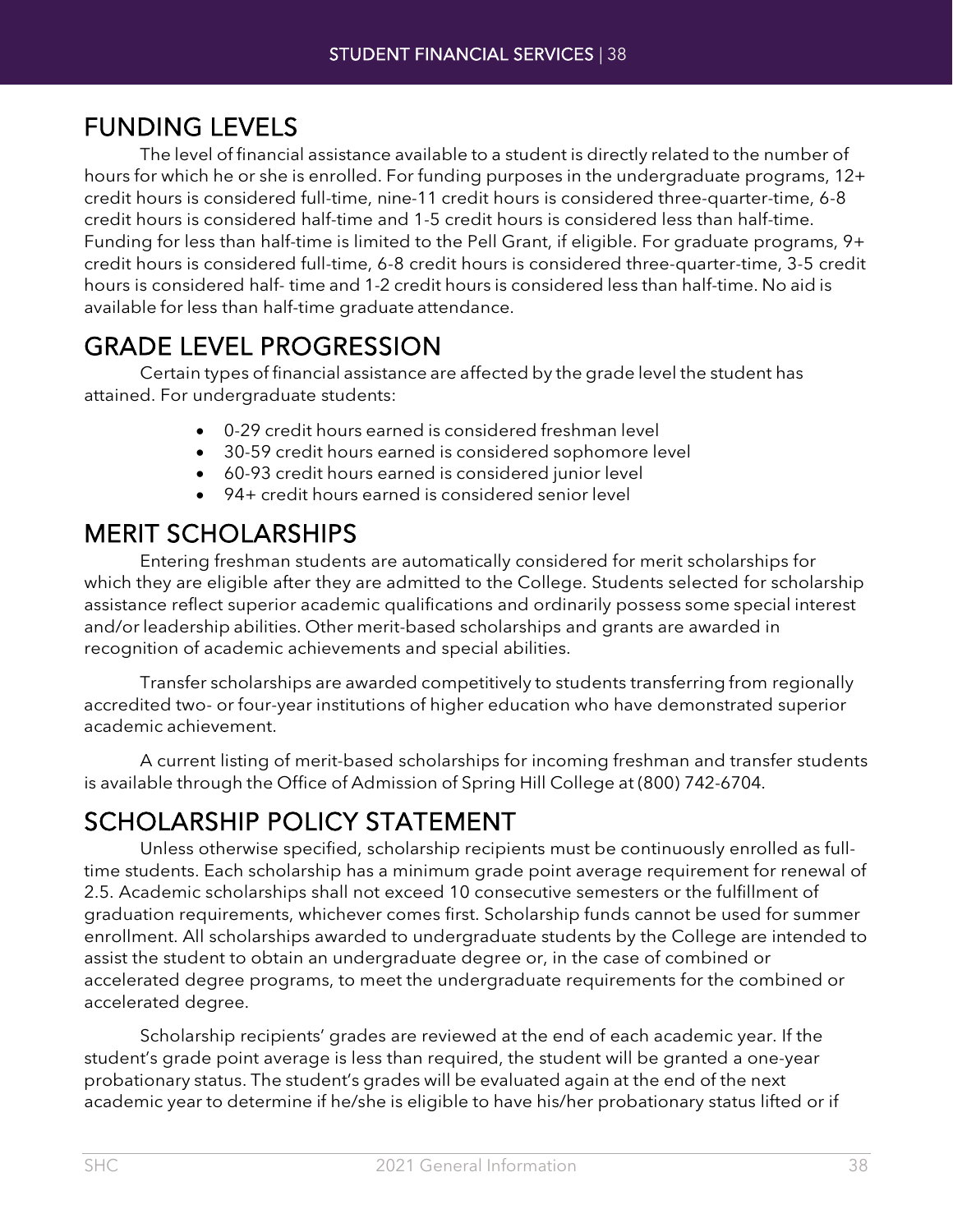the scholarship is to be reduced by 25 percent. After the probationary status, if the student still does not meet the GPA requirement, their merit-based scholarship will be suspended. These policies may differ from state and federal policies, so please review those sections for updated information. Satisfactory academic progress supersedes the merit scholarship standards.

If a predetermined leave of absence is requested in writing from the Provost, and approved by the Director of Financial Aid prior to the student's departure, then the continuance of the scholarship will be considered. Students who study abroad for a semester will have their scholarships held. However, they must inform the Director of Financial Aid of their intention to study abroad.

# TRANSIENT STUDY FINANCIAL AID ELIGIBILITY All transient coursework must be approved by the Registrar's Office (see Study at Other

Institutions After Matriculation under General Academic Policy). Degree-seeking Spring Hill College students who are approved to take transient courses at another institution may still be eligible for financial aid during the fall and/or spring terms.

The only types of financial aid available for transient students are Pell Grants, subsidized and unsubsidized loans, Parent PLUS Loans, Graduate PLUS loans and private loans. All federal, state and institutional eligibility requirements still apply to transient students.

Students will need to submit the following information to the Office of Financial Aid:

- 1. Spring Hill College's approved transient form.
- 2. A copy of student's course schedule from the other institution student is attending (courses must match the courses listed on the transient form).
- 3. A copy of student's bill from the other institution student is attending.

Once a student's paperwork is complete, the Office of Financial Aid will contact the other institution. It is the student's responsibility to make sure the Financial Aid Office receives an unofficial copy of grades from the other institution within 30 days of Spring Hill College's end of term to ensure that student completed the class(es) as required by federal regulations.

A transient student's financial aid will disburse at the same time as other traditional Spring Hill student aid. It is the student's responsibility to make payment for charges to the other institution by their deadline date. If payment is due before student receives their financial aid from Spring Hill, it is the student's responsibility to make payment arrangements with the other institution.

## SATISFACTORY ACADEMIC PROGRESS REQUIREMENTS (SAP) POLICY Federal and state regulations require that students receiving any federal or state financial

assistance must meet satisfactory academic progress (SAP) requirements. Therefore, per the College's institutional policy, all scholarship and aid recipients will have their academic progress reviewed at the end of each academic semester (fall, spring and summer).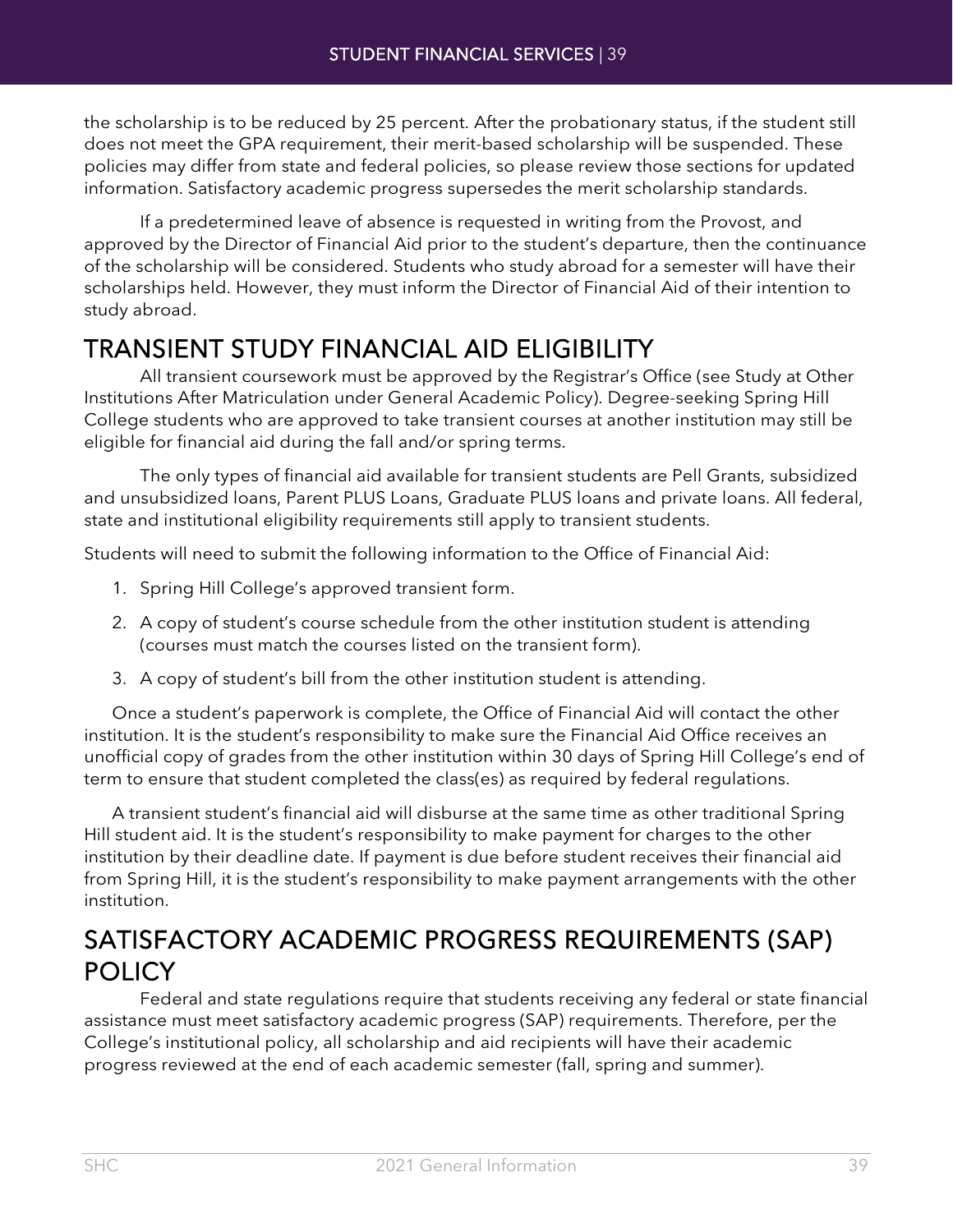Satisfactory progress requires that students meet specific requirements in order to remain eligible to receive financial aid. The detailed requirements and the consequences of not meeting those requirements are outlined below:

REQUIREMENT 1 - Cumulative Grade Point Average (GPA). Undergraduate students receiving federal and/or state financial assistance must maintain at least a 2.0 cumulative grade point average at Spring Hill College to be considered as maintaining satisfactory progress. Graduate students must maintain at least a 3.0 cumulative grade point average.

REQUIREMENT 2 – Completion Rate. Students must successfully complete (with letter grades A, B, C, or D) a minimum of 66.67 percent or 2/3 of all courses attempted. The percentage of earned credits is calculated by dividing earned credits by all attempted credits.

Example: A student who has attempted four (4), three credit hour courses (total of 12 credits) must successfully complete at least three of the courses (9 credits divided by 12 credits = 75 percent). This student would meet thisrequirement.

### Credits Defined

Attempted credits - All credits in which a student has registered are considered attempted credits whether or not the course is completed. Repeated courses as well as grades of F, course withdrawals (W), courses from which a student has been dropped for nonparticipation (WP/WF), courses with no credit received (NC) and courses that are not completed (I, E and T) at the end of the semester are included as attempted.

Incomplete credits (I) — Credits which are attempted, but not completed (I) are included as attempted credits. If an undergraduate course remains incomplete by the end of the second week of the following term, the class is coded as a failure (F). Graduate students must clear incompletes by the end of the following term. Any student who receives an Incomplete (I) in any course must notify the Office of Student Financial Services when the (I) is changed into a letter grade in order for the credits earned to count toward the quantitative standard of performance.

Repeated credits — These credits are included in the calculation for both attempted and earned credits. If a student retakes a course for which they have already earned credit, they may only receive aid to cover the repeated course once. If a student has taken a course more than three times and has not yet earned credit, eligibility for financial aid to cover the course will follow the academic repeat policy.

Transfer credits — Hours transferred to Spring Hill College and hours enrolled in the summer will be counted as attempted and earned. The GPA (Requirement 1) is calculated using only hours attempted at Spring Hill College.

REQUIREMENT 3 - Maximum Timeframe (150 percent). Students must complete their program within 150 percent of the published length of the educational program.

Part-time attendance counts in the maximum time frame calculation. Students who do not complete their program within this time frame are no longer eligible to receive financial aid.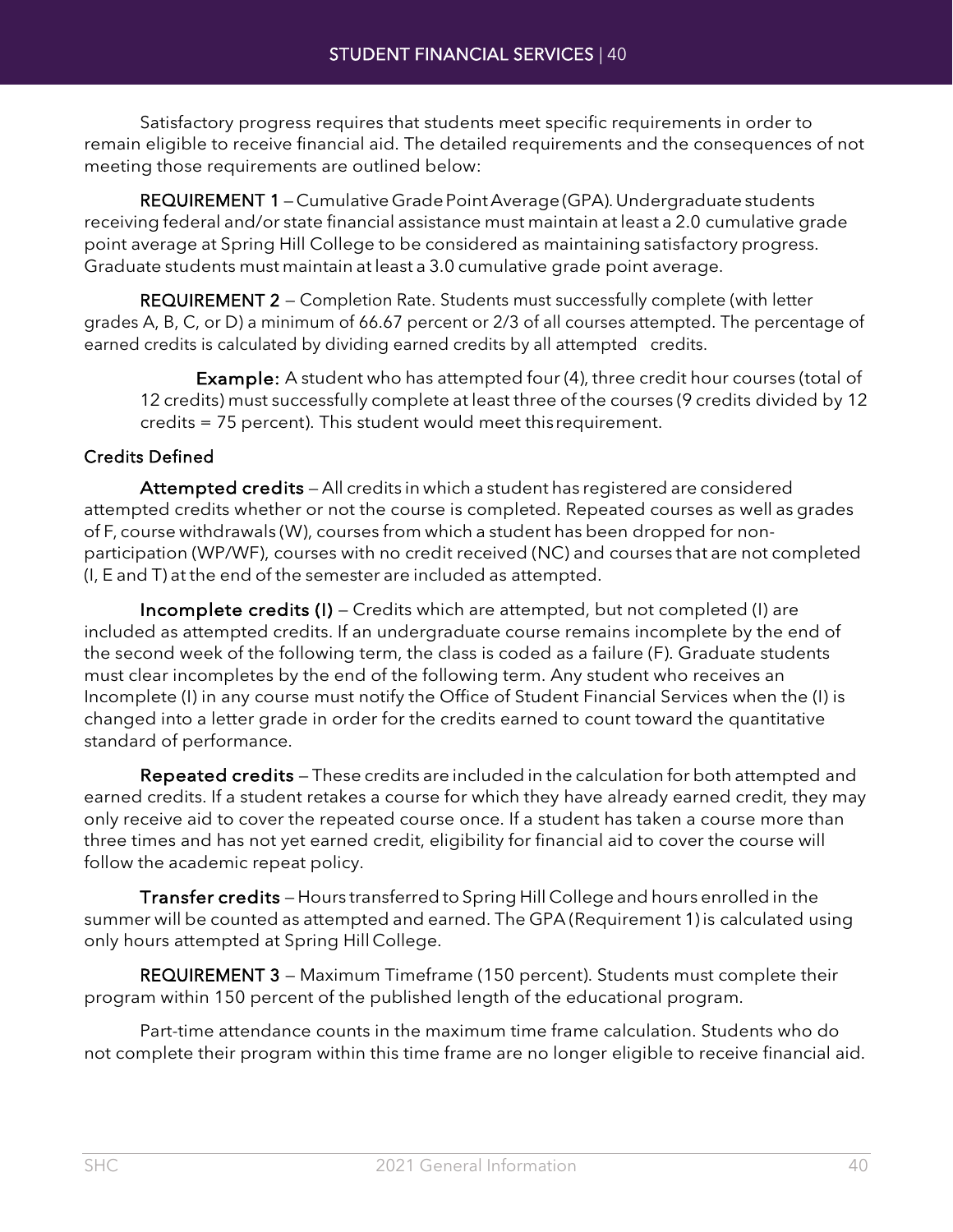**Example:** A student is enrolled in a program that has a completion requirement of 120 credit hours over four years. The student must complete their degree in no more than 180 credit hours over the course of 6 years.

Additional Information — Remedial courses will not be included in any requirement of the SAP review. Academic amnesty or renewal does not apply to SAP or at Spring Hill College. If you change your major, courses that do not apply in any way to your new major will be excluded from calculation.

SAP REVIEW STATUSES<br>Financial Aid Warning – In the event that a student fails to meet any of the above criteria at the end of an academic semester, the student will be notified by the Office of Student Financial Services and will be placed on Financial Aid Warning for the next enrollment period. While such students are not required to take any action and will be eligible to receive aid for one semester (fall, spring or summer) during which they are subsequently enrolled, they are encouraged to meet with their Student Success Coach. At the end of the Financial Aid Warning period the following action will occur:

- 1) A student is removed from Financial Aid Warning if the student is now meeting all SAP standards; or
- 2) A student is placed on Financial Aid Suspension if, after the warning period, the student has not met Requirements 1, 2 or 3.

Financial Aid Suspension — Any student on Financial Aid Warning who fails to meet the semester requirements will be placed on Financial Aid Suspension and is no longer eligible to receive any form of financial aid, including loans. Financial aid eligibility can be reinstated if a student either: 1) Enrolls and pays for courses raising his/her GPA and/or completion rate to meet the SAP standards; or 2) Successfully appeals the suspension status.

SAP Appeal Process - A student has the right to appeal a suspension of financial aid due to mitigating circumstances such as, but not limited to, illness, military service or a previously undiagnosed learning disability. The following must be completed and submitted to the Office of Student Financial Services:

- Appeals must be submitted to the Financial Aid Office using the Satisfactory Academic Progress Appeal Form (available on BadgerWeb). The appeal must explain why the student failed to make SAP and what has changed in their situation to allow the student to now be academically successful.
- Adequate documentation verifying the special circumstances must beattached (e.g., doctor's letter, third-party letter).
- Appeals will be reviewed by the SAP Appeals Committee. Notification of the appeal decision will be sent to the student's school email account.
- If a student's SAP Appeal is denied, the student will remain on Financial Aid Suspension until he or she meets the requirements for Satisfactory Academic Progress.

Financial Aid Probation — Upon appeal approval, the student will be placed on Financial Aid Probation for one semester. As a condition of the appeal, the student must adhere to all requirements outlined in the completed and signed academic plan regarding the terms of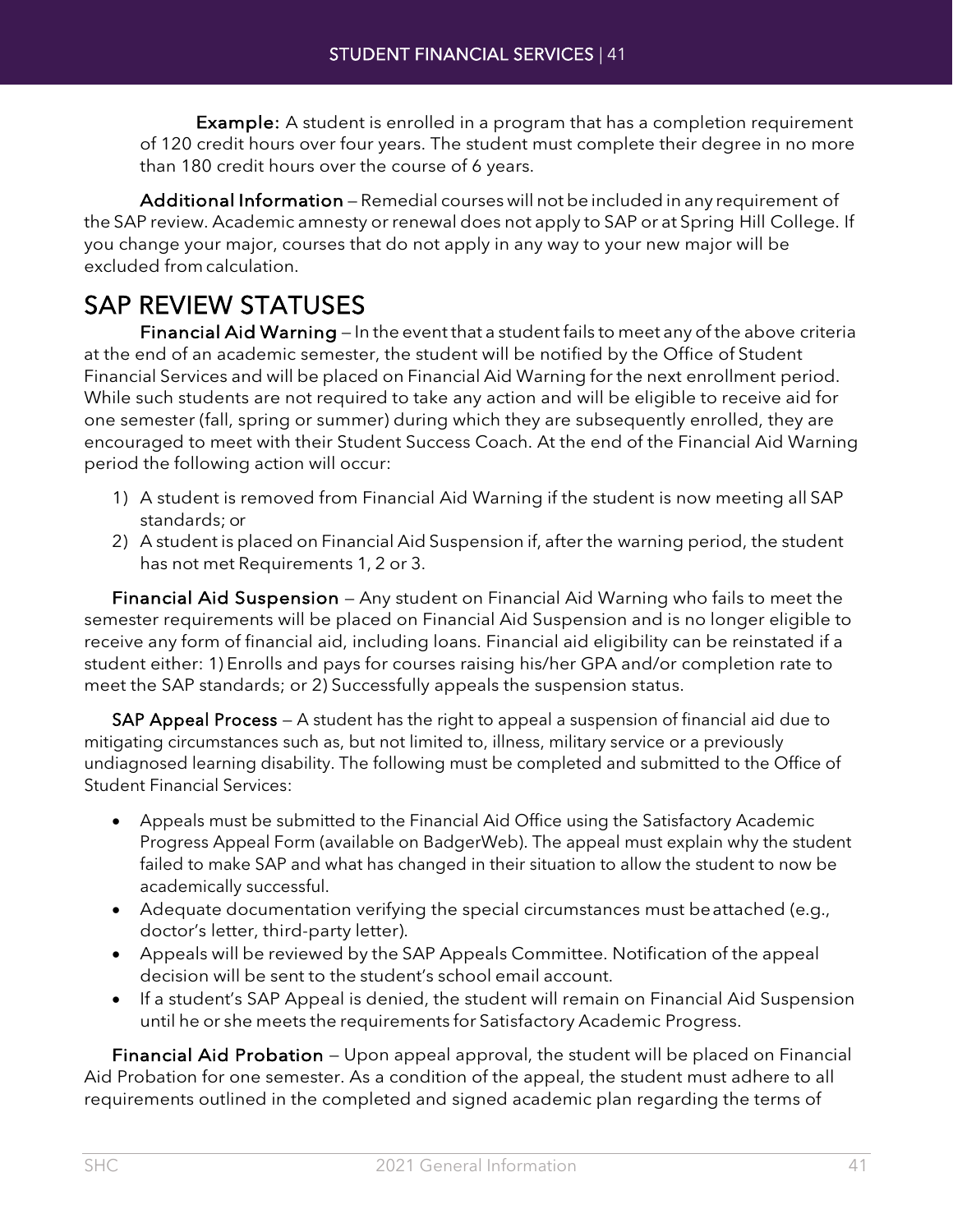approval and the performance expectations for the semester of Financial Aid Probation. The academic plan will be reviewed at the end of the enrollment period and the results will be measured. If the student has met performance benchmarks as established in the federal SAP regulations, the probation is lifted and the student is again eligible to receive aid without further action. If the academic plan expectations have been met, but the student is still not meeting federal SAP standards, the academic plan will continue for the subsequent semester until such time that the student has renewed eligibility due to meeting SAP, or has graduated. If a student fails to meet the expectations listed on the Academic Plan, he/she will be placed back on Financial Aid Suspension and is not eligible to receive financial aid until he/she meets SAP.

NOTE: The Satisfactory Academic Progress policy is for financial aid purposes. It is used to ensure that recipients of federal aid (Title IV) are successfully making progress towards their degree. It is not to be confused with the academic standards for continued enrollment at Spring Hill College. A particular scholarship, grant, etc., offered by Spring Hill College, the state of Alabama or another third-party might have additional renewal requirements specific to the particular fund. Future federal and state legislation may alter any policy and such changes will not be reflected in this printing. Any questions about the requirements for Satisfactory Academic Progress should be directed to the Office of Student Financial Services at Spring Hill College.

# FINANCIAL AID BOOK ALLOWANCE POLICY Spring Hill College offers a Financial Aid Book Allowance credit for students who are

receiving financial aid. This credit is designated solely for the purchase of textbooks, required course materials, and school supplies. Students are only eligible for a book allowance if they have returned a completed and signed Options Form to the Office of Student Financial Services, received their award letter, are registered, and their total aid exceeds their tuition and fees.

Any charges processed against the allowance will be applied to the student's account and deducted from financial aid funds. Students are responsible for any charges if they adjust their registration or withdraw prior to financial aid disbursement. Additionally, if for any reason, the student fails to receive financial aid upon which a bookstore credit is based, or if the amount of financial aid is insufficient to pay for all charges on the account, the student understands he or she is obligated to pay Spring Hill College the amount of any unpaid charges resulting from the use of the Financial Aid Book Allowance program.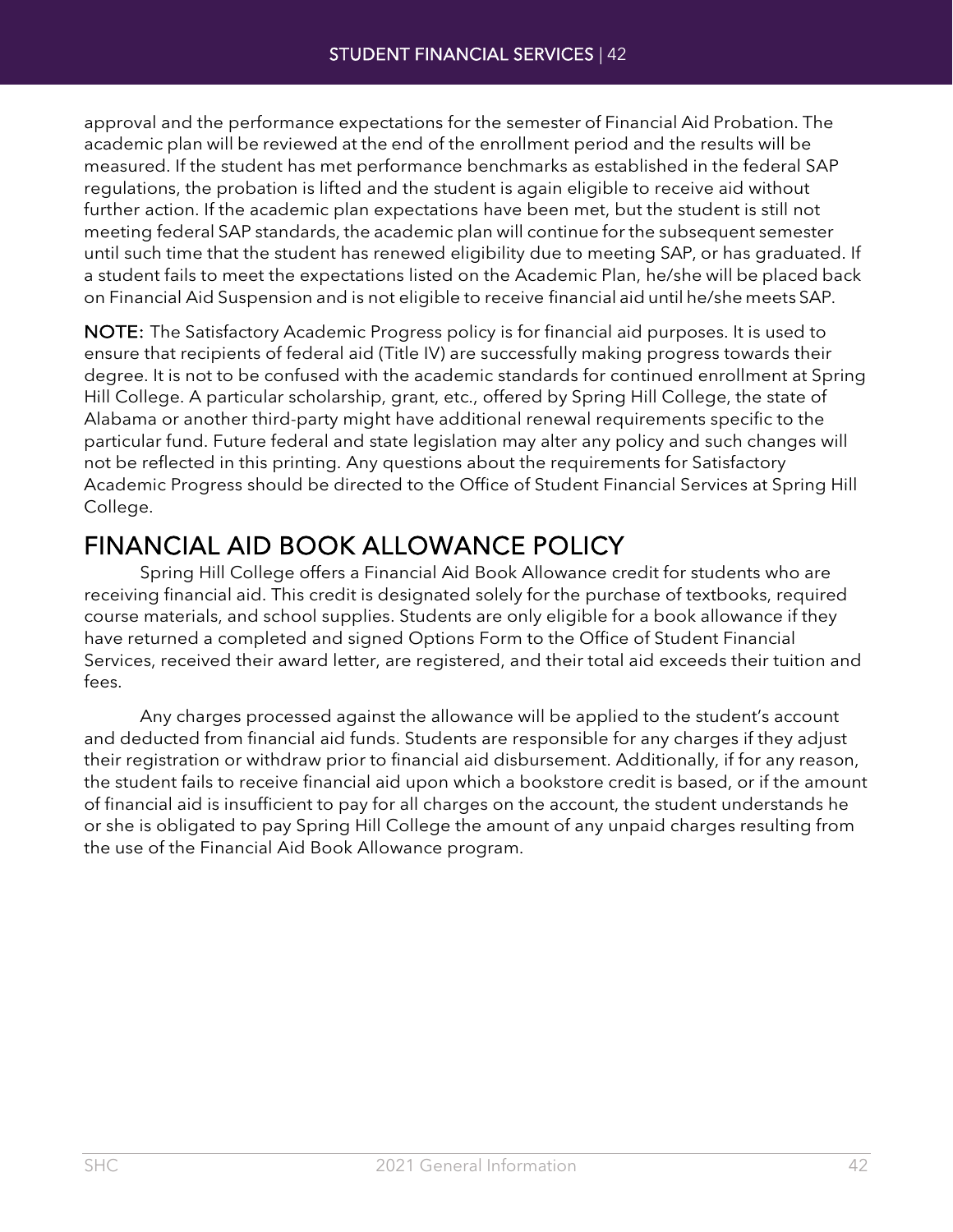## **GENERAL ACADEMIC POLICY**

THE COLLEGE YEAR<br>The academic calendar is based on the semester system. The college year begins near the end of August and ends in the early part of May. It is divided into two semesters, a fall semester ending before Christmas, and a spring semester beginning in early January. Each semester is interrupted by two breaks. The College also has summer sessions during the months of May, June, July and August.

BULLETIN OF RECORD<br>Each student will be evaluated for the completion of degree requirements according to the student's Bulletin of record. The student must fulfill all core curriculum and major requirements for his or her degree as published in the *Bulletin* of record. The *Bulletin* of record is the edition of the Bulletin of Information at the time of the student's initial enrollment at Spring Hill College, provided that the student does not withdraw from the College or fail to register for a period of more than four semesters.

A student may choose a more recent edition of the *Bulletin of Information* as his or her Bulletin of record. A student who desires to change his or her Bulletin of record must consult with the academic advisor, submit a [Bulletin Update Request form](https://badgerweb.shc.edu/ICS/Portlets/ICS/Handoutportlet/viewhandler.ashx?handout_id=7269cf87-7186-4a6a-8d5a-f973155c0190) to the Registrar, and receive confirmation in return that the change has been approved. A student may not choose an edition of the Bulletin of Information that was in effect prior to his or her initial enrollment as the Bulletin of record.

Students who change their majors must follow the academic program in effect at the time of the change for their major and minor. Their academic program of core and cross curricular requirements follows the *Bulletin* at the time of their matriculation.

Students who withdraw from the College or who leave the College without withdrawing and do not return within four semesters must follow the academic program current at the time of their re-entry. Students who intend to complete their undergraduate degree requirements and need fewer than twelve hours to graduate should contact the Registrar who will consult with the Academic Standards Committee. Spring Hill College reserves the right to make changes and reasonable substitutions in the programs and courses contained in the *Bulletin of* Information.

CREDIT HOURS<br>The unit for computing credit is the semester hour, which is defined as approximately one hour of class a week through a semester. In all laboratory work the length of a period required to give a semester hour of credit is two to three times the length of the ordinary lecture period.

COURSE NUMBERING The course numbering system employed by the College is designed to assist the student in the selection of courses in the proper sequence. Courses numbered from 100 to 299 are considered lower-division or lower-level courses and are typically studied during freshman and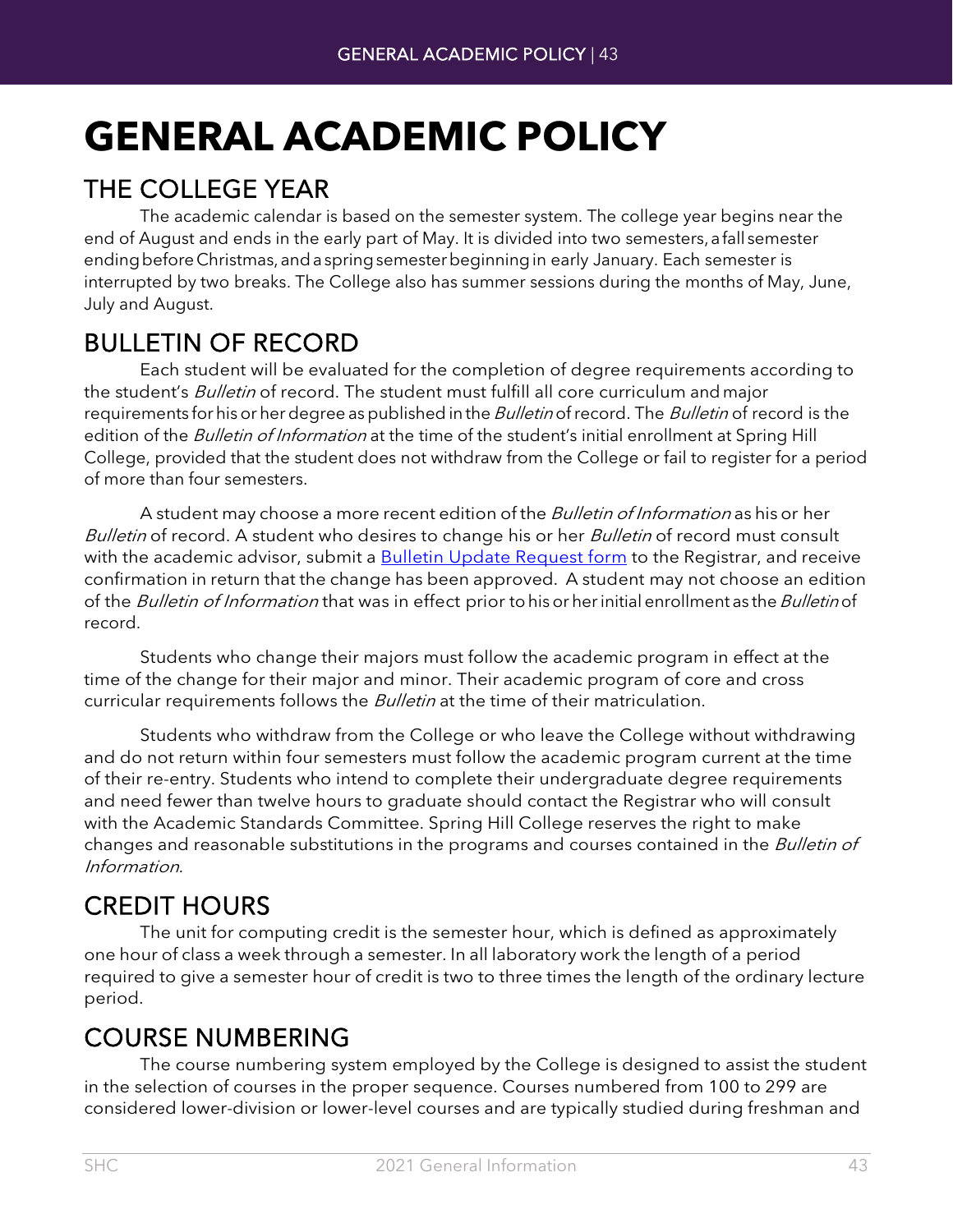sophomore years; courses numbered from 300 to 499 are upper-division or upper-level courses and are typically taken during junior and senior years; courses numbered 500 and above are graduate courses and are not generally open to undergraduate students.

**PREREQUISITES**<br>For many courses, prerequisites are listed. These prerequisites must be completed before enrolling in the course itself. Exceptions to the prerequisites must be approved by the chair of the department responsible for teaching the course.

ATTENDANCE Attendance at all courses and related activities is required of all students except as noted below.

Students are excused from attendance at regular lectures and laboratories for approved, college-sponsored activities such as intercollegiate athletic competition and special events approved by the Provost or Provost's designee. While participating students are excused from class, they are not relieved of the responsibility for the information covered during their absence. Students participating in college-sponsored activities will be allowed to make up assignments and examinations missed while representing the College; however, it is the student's responsibility to notify his/her instructors of the anticipated absence, make arrangements to complete the work and then complete the work as agreed.

Excuse from courses for reasons other than College-sponsored activities is a matter for the determination of individual instructors guided by the policies of their division. It is the responsibility of students to know the attendance policy of the instructor in each course they are taking as stated in the course syllabus. Exclusion from a course(s) for excessive absence is a serious action and is imposed by the instructor after careful consideration, after appropriate warning and in accordance with the policies of his/her division. A student may expect only one warning for excessive absence prior to being excluded from class. The student is expected to notify the instructor and complete appropriate make-up work and tests in each course missed. If illness or other unforeseen circumstances will result in student absence from a course meeting, the student should notify the faculty as soon as possible. Any change in status that will result in prolonged absence should be reported to Student Advising Services. Course absences immediately preceding or following a holiday period may be counted as a triple absence if such a policy appears in the course syllabus. Examinations or laboratory work missed by reason of absence must be made up at the convenience of the instructor.

EXCESSIVE ABSENCES Faculty members may exclude <sup>a</sup> student for excessive absences any time up to the last class day before final examinations begin. A grade of WP or WF will be assigned to the student depending on whether or not the student was passing (A, B, C) or failing (D, F) on the day he or she was excluded by the faculty member. The grade reports and the transcript will indicate WP (student excluded for absence, passing) or WF (student excluded for absence, failing).

Neither the WP grade nor the WF grade will affect the semester or cumulative quality point average of the student.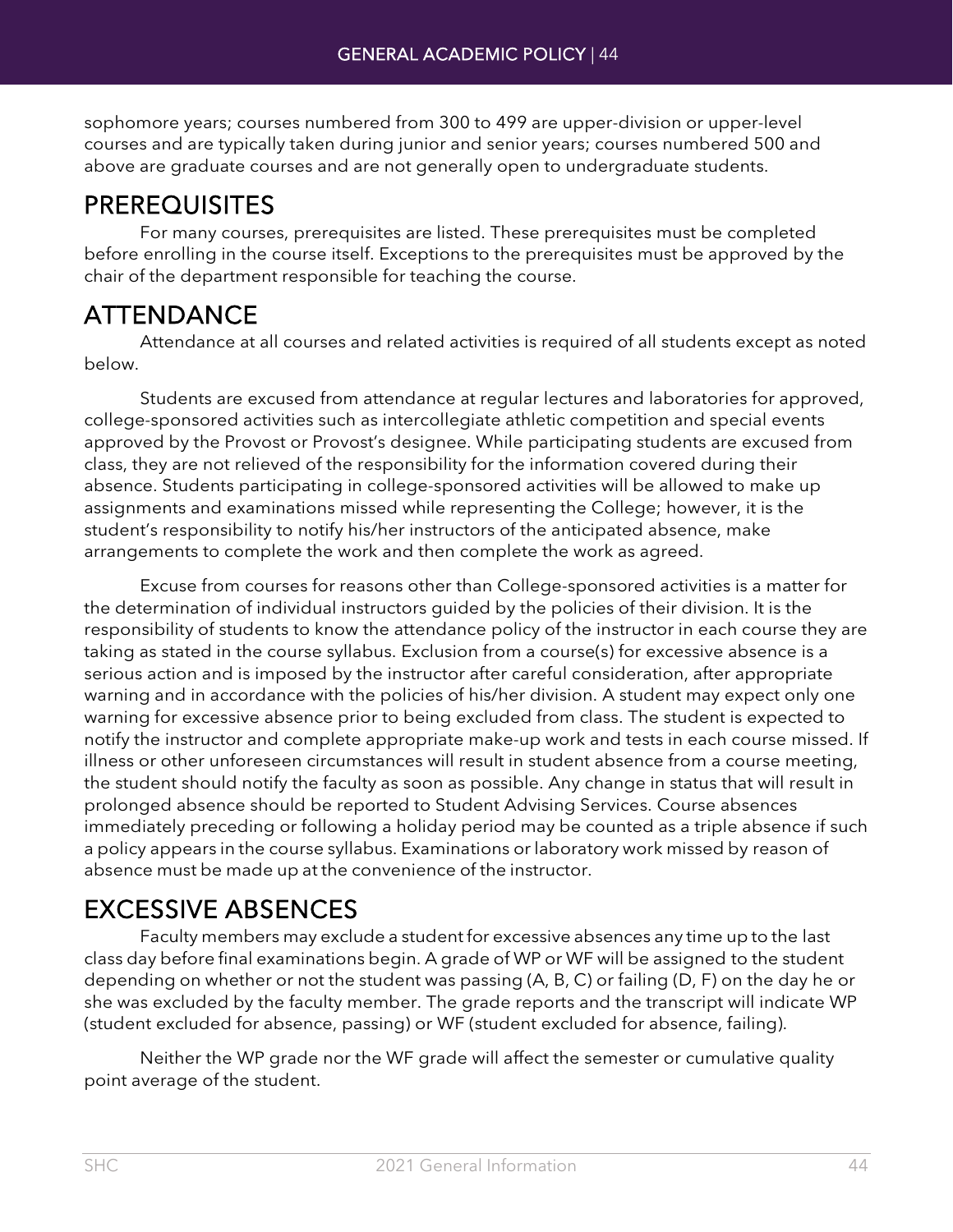Students should not rely on this policy for withdrawal from a course. Faculty members may or may not withdraw students for excessive absences, depending on their own and/or their department's policies. Individual course syllabi will most likely address this issue. If a student does not plan on attending a course, he/she should withdraw from it by the final date to do so each semester (see the Academic Calendar).

DISMISSAL FOR ABSENCES<br>Spring Hill College may dismiss an enrolled student, by administrative action, if the student does not attend classes for an extended period of time and does not notify the College, through the Center for Academic Support and Advising, of an emergency that may result in an extended absence from class. A copy of the procedure for dismissing an enrolled student for absences from class is available in the Office of Academic Affairs or the Center for Academic Support and Advising.

AUDITING A student may audit a course with the written permission of his or her academic advisor and the approval of the instructor. Registration to audit a course is completed through the Registrar's Office. No credit will be given. Current tuition fees are applicable. Classes may not be changed to audit status after the add/drop period ends.

GRADING SYSTEM<br>The final grade given for any course is a symbol of the degree of mastery of the course. It is based on the sum of evidence the student demonstrates concerning understanding and retention of material presented and does not always indicate native intelligence or potential. Formal examinations, written and oral quizzes, term papers, recitation and participation in class discussions are utilized in determining the grade.

| Grade | Description                     | <b>Quality Points</b> |
|-------|---------------------------------|-----------------------|
| $A+$  | Excellent, with four quality    | 4.0                   |
| Α     | points per credit hour. An      |                       |
|       | A+/A indicates truly            |                       |
|       | outstanding scholarship and     |                       |
|       | an unusual degree of            |                       |
|       | intellectual initiative.        |                       |
| $A -$ | Outstanding                     | 3.7                   |
| $B+$  | Truly superior or well above    | 3.3                   |
|       | average attainment with         |                       |
|       | three quality points per credit |                       |
|       | hour.                           |                       |
| B     | Above Average                   | 3.0                   |
| $B -$ | Above Average                   | 2.7                   |

Letter grades are to be interpreted as follows: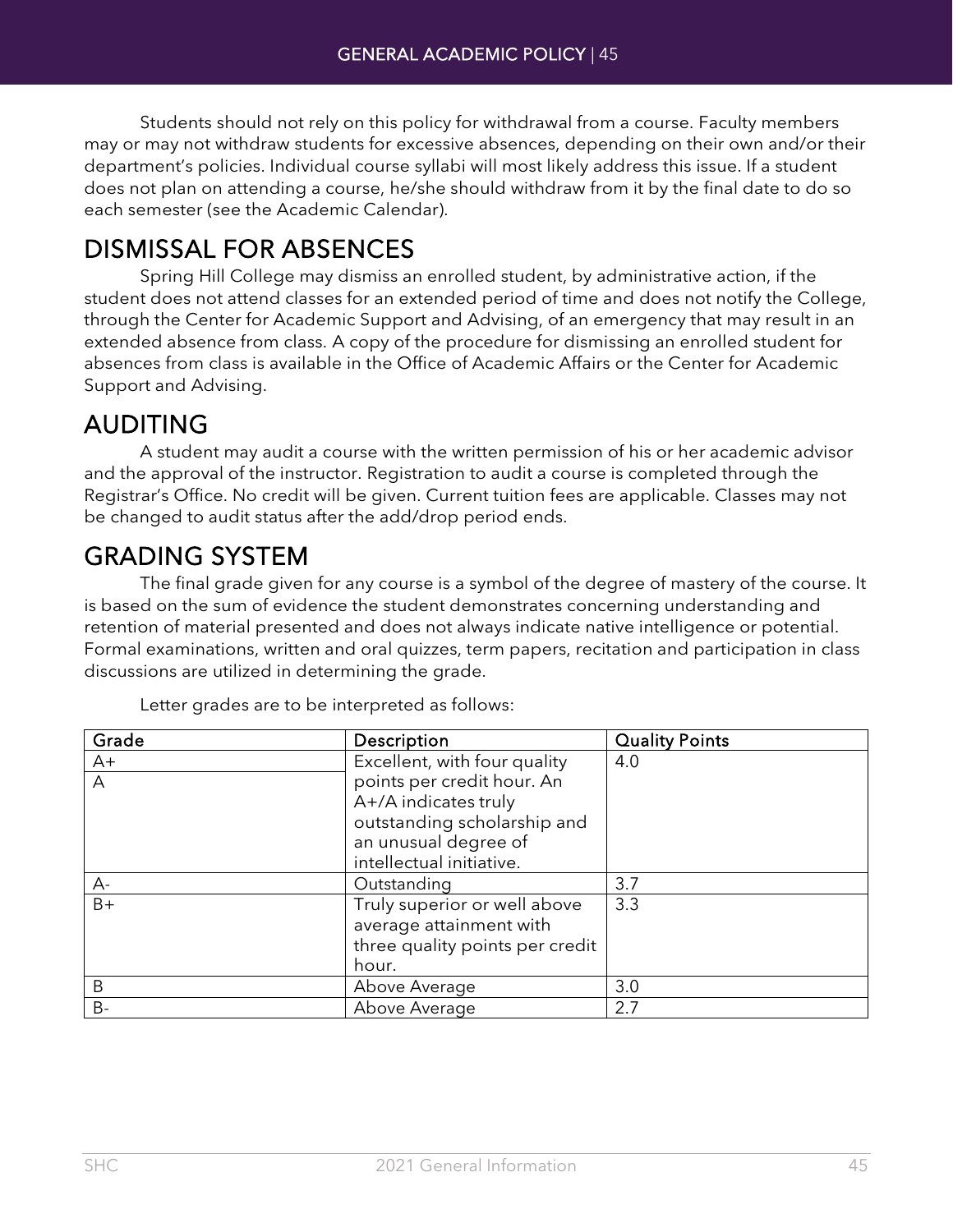| Grade                   | Description                                              | <b>Quality Points</b> |
|-------------------------|----------------------------------------------------------|-----------------------|
| $C+$                    | A basic grade that indicates                             | 2.3                   |
|                         | average or satisfactory work                             |                       |
|                         | as is done by a majority of                              |                       |
|                         | students. It indicates an                                |                       |
|                         | understanding of the                                     |                       |
|                         | essential elements of a                                  |                       |
|                         | course                                                   |                       |
| С                       | Average                                                  | 2.0                   |
| $\overline{C}$ -        | Average                                                  | 1.7                   |
| D+                      | Deficient, but passed                                    | 1.3                   |
| $\mathsf D$             | <b>Below Average</b>                                     | 1.0                   |
| $\overline{D}$          | <b>Below Average</b>                                     | $\overline{0.7}$      |
| $\overline{\mathsf{F}}$ | Failure without right to re-                             | 0.0                   |
|                         | examination.                                             |                       |
|                         | Incomplete: Not a final grade.                           | $\star$               |
|                         | It is given only on the request                          |                       |
|                         | of the student with the                                  |                       |
|                         | approval of the instructor,                              |                       |
|                         | and when, in the judgment of                             |                       |
|                         | the instructor, an emergency                             |                       |
|                         | clearly beyond the student's                             |                       |
|                         | control prevents the student                             |                       |
|                         | from completing the final                                |                       |
|                         | examination or other                                     |                       |
|                         |                                                          |                       |
|                         | essential portion of assigned<br>work. If coursework not |                       |
|                         |                                                          |                       |
|                         | completed by extended date                               |                       |
| X                       | will convert to an F.                                    | $\star$               |
|                         | No grade has been submitted                              |                       |
|                         | by the instructor. It is used                            |                       |
|                         | ordinarily only at mid-term.                             |                       |
|                         | The student may obtain the                               |                       |
|                         | reason for the X grade from                              |                       |
|                         | the instructor.                                          |                       |
| Τ                       | Deferred- may be awarded for                             | $^\star$              |
|                         | a thesis or capstone in                                  |                       |
|                         |                                                          |                       |
| W                       | progress.<br>Withdrawn or registration                   | $\star$               |
|                         | cancelled                                                |                       |
| NC                      | No credit or non-credit.                                 | $\star$               |
| <b>WP</b>               | Withdrawn for absences,                                  | $\star$               |
|                         |                                                          |                       |
|                         | passing<br>Withdrawn for absences,                       | $\star$               |
| WF                      |                                                          |                       |
|                         | failing                                                  |                       |

\*Grade not included when computing GPA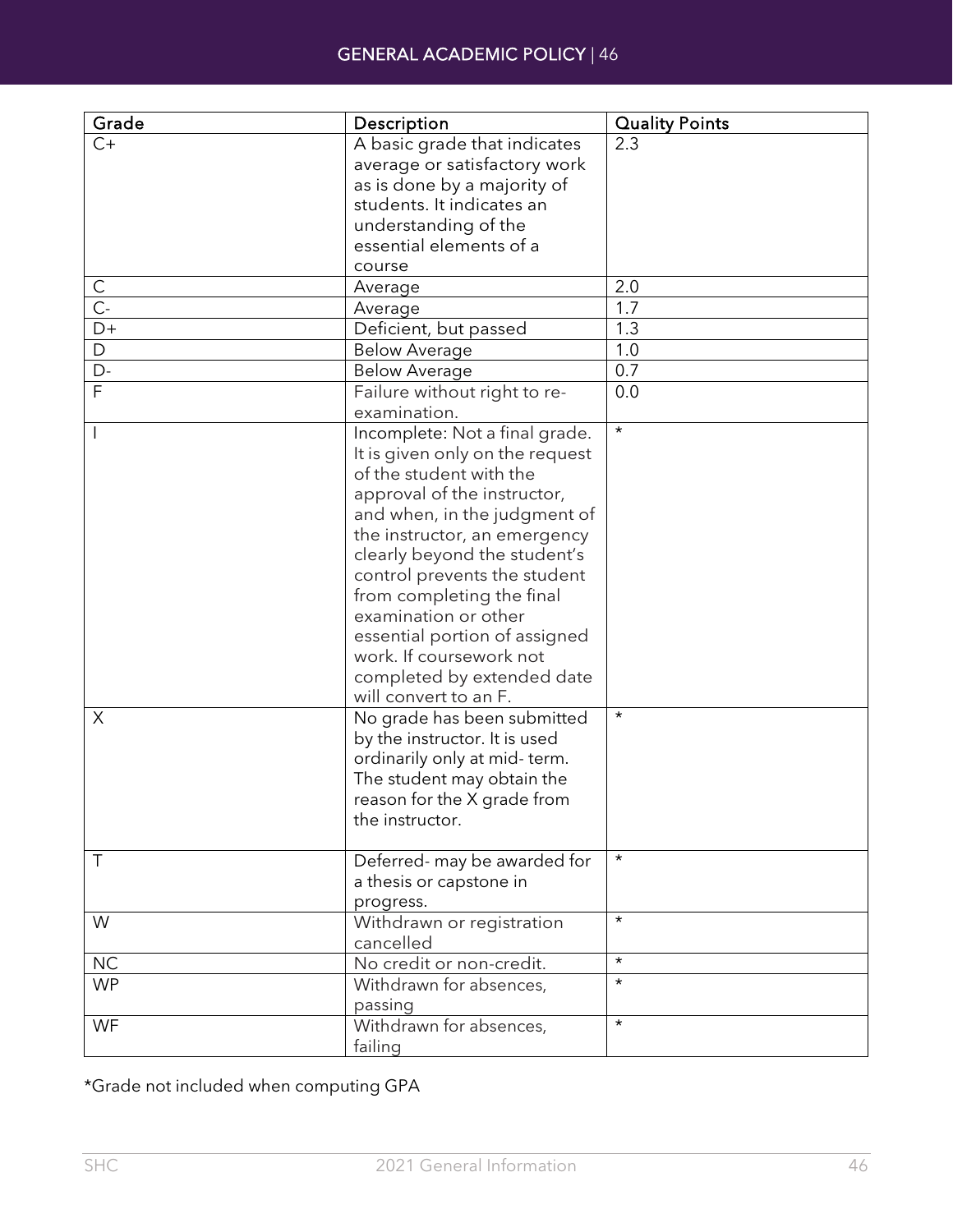Students who have questions about a grade should consult with the faculty member who assigned it.

GRADE APPEAL PROCEDURE<br>Faculty assign grades after thoughtful, careful consideration based on their professional judgment of the student's mastery of the course's body of knowledge and within the course policies specified in the syllabus.

However, on rare occasions a student might believe the grade assigned does not accurately reflect course mastery and/or the policies stated in the syllabus.

In such cases, a student may appeal the assigned grade by following a set procedure that begins by discussing grade determination with the course instructor and, failing agreement at this level, leads to involvement of academic administrators. The detailed [Grade Appeal](https://badgerweb.shc.edu/ICS/icsfs/Grade_Appeal_Procedure_(5-97).pdf?target=365ed06d-927e-4994-b9c3-d492151d72ab)  [Procedure document](https://badgerweb.shc.edu/ICS/icsfs/Grade_Appeal_Procedure_(5-97).pdf?target=365ed06d-927e-4994-b9c3-d492151d72ab) is available on the Registrar page BadgerWeb.

In order to assure that the issues surrounding the appeal are fresh in all parties' minds, students must initiate the grade appeal by contacting the faculty member who assigned the grade no later than two class weeks after the start of the subsequent academic semester. In the case of an appeal of a grade assigned during the spring semester, mini-terms or summer school, the student may appeal the grade any time prior to the completion of two weeks of the fall semester. Appeals not initiated within the time-frame specified above will not be considered.

REMOVAL OF INCOMPLETE GRADES<br>For undergraduate students, an I is changed to an F if the missing work is not submitted within two weeks after the beginning of the next semester. The graduate policy is stated under Graduate Program Policies in the Graduate Studies section of the Bulletin.

# ACADEMIC DISHONESTY AND/OR IMPROPRIETY Dishonesty of any kind in academic work (daily quizzes, examinations, written

assignments, etc.) renders a student subject to disciplinary action, including possible dismissal from the College.

### 1. Definitions:

- a. Academic dishonesty includes but is not limited to:
	- i. Plagiarism that is, representation of thoughts or passages from another author as one's own work;
	- ii. Collusion that is, collaboration with another in the preparation of written or presented work;
	- iii. Cheating that is, giving or receiving or soliciting information from another student during a test or examination;
	- iv. Recycling that is, turning in work that had already been completed and turned in for another class without the express permission of the current instructor;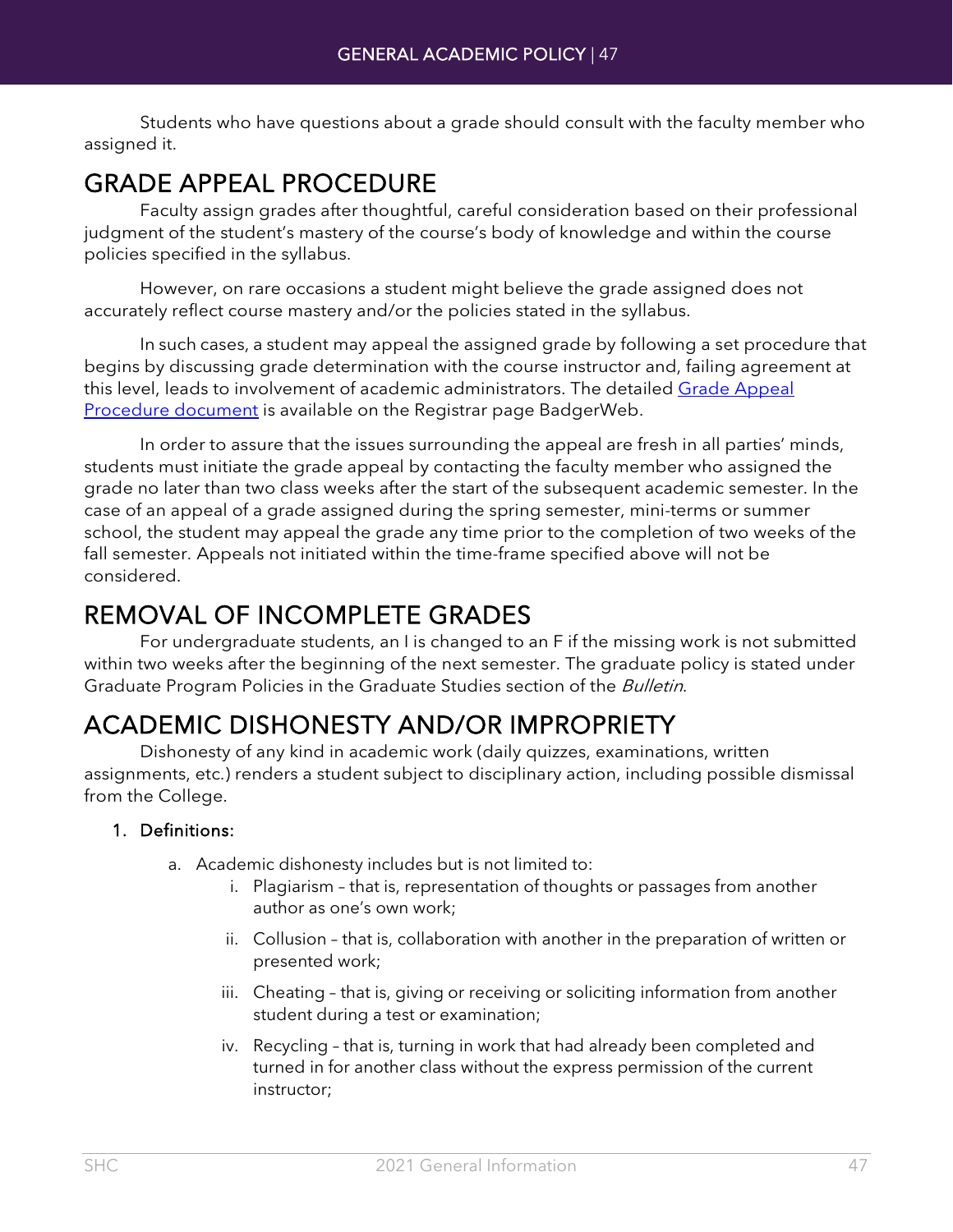v. Or using illicit materials in an examination or quiz – that is, unless an instructor stipulates to the contrary, no one will sit for an examination (whether in person or online) with textbooks, notes digital devices, or any other disallowed materials. All members of the faculty are expected to make every possible effort to discourage all such practices.

### 2. Penalties for major infractions:

- a. Any student found guilty of taking or attempting to take a copy of an examination or quiz from any physical or digital space in the College will be dismissed.
- b. Cheating on tests or examinations, cheating/plagiarizing on papers, major writing assignments, or on projects or presentations will result in a failing grade for the student in the course involved. The student will not be allowed to change his or her status in the course (e.g., withdraw or audit) to avoid the failing grade. The student may then be suspended from the College for the next semester (i.e., the fall or spring term). In the case of a second such violation, the student will be dishonorably dismissed from the College.

### 3. Penalties for other infractions:

- a. The nature of penalties for academic dishonesty on work other than major assignments (daily quizzes, short writing assignments, etc.) is the responsibility of the instructor.
- b. An instructor who determines that any violation has taken place must submit a written report to the Provost and the student involved as soon as possible after the incident, whether or not individual disciplinary action has already been taken.
- c. A second academic dishonesty offense of any type will render the student subject to formal disciplinary action, including possible suspension or dishonorable dismissal from the College.

### 4. Appeals:

- a. A student charged with academic dishonesty may appeal to the Academic Standards Committee, which is ordinarily composed of five faculty members and one student member. For the purpose of hearing an academic dishonesty appeal, two additional students will be appointed to the Committee by the Committee Chair after consultation with the after consultation with the Student Government Association president. If a member of the committee is also the instructor who submitted the charge of academic dishonesty that is being appealed, that member will recuse him or herself, and the remaining committee members will hear the appeal.
- b. A student wishing to submit an appeal must do so by letter or email to the Provost within 48 hours of being notified that a charge has been filed.
- c. In any case of appeal, the Committee will reach a decision only after consultation with the instructor who has reported the charges and with the student so charged. In some cases, the student's advisor may likewise be consulted.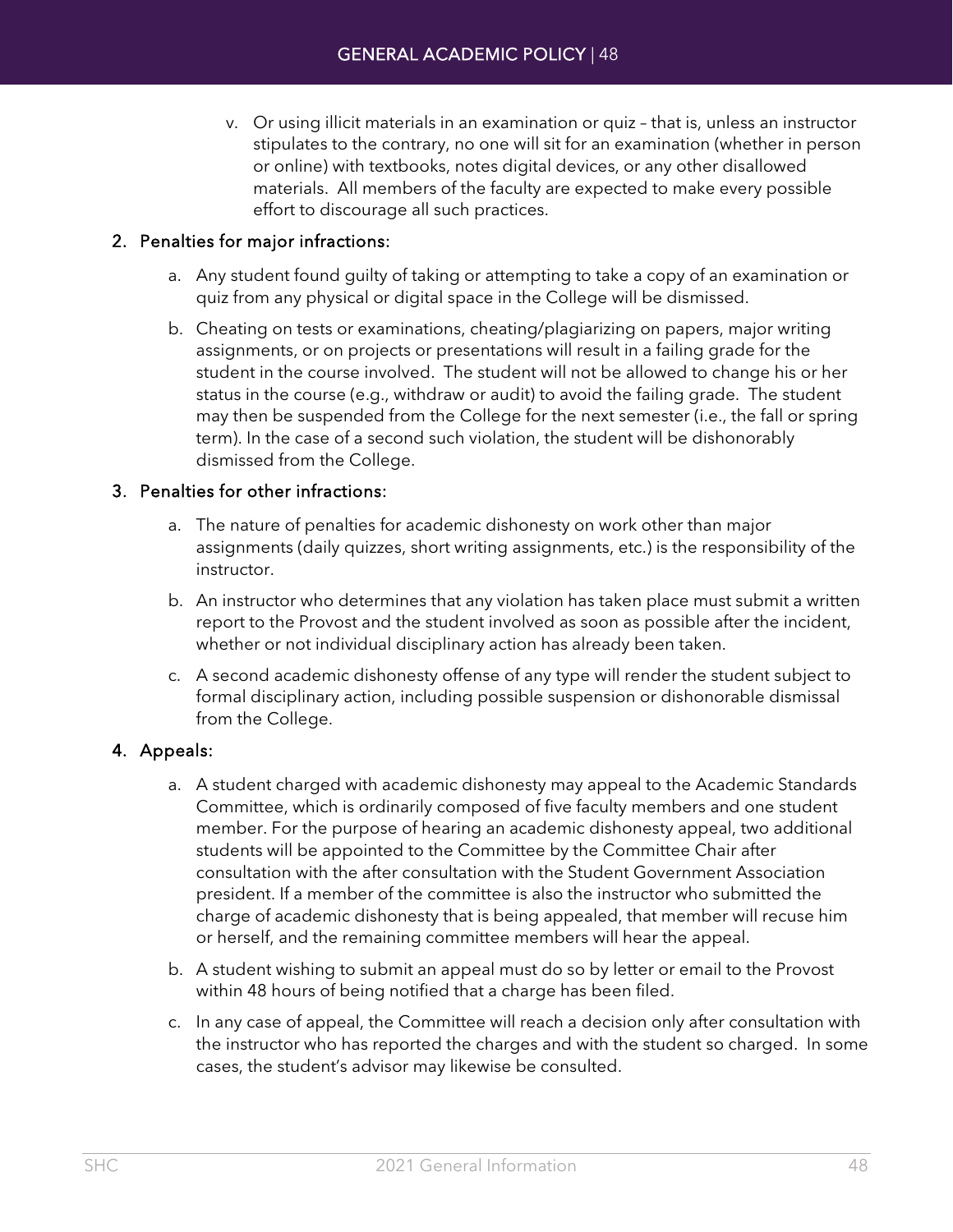### 5. Status after dismissal:

Readmission after dishonorable dismissal for academic dishonesty will be permitted only in exceptional cases, after a lapse of one year, and will be decided by the Provost after hearing the recommendation of the Academic Standards Committee.

COURSE REPEATS When a course is repeated, quality hours and quality points are computed in all attempts but earned credit may be granted only once.

PASS/FAIL OPTION<br>Students have the option of taking general elective courses on a pass/fail basis. The student must specify to the Registrar the courses for which the pass/fail option is to apply, and this must be done no later than four weeks prior to the last class day of the semester. All teachers will enter a grade of C- or better as a pass and a D+ or lower as a fail. The cumulative grade point average remains unaffected by a pass/fail course. Credit hours earned do count toward graduation.

The pass/fail option does not apply to those courses for which only pass/no credit or pass with honors/pass/no credit grading systems are used.

GRADE REPORTS<br>Grade reports are issued through the online BadgerWeb system only. Fall semester grade reports are as follows: midterm (October), final (December); spring semester: midterm (March), final (May). Advisors and students are able to view grades through the online system.

## GOOD STANDING AND SATISFACTORY ACADEMIC PROGRESS To maintain academic standing and advance in a program of studies, a student must

earn a grade point average (quality quotient) of 2.0. The grade point average is obtained by dividing the number of quality credit hours into the number of quality points earned. For example, a student who has 90 quality credit hours and earned 180 quality points would have a grade point average of 2.0. Quality credit hours and quality points are counted for all courses taken at Spring Hill College where letter grades of A, B, C, D or F are assigned, even in a case of a repeated course.

Satisfactory progress toward the degree for full-time students is defined as the completion of 24 credit hours per year.

# ACADEMIC PROBATION, SUSPENSION AND DISMISSAL Aftertheendofthefallandthespringsemesters,mostundergraduatestudents whose

cumulative grade point averages have fallen below 2.0 are notified by letter that they have been placed on academic probation and are liable to suspension from the College unless their average is raised to or above 2.0 by the end of the following semester of enrollment. However, first-time freshmen finishing their first semester of undergraduate study at Spring Hill College may be suspended if their grade point average is less than 1.0; they may be placed on probation or suspended if earned credit hours are less than nine. Continuing Studies students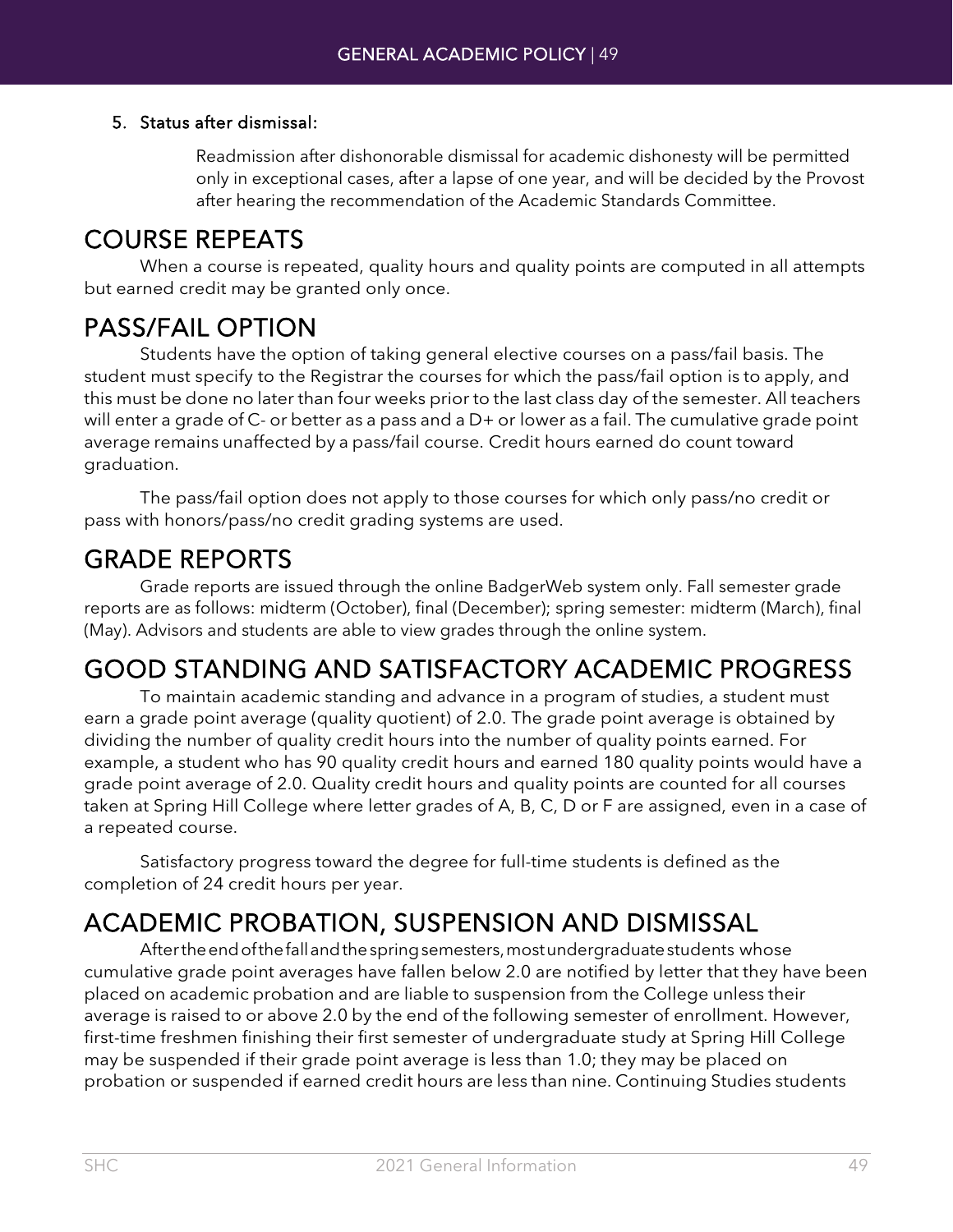who have attempted ten credit hours but not achieved a cumulative grade point average of 2.0 are placed on academic probation.

The records of all students, including Continuing Studies students, who fail to achieve a 2.0 after the probationary period are reviewed and acted upon by the Academic Standards Committee after the end of the next fall or spring semester.

Under extraordinary circumstances, the Provost will hear immediate appeals of decisions of academic suspension. To be considered, such appeals shall be presented in writing to the Office of Academic Affairs no more than five business days after the student receives written notification of his or her academic suspension.

Students suspended from Spring Hill College are eligible to reapply for admission after one semester (fall or spring). An application for readmission must be submitted to the Admissions Office.

Students who are readmitted after suspension are subject to dismissal for academic deficiency if they do not achieve and remain thereafter in good academic standing. Students who do not complete twelve credit hours of work with a 2.0 semester grade point average or better in the first semester after readmission are subject to dismissal for academic deficiency at the end of that semester.

Readmission after dismissal will be permitted only in exceptional cases, after a lapse of one year, and with the approval of the Academic Standards Committee. However, the Academic Standards Committee will hear immediate appeals of decisions of dismissal. When the committee considers dismissal appeals, the student may request that a representative from the faculty or Center for Academic Support and Advising consider speaking on his/her behalf, but the representative will not vote.

Should a student on academic probation withdraw from the College for any reason and subsequently seek readmission to the College, the academic condition(s) for readmission will be determined by the Academic Standards Committee.

For the guidelines governing probation and dismissal from graduate programs, please see the Graduate Studies Policies section of this Bulletin.

ADDING AND DROPPING COURSES<br>After registration, a short period of time is allowed for necessary course or schedule adjustments. These dates are announced in the academic calendar.

- A. After the add/drop period (first week of class) all corrections to the class schedule must be made in the Registrar's Office. If a student's name remains on a roster for a class he/she is not attending, he/she will receive a failing grade for that class. If a student's name does not appear on a class roster, he/she will not receive a grade for that class.
- B. A fee of \$10 per course will be charged for changes made after the add/drop period.
- C. Students are cautioned that if the addition of credit hours results in more than 18 hours in any semester, a course overload charge will be levied at the current rate/hours. Courses dropped after the add/drop period count toward the 18 hours. A student registering for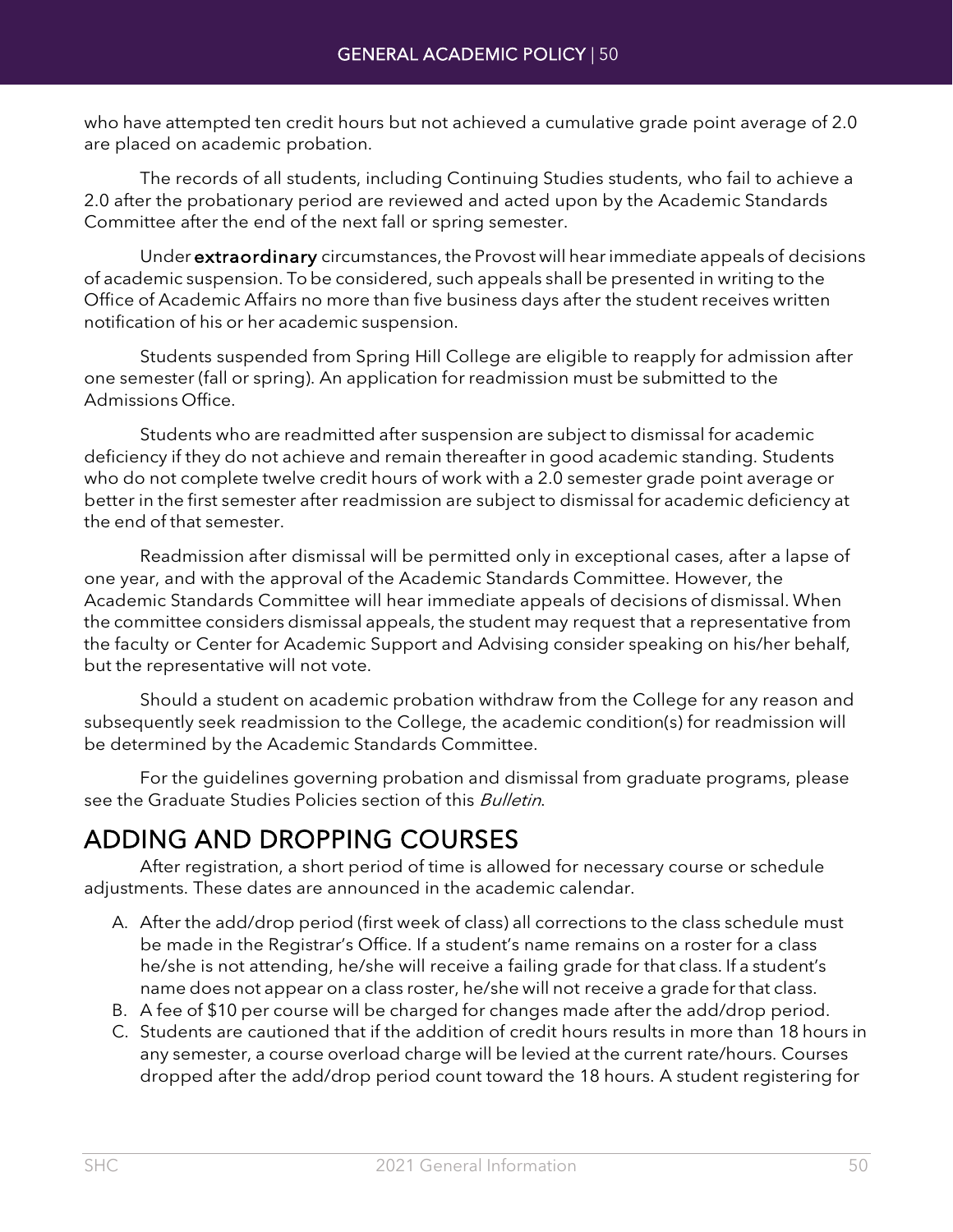18 hours who drops a course after the add/ drop period and adds a course thereafter must pay additional tuition as an overload fee.

### Add/Drop Procedure is as follows:

- 1. Decide what course(s) you wish to add/drop by viewing online your schedule and each course's seatingavailability.
- 2. See your advisor to discuss this change and to receive clearance.
- 3. Return to BadgerWeb system and make changes.
- 4. Return clean, unmarked textbooks to the bookstore during the add/drop period.

WITHDRAWAL FROM A COURSE<br>After the add/drop period, a student may voluntarily withdraw from a class through the 44th class day of the semester. The last date for voluntarily withdrawing from a course and receiving a W grade is found in the academic calendar published on the Registrar's website and in the Bulletin of Information. [Course Schedule Change forms](https://badgerweb.shc.edu/ICS/Portlets/ICS/Handoutportlet/viewhandler.ashx?handout_id=b0b846b4-7f86-4bf3-9ccb-ad6bfc0a9494) are obtained from the Registrar page of BadgerWeb and must be signed by the course instructor and the student's academic advisor. If withdrawal from a course results in a program of fewer than twelve semester hours, a student on financial aid must notify Student Financial Services regarding this change in enrollment status. A resident student who drops to fewer than 12 hours must obtain approval of the Vice President of Student Affairs to continue residency on campus. *Failure to attend class* does not in itself constitute <sup>a</sup> formal withdrawal, either academically orfinancially.

COURSE LOAD Every student enrolled in a regular degree program of the College must register for and maintain a minimum of 12 hours each semester.

The maximum student load is 18 semester credit hours in academic courses. Any course load of more than 18 hours must have the approval of the Provost or the designee of the Provost. There is an additional tuition charge for course work in excess of 18 credit hours. (See Financial Policies for overload fees.)

Students following reduced programs with special approval of the Provost or the Provost's designee may schedule fewer than 12 hours and be charged according to part-time tuition rates. Veterans must be full-time students to qualify for full financial assistance under Title 38 U.S.C., Chapter 36, sect. 1775: ch 31, 34, 35, and 106.

# COMPETENCIES IN WRITTEN AND ORAL COMMUNICATION Minimal requirements for satisfactory work require that students express themselves

correctly and intelligently. The aim of liberal arts education in the Jesuit tradition demands that every instructor in every course be, in a sense, a teacher of clear communication. It cannot be said that students are in command of the content of a course unless they can express themselves correctly, coherently, and precisely when discussing it, whether in writing or speaking.

Students in all classes, therefore, should expect that errors in spelling, punctuation and general mechanics will be pointed out. Precision in word selection, soundness of logic and organization and even maturity of style shall be the concern of every instructor and the responsibility of every student.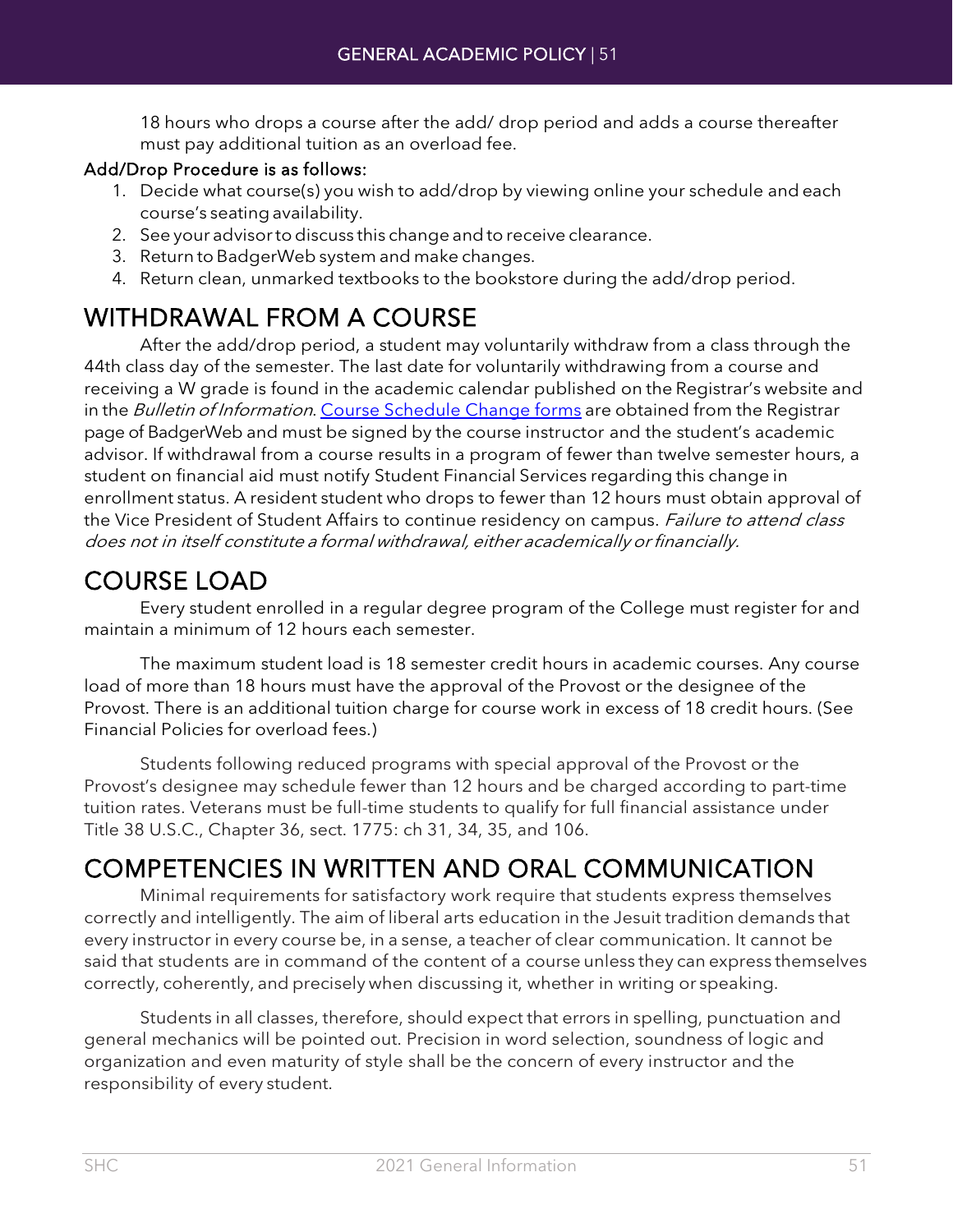Compositional errors will lower the grade on papers and examinations in any course in proportion to the gravity of the errors. A paper that approaches illiteracy will be given a failing grade, regardless of the knowledge of course material demonstrated.

Competency in oral communication is also required of all graduates. A student may document such competency by completing the core curriculum requirement for oral communication.

**INDEPENDENT STUDY**<br>Superior students (defined for this purpose as those having a grade point average of 3.0 or better) who desire to enrich their regular programs by undertaking individual research into a special topic or project, or who wish to intensify their study of regular course material beyond the normal curricular standards, may register for independent study. Such study will ordinarily be offered only to students in their junior and senior years.

A qualified student may register for one project per semester for not more than four semesters, but no more than six credit hours may be accepted to meet minimum concentration requirements.

Arrangements for independent study should be initiated by the student in conference with the department chair, who will appoint a director to supervise the project. The director will normally be a faculty member from an appropriate discipline. The student will submit a plan of study which the director may revise as appropriate and forward to the Registrar for approval.

Under no condition will credit be granted retroactively for work begun or completed prior to the proper approval.

TUTORIAL COURSES<br>Under exceptional circumstances, a student may obtain permission to receive private tutoring in a course which is listed in this Bulletin but which is not currently being offered, or in a traditional course (e.g., instruction in Greek) which is not listed among our offerings but which is compatible with our objectives. The student must obtain written approval of a qualified faculty member who will serve as tutor, the appropriate department chair, and the Registrar.

# FEES FOR INDEPENDENT STUDY AND TUTORIALS<br>Extra fees are charged for such study only if the student credit load exceeds the maximum. In

such event, the excess is charged on a semester hour basis and is levied according to the student's load during the semester in which the study is initiated. No refunds are available once fees have been assessed.

**STUDENT CLASSIFICATIONS**<br>Undergraduate degree-seeking students are classified by formal rank according to semester hours earned as follows:

|         | Freshman: 0-29 semester hours of earned credit   |
|---------|--------------------------------------------------|
|         | Sophomore: 30-59 semester hours of earned credit |
| Junior: | 60-93 semester hours of earned credit            |
| Senior: | 94 or more semester hours of earned credit       |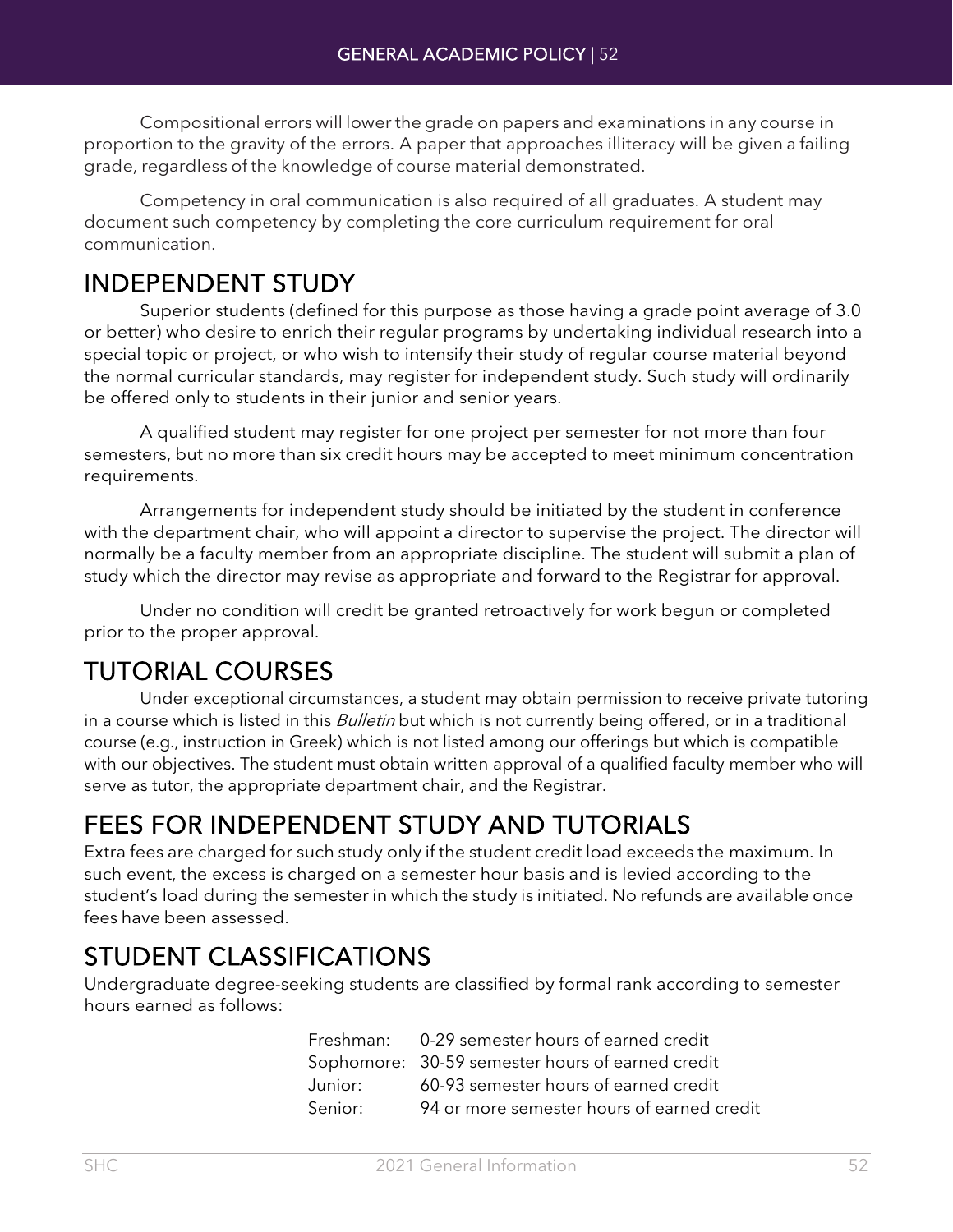ACADEMIC ADVISING The academic advising program of the College is intended first to help the student select a program of study in accordance with his or her background, interest and abilities. Secondly, its principal purpose is to assist the student to achieve specific academic goals expeditiously. Counseling begins during Badger Connection when students are assigned to advisors who explain the details of proposed programs of study.

Students are expected to confer with their advisor regularly during the semester. They discuss grade reports and any academic problems that may arise in their course work.

First-year students are assigned an advisor based on choice of major, admission status, and academic profile. The advisor will assist the student in making the transition from high school to college and help with the selection of a program of study that matches his/her interests and abilities. Students may declare and/or change majors in the Center for Academic Support and Advising.

During the sophomore, junior, and senior years, the department chair and advisor will continue to assist the student and will make a special effort during the final year to prepare the candidate for the beginning of a career or for entrance into a graduate or professional school. The department chair and advisor will also assist the student in fulfilling all requirements for graduation; however, in the final analysis, the student is personally responsible for meeting degree requirements as set out in her/his Bulletin of record.

HONORS CONVOCATION<br>Once a year, during the spring semester, a convocation is held for the purpose of giving public recognition to those students whose scholarship has entitled them to honors. In the presence of the faculty and student body, certificates are awarded to the President's Scholars and to students receiving special recognition for academic or extracurricularachievements.

The President's Scholars are students who have been nominated by the faculties of their disciplines of concentration for demonstrating with greatest distinction those qualities of scholarship and achievement appropriate to their areas of concentration. President's Scholars must have a cumulative grade point average of 3.5 or better.

Students who have a cumulative grade point average sufficient to qualify them for the Dean's Roll of Honor (summa cum laude, magna cum laude, or cum laude-see the Graduation with Honors section for details) are listed in the Honors Convocation program. Traditional students must have attended full-time during the immediate past semester and be enrolled for the current semester. Also, they must have no incomplete grades at the time the list is compiled by the Registrar.

Only December graduates and those who have been granted an academic leave of absence are exempt from being enrolled during the spring semester. To be eligible, Continuing Studies students must have completed a minimum of 15 credit hours during the past calendar year, must have been enrolled in the immediate past semester and must be enrolled for the current semester (unless they are December graduates). They also must have no incomplete grades at the time the list is compiled by theRegistrar.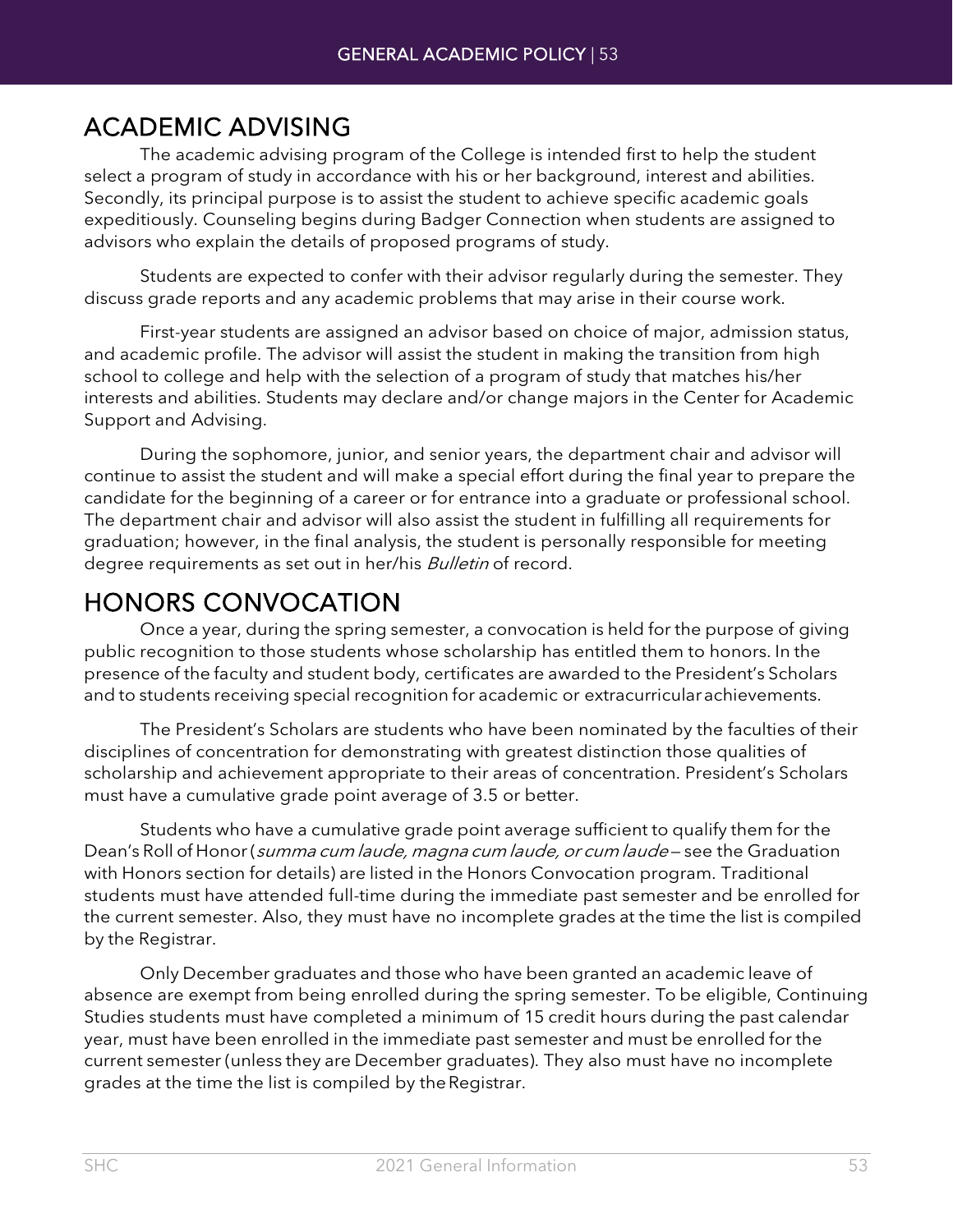DEAN'S LIST<br>The Dean's List is published after each fall semester and spring semester and is based on grades earned during the immediately preceding semester, not the cumulative average. To qualify, the student must have earned a minimum of 12 credit hours on the letter grade system (exclusive of pass/fail courses), must have earned at least the minimum honors grade point average for the semester (3.5) and must have no incomplete grades at the time the list is compiled by the Registrar.

Continuing Studies student eligibility is based on completion of six credit hours on the lettergradesystem.

## STUDY AT OTHER INSTITUTIONS

### After Matriculation at Spring Hill College

A student enrolled in a degree program at Spring Hill College may be permitted to do a limited part of his/her study at another institution. Transfer credit limitations for undergraduate programs — traditional and nontraditional — are outlined below:

- 1. Students entering Spring Hill College without transfer credit may take, with proper permission, a total of up to 18 semester hours of credit at other institutions after matriculation.
- 2. Students transferring fewer than 30 semester hours to Spring Hill at matriculation are limited to 12 semester hours of transfer credit after matriculation.
- 3. Students transferring between 30 and 60 semester hours to Spring Hill at matriculation may transfer up to nine semester hours of transfer credit after matriculation.
- 4. Students transferring more than 60 semester hours to Spring Hill at matriculation must complete the remainder of their program of study at Spring Hill College.

Transfer credit limits do not apply to study-abroad enrollment.

(Graduate programs have more stringent limitations on the transfer of credit after matriculation. See the "*Graduate Studies Section*" for details.) To qualify for study at another institution, the student must have the written consent of his/her advisor on the courses to be taken and the written permission of the Registrar.

Students who voluntarily and officially withdraw from Spring Hill College after matriculation with the intention of not returning, and later apply for readmission, shall provide to the Registrar official transcripts of all courses taken elsewhere for the purpose of transfer credit evaluation. At the time of re-entry to Spring Hill College, these students are not subject to the transfer credit limitations outlined above; however, the transfer credit limitations will apply to all future transfer credit hours.

All normal policies regarding quantitative and qualitative considerations apply when accepting credits in transfer. Courses taken at junior/community colleges cannotbe transferred in as equivalent to upper-division course work at Spring Hill College. The courses taken at another institution must be the equivalent, in the judgment of College officials, of courses offered at the College. A grade of less than C- for course work at other institutions will not be accepted by Spring Hill College. Grades earned at other institutions do not affect the Spring Hill College grade point average.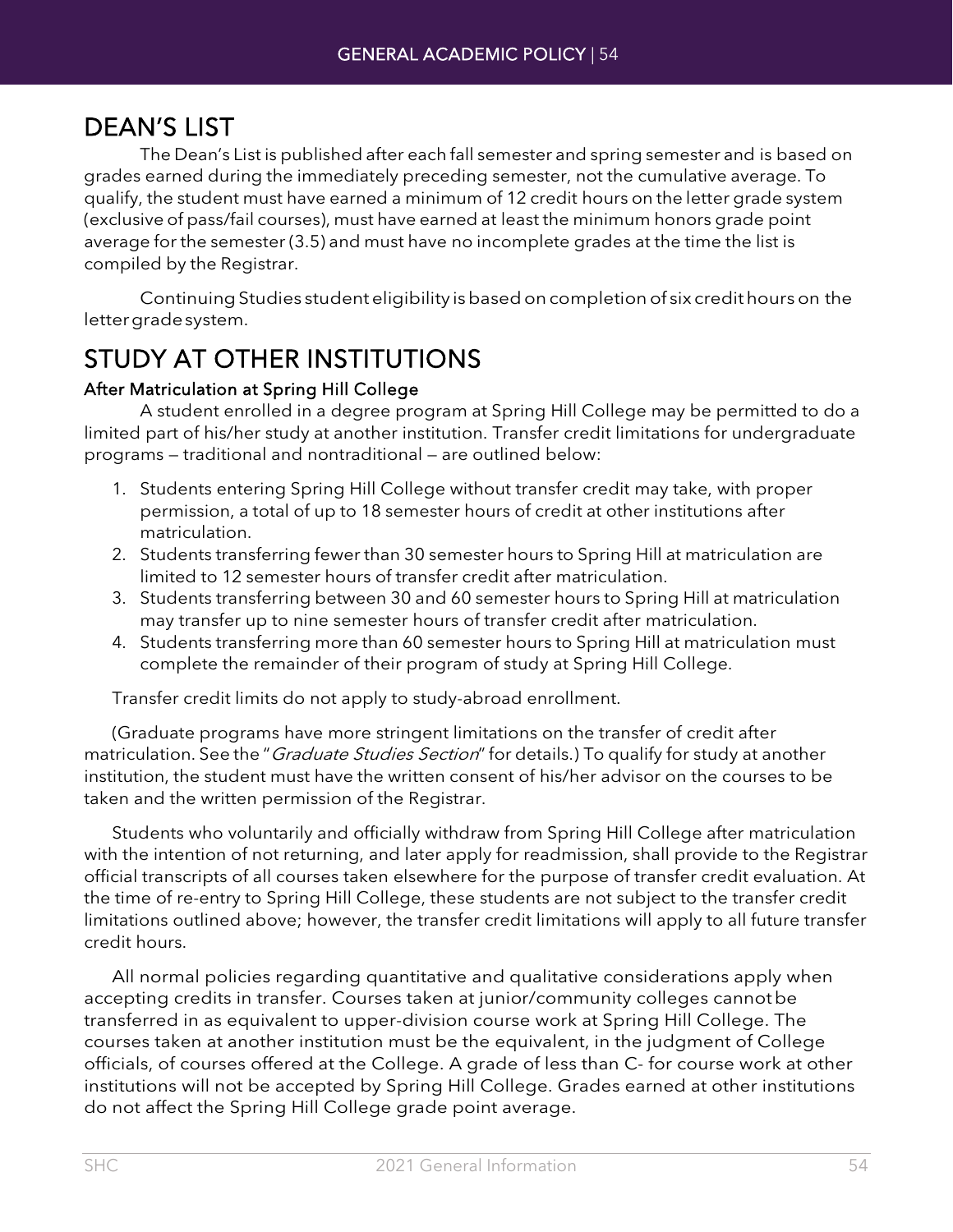Spring Hill College will not accept transfer credit taken while a student is unable to attend the College due to suspension or dismissal.

Transfer credit is only accepted from institutions which are regionally accredited by one of the following accrediting agencies:

- Higher LearningCommission
- Middle States Commission on Higher Education
- New England Association of Schools and Colleges, Commission on Institutions of Higher **Education**
- Northwest Commission of Colleges and Universities
- Southern Association of Colleges and Schools Commission on Colleges
- Western Association of Schools and Colleges Accrediting Commission for Community and Junior Colleges
- Western Association of Schools and Colleges Senior College and University Commission.

# ARTICULATION AGREEMENTS WITH COMMUNITY COLLEGES<br>Spring Hill College enters into articulation agreements with selected community colleges so

that Associate Degree graduates may continue their education to complete a Bachelor's Degree in designated academic majors. Each articulation agreement lists the curricular requirements that an Associate Degree graduate must meet to earn a Bachelor's Degree with the designated academic major. Associate Degree graduates who enroll at Spring Hill College under the terms of an articulation agreement will earn a Bachelor's Degree by fulfilling the curriculum requirements that are specified in the articulation agreement.

At this time, Spring Hill College has articulation agreements with the following community colleges for the indicated majors:

> Bevill State Community College Nursing

Bishop State Community College

Coastal Alabama Community College Business Administration Political Science

George Wallace Community College (Selma, AL) Business Administration Political Science

TRANSCRIPT OF RECORD<br>Normally transcripts will be issued by the Registrar's Office upon receipt of the Official **[Transcript Request form](https://badgerweb.shc.edu/ICS/Portlets/ICS/Handoutportlet/viewhandler.ashx?handout_id=3674a3b6-94ee-460d-a8a6-32f6b6988f0f) within three working days after clearance from the Student Financial** Services office. During the busy period of processing final grades, transcripts will be issued within 10 working days after final grades are entered.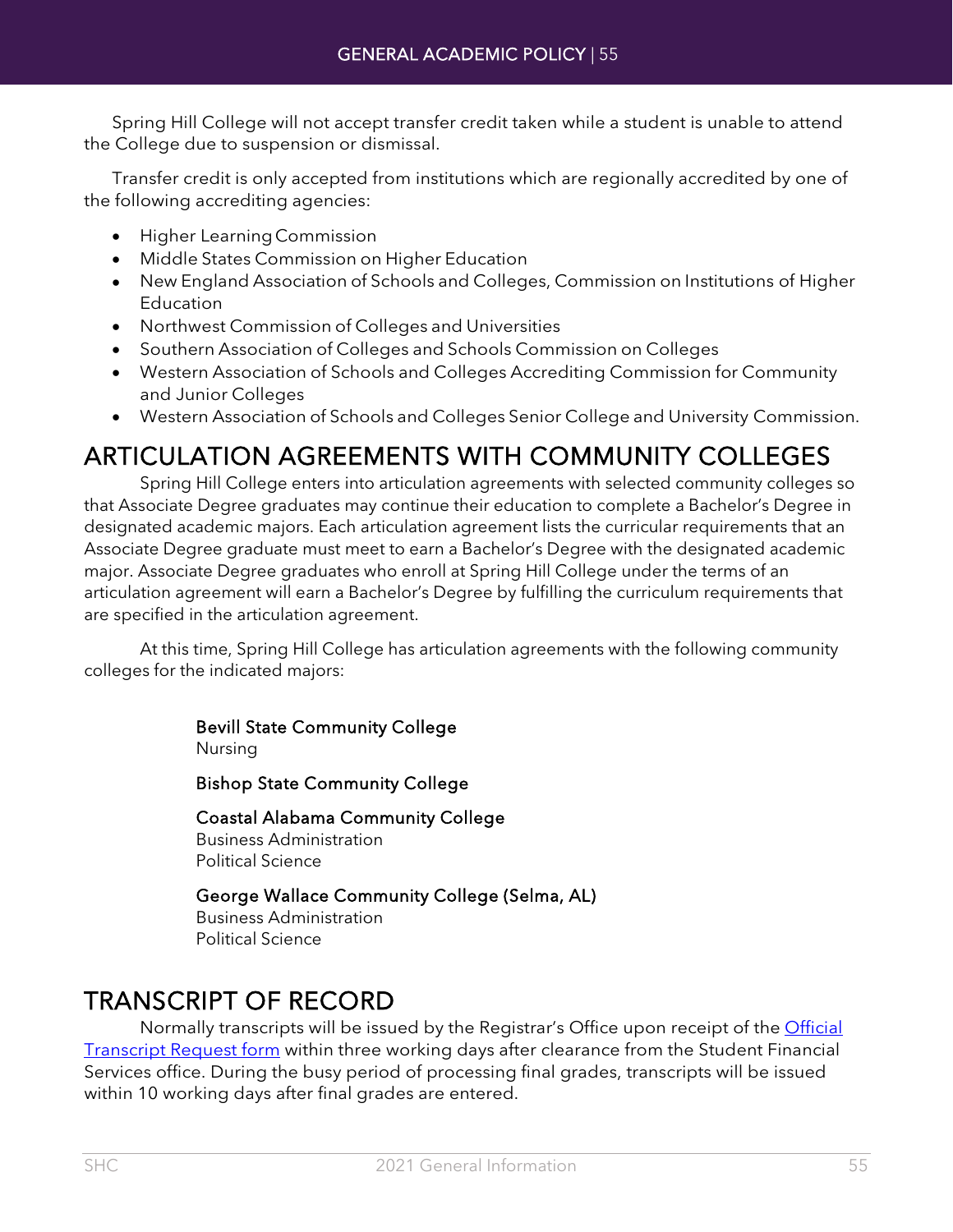Official transcripts bear the seal of the College and are sent from the Registrar's Office directly to the university or agency. Any official transcript released to the student will be stamped, "Issued to Student." The college may release only its own transcripts and not the transcripts of information supplied by other colleges or testing services.

The fee is \$10 per official transcript. The official transcript can be ordered upon payment of this fee and upon notification by the Student Financial Services office that the student has been cleared of all outstanding financial obligations to the College. These financial obligations include, but are not limited to, tuition and fees, parking fines, room damage fines and monetary disciplinary sanctions.

NAME CHANGE POLICY<br>Current or former students who intend to change their legal name on their permanent record must provide the Registrar's Office with official documentation which shows a legal change of name (e.g., marriage license, divorce certificate).

# LIVED NAME (PREFERRED NAME) POLICY Spring Hill College recognizes that as a community many use names other than their

legal name to identify themselves. As long as the use of this different name is not for the purposes of misrepresentation, the College acknowledges that a "lived name" can and should be used wherever possible in the course of business and education. This will promote a safe, inclusive, and non-discriminatory community. Students are free to determine the lived name they want to be known by in the student information systems. However, inappropriate use of the lived name process (including but not limited to avoiding a legal obligation or misrepresentation) may be cause for denying the request.

Under Spring Hill College's lived name policy, any student may choose to identify a lived name. Students may request this update through the Registrar's office. The student's lived name may be used in many College contexts, including but not limited to class and athletic rosters, email address, Learning Management System (LMS), Student Information System, and on ID Cards. However, for some other records, the College may be required to use an individual's legal name.

SUMMER SESSIONS Spring Hill College offers a summer program to all qualified students. Each summer, a variety of courses is offered to continuing students, both regular Spring Hill students and students attending other colleges.

Students from other colleges and universities desiring to complete summer courses at Spring Hill College should complete the Transient Study Application and Registration form found on the Registrar's web page.

By taking advantage of the scheduling options offered in the summer session, students can earn a maximum of 12 semester hours of credit, the equivalent of a full semester of course work.

The Marine Environmental Sciences Consortium offers an additional option for enriching a student's summer activities.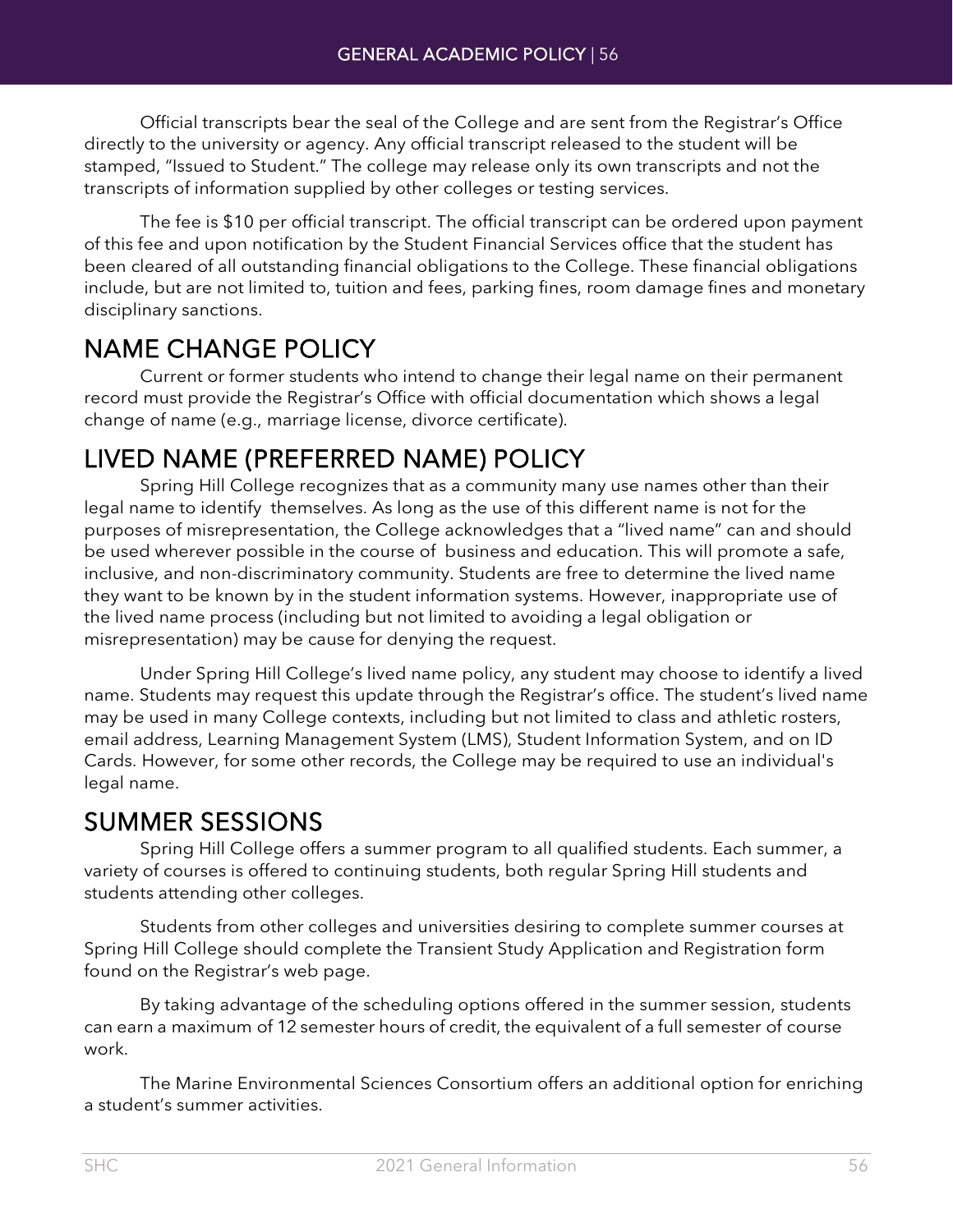Details concerning fees, policies, dates, and courses are available on BadgerWeb.

WITHDRAWAL FROM THE COLLEGE<br>All students desiring to officially withdraw from the College are expected to complete the withdrawal process.

A student who intends to withdraw voluntarily from the College during the term must do so by the last day of classes. All students must initiate the process in the Registrar's Office where they will be informed of the procedures to follow. The procedures include an exit interview and the completion and return of a withdrawal form with the necessary clearance signatures. The student's final grades are recorded on the academic transcript as either W, WP, WF, or other, based on the determination of the instructor and the Provost or the Provost's designee. No notation of courses attempted is made on the permanent record of a student who withdraws from the College during the add/drop period published in the **Academic Calendar** on the Registrar Page of BadgerWeb.

A student seeking a medical withdrawal should discuss this option, along with others, with a staff member in the Student Affairs Office. If appropriate, the student will be referred to the Wellness Center to pursue this option. The Wellness Center will require certain items in order to consider recommending a medical withdrawal, included, but not limited to, a request in writing, medical documentation and access to discuss issues with the student's health care providers. The Vice President for Student Affairs, in consultation with the Wellness Center, will decide if a medical withdrawal is approved.

Students planning to withdraw from the College should consult the sections in this Bulletin regarding tuition and fee refunds to which they may be entitled.

A student who withdraws on probation remains on probation.

LEAVE OF ABSENCE<br>Spring Hill's leave of absence is for those students who are in good academic standing and are not subject to disciplinary action. It is designed for students who have developed a planned academic interruption from their study at Spring Hill and are seeking assurances that they will be able to return and resume their studies with a minimum of administrative difficulty. Students returning from a leave of absence are subject to the policies of the Bulletin under which they were originally admitted.

The student must submit a formal request to the Provost or Provost's designee for approval and complete the Withdrawal form. Leaves for up to one year may be granted. A leave of absence is not granted to a student transferring to another university unless the student is enrolled in approved study abroad, other approved semester or yearlong programs, or engineering.

# THE FAMILY EDUCATIONAL RIGHTS AND PRIVACY ACT (FERPA) Spring Hill College complies with the Family Educational Rights and Privacy Act of 1974.

The College ensures a student access to certain official records directly related to the student and prohibits the release of personally identifiable information other than "directory information" without prior written consent of the student, except as specified by the law.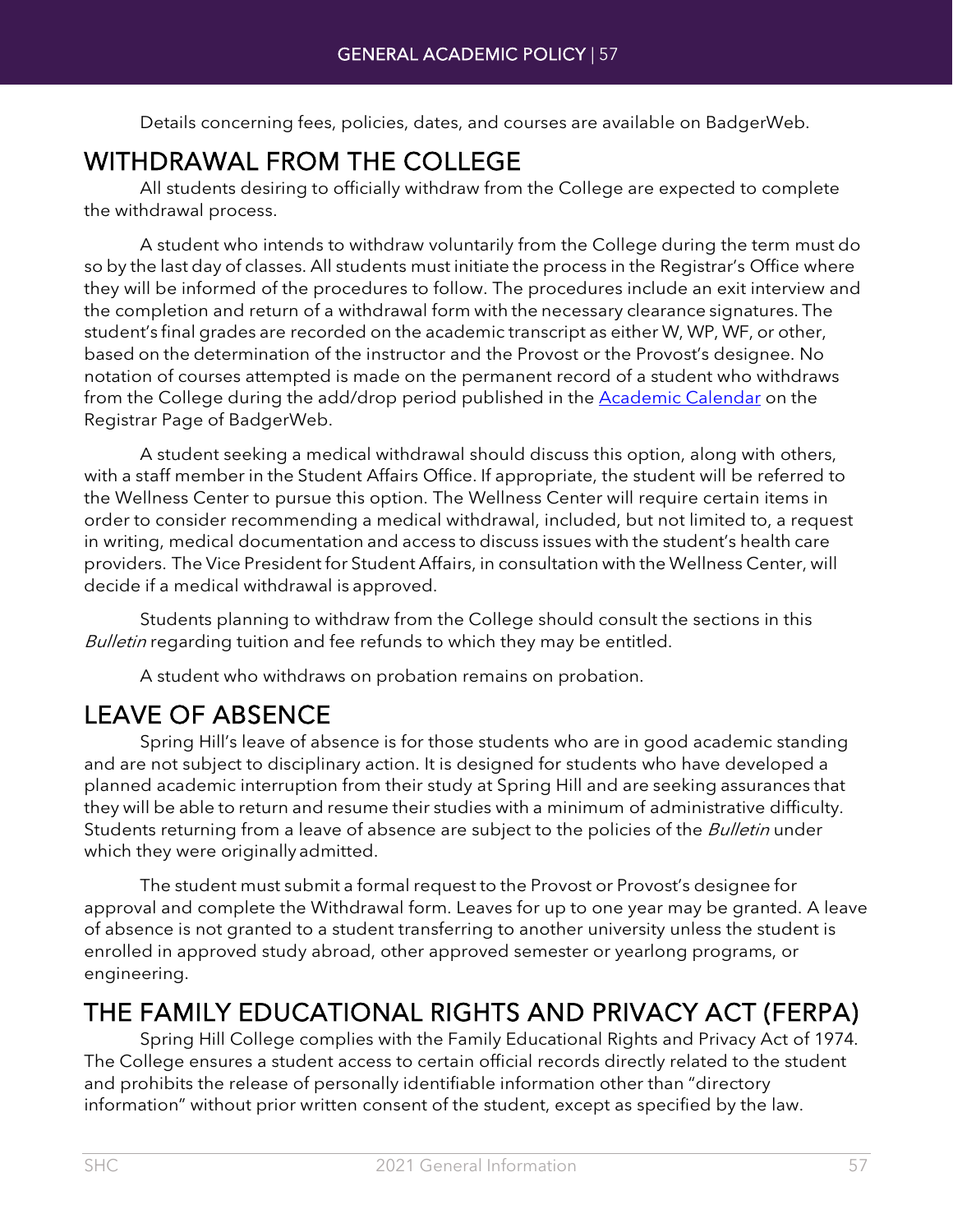Present and former students have the right to personally review their own records for information and to determine their accuracy. In compliance with the Family Educational Rights and Privacy Act of 1974 as amended, the College reserves the right to disclose information about dependent students to their parents without the students' written consent.

Even without a student's consent, the College may communicate with parents if:

- The College is aware of a health or safety concern that threatens the student or others.
- The student is under twenty-one years of age, and has violated laws or rules pertaining to alcohol or drugs.

If a student does not provide consent but may be claimed as a dependent for federal income tax purposes, the College, in its discretion and if, in accordance with the policies and practices of Student Financial Services, may also communicate with parents if:

- The student voluntarily withdraws or takes a leave of absence.
- The student is suspended or dismissed from the College.
- The student is required to leave College housing.

A complete explanation of the law is available in the Registrar's Office. Any complaints regarding Spring Hill College's compliance with this law may be filed with the Family Educational Rights and Privacy Act (FERPA), Department of Education, Washington, D.C. 20201.

## EUROPEAN UNION GENERAL DATA PROTECTION REGULATION Information created in the European Union will be transferred out of the European Union

to the College. If you feel the College has not complied with applicable foreign laws regulating such information, you have the right to file a complaint with the appropriate supervisory authority in the European Union.

DIRECTORY INFORMATION Directory information may be released by the College without written consent of the student. Directory information includes student's name, address, telephone number, e-mail, photograph, date and place of birth, major, dates of enrollment, degrees conferred and dates of conferral, any graduation distinction, institutions attended prior to admission, participation in officially recognized activities and sports and weight and height of members of athletic teams. A student's request to withhold directory information will be honored by the College for only one academic year and must be filed annually in the Registrar's Office within two weeks after the first day of class for the fall semester.

Any complaints regarding Spring Hill College's compliance with this law may be filed with the Family Educational Rights and Privacy Act (FERPA), Department of Education, Washington, D.C. 20201.

STUDENT RIGHT TO KNOW Information is available from The Office of Institutional Research to students on campus, prospective students, parents, coaches and high school counselors wishing to know projected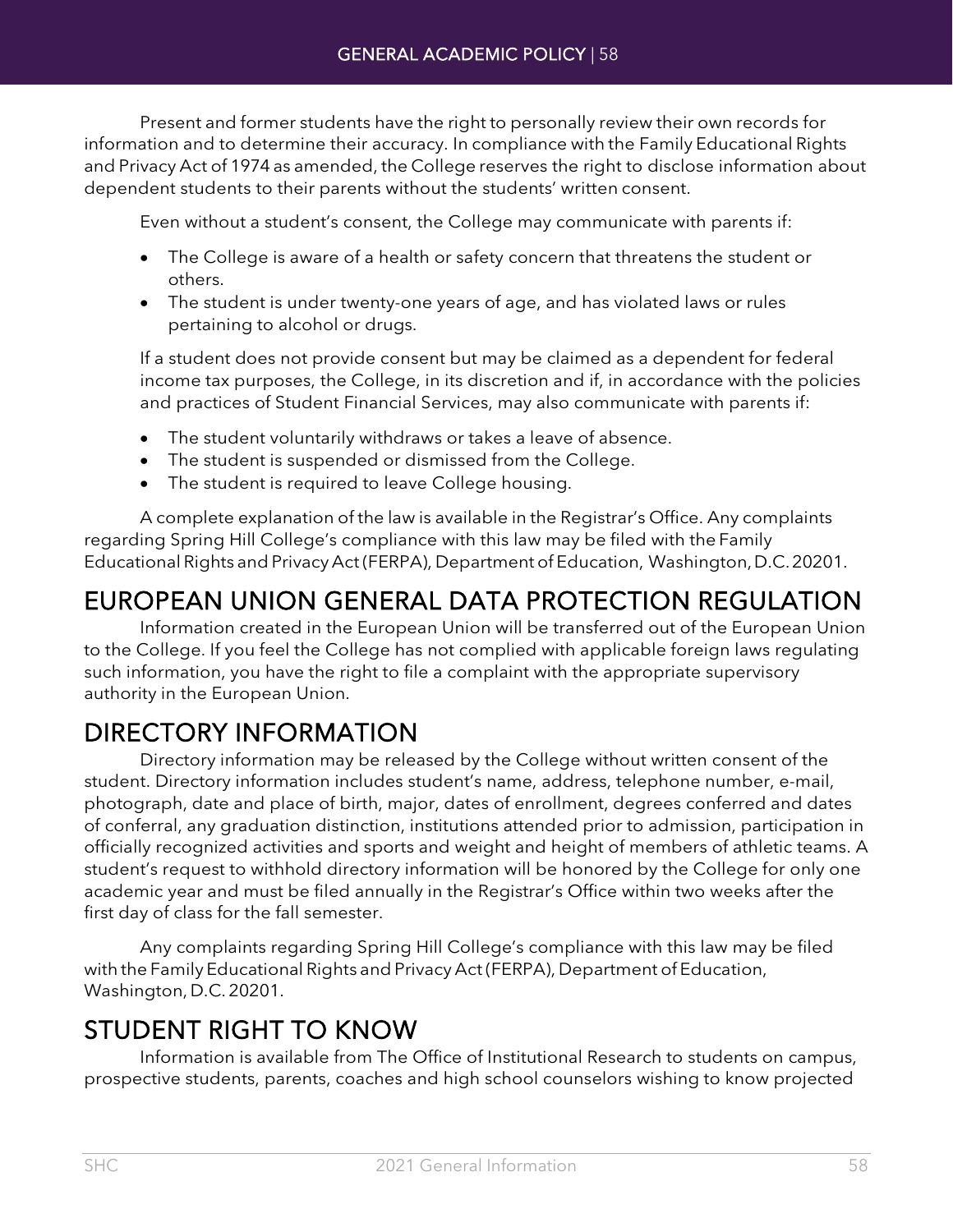graduation rates by ethnicity, sex and sport of first-time entering freshmen and of first-time entering fall semester athletes on athletic scholarships.

COMMENCEMENT Commencement exercises are held once per year in May for all students who graduated the previous December and those who are candidates for May or August graduation. August candidates who are within six hours of graduation by the end of spring semester must show evidence that they will complete their degree requirements by August 31 or they will not be allowed to participate in the commencement ceremony. August candidates who have seven to 12 hours of credit hours remaining by the end of spring semester must also show proof to the Registrar before commencement that they have registered for all required credit hours to be completed by August 31 or they will not be allowed to participate in the commencement ceremony. Candidates for May or August graduation must be enrolled for the preceding spring semester in order to participate in commencement.

Participation in commencement does not signify that all degree requirements have been met and that a degree has been or will be conferred. Students who are eligible to participate in graduation exercises are expected to participate. A student wishing to graduate in absentia should submit a request in writing to the Registrar and obtain written approval. Those granted permission to graduate in absentia are not relieved from paying the graduation fee.

No student can participate in the commencement ceremony unless he/she is in good academic standing.

## REQUIREMENTS FOR GRADUATION

### Bachelor Degree Programs

Spring Hill College offers undergraduate curricula leading to the degrees of Bachelorof Arts (BA), Bachelor of Science (BS), and Bachelor of Science in Nursing (BSN). The conditions for earning a degree may be classified under the following headings:

### Course Requirements

The curricula normally to be followed for the various bachelor degrees are published elsewhere in this *Bulletin*. On the recommendation of the division chair and with the approval of the Provost certain variations may be permitted.

### Quantitative and Qualitative Requirements

The student must complete a program of studies consisting of not less than 120 semester credit hours to qualify for a baccalaureate degree.

In addition, the candidate must have an average of C or better (quality quotient: 2.0). No student will be evaluated for graduation unless in good academic standing. One who attains good standing and completes other requirements for the degree simultaneously must await the next regularly scheduled commencement for degree conferral.

A student must complete all requirements for a December degree by December 20; for a May degree by the day of commencement; and for the August degree by August 31. For degree requirements to be considered completed, the record of work must be submitted to the Registrar's Office.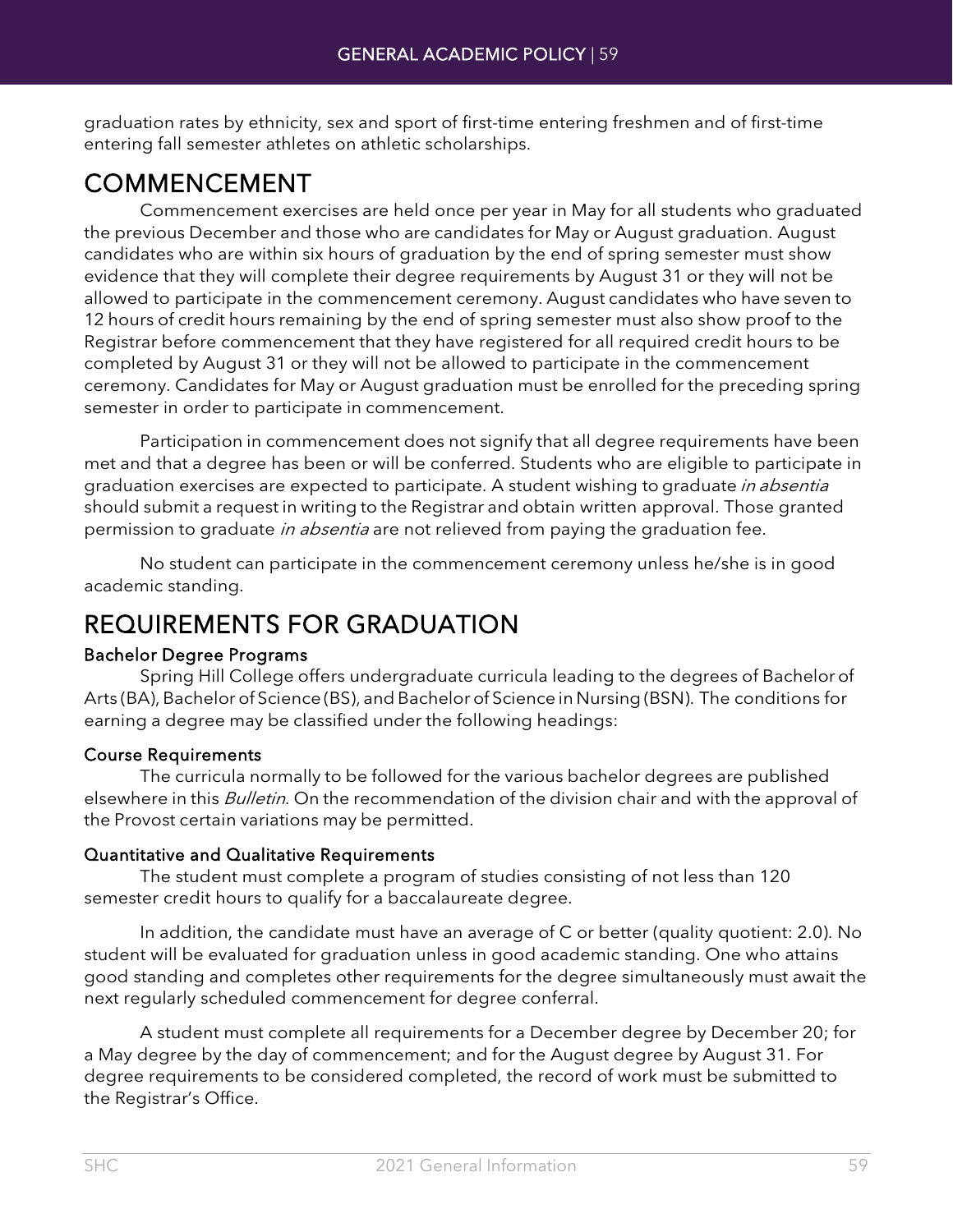### Major Requirements

Before the end of the freshman year, each student should select a major.

Students are admitted to a major based on their own preferences and the advice of their academic advisors. A grade point average of at least 2.0 and completion with a grade of C/C- (see departmental policy) or better of each of the prerequisites of the major are required.

Normally, an academic major consists of 30 to 36 hours of specialized upper-level courses, of which a maximum of 24 and a minimum of 18 are in one department.

Six to 12 hours of the major are program electives, or upper-level courses outside of the department, chosen to strengthen the major and/or support the student's career objectives.

In majors which are interdepartmental up to 39 hours may be required and/or there may be no program electives. (See individual majors for a complete specification of requirements.)

A concentration is an area of special focus within the broader major, normally consisting of up to 18 hours of upper-level related courses within the major area of the department.

All courses in the major must be completed with a grade of C- or better. Some departments may have more rigorous requirements (see individual department requirements for details).

### Change of Major

Students may petition to change their major. Students who change their major must follow the academic program in effect at the time of the change.

### Double Majors/Concentrations

Applicants for double majors or concentrations must secure the approval of their advisor(s) and both of the involved department chairs and must also notify Student Advising Services. For majors/concentrations which have common courses or curricula, at least 18 credit hours (15 for concentrations) must be earned from non-over- lapping courses in each of the two major/concentration areas. Students must pass comprehensive experiences in both fields. The applicant's designation of a "first" and a "second" major determines whether the student receives a Bachelor of Arts or Bachelor of Science degree.

This rule is applicable when majors fall under different distinctions for degree earned. Students who elect to return to Spring Hill College for completion of extra majors/concentrations after conferral of their bachelor's degree must follow Second Bachelor's Degree guidelines with regard to admission and additional credit hour requirements (see below).

### Second Bachelor's Degree

A student may earn a second degree at the undergraduate level at Spring Hill; however, it is discouraged in favor of a graduate degree. In those instances where two bachelor's degrees may be appropriate to educational career goals, students may earn a second bachelor's degree from the College by meeting the following conditions:

> 1. Apply to the College prior to commencing study and receive a program evaluation report from the Registrar outlining the course work required to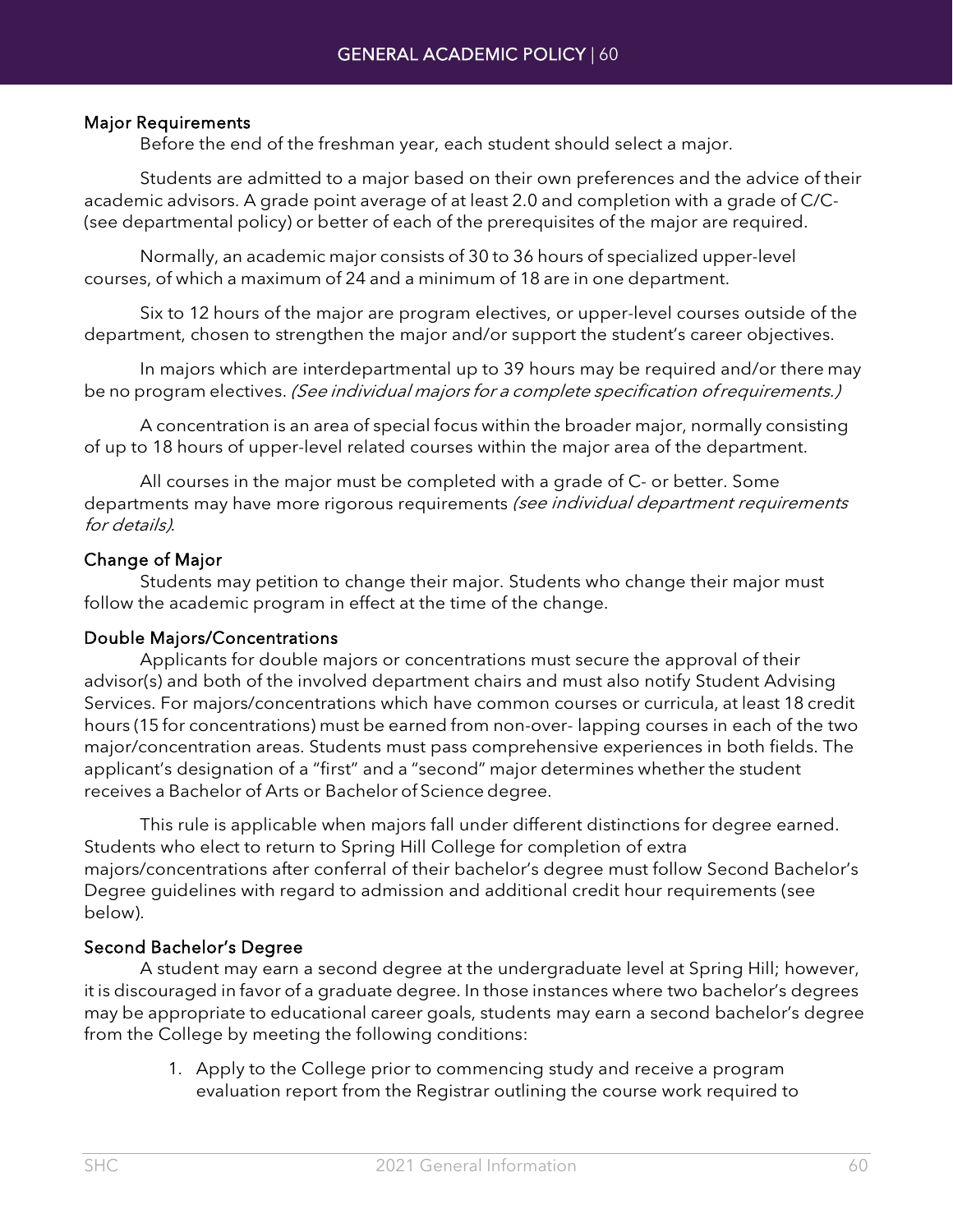complete the degree program. For students holding their first degree from an institution other than Spring Hill, this evaluation will be conducted under the guidelines specified in the transfer admission section of this Bulletin;

- 2. Complete at least 32 additional semester hours of study beyond that required for the initial bachelor's degree, with at least 8 hours of study in the major that do not overlap with previous course work;
- 3. After matriculation, fulfill all the requirements for the new degree, including divisional requirements, in residence at Spring Hill College;
- 4. Fulfill the following core curriculum requirements: one course of the student's choice in each discipline of English, history, philosophy, theology, social science, visual and performing arts, foreign languages, science/math. Prerequisites may be waived in consultation with the division or department chair as appropriate. Courses taken for the first degree can be used to satisfy any of these course requirements.
- 5. Onlyone Bachelor of Arts (BA), one Bachelor of Science (BS), and one Bachelor of Science in Nursing (BSN) will be awarded per student. Additional majors completed after the posted degree date will be added to the appropriate bachelor's degree.
- 6. A student may not receive more than one bachelor's degree per posting period (May, August, or December of a given year). The student must re-apply to the College and complete the additional course work outlined above for the second degree.
- 7. General Studies cannot be declared as a major for students pursuing a second bachelor's degree.

### Comprehensive Experience

A college-wide requirement for all baccalaureate degrees is some synthesizing experience in the major field which is to be completed during the senior year. The nature and scope of this synthesizing experience are determined by the faculty of the concerned departments and are approved by the Provost. They are defined in the department descriptions in the programs of study section of this Bulletin. The synthesizing experience may take the form of an examination, a position paper, a senior project or special seminar, etc., as defined by the academic department. The term "capstone" course is often used in the program descriptions that follow. A capstone course is generally the comprehensive, synthesizing experience for the major.

The purpose ofthe synthesizing experience is to testthe student's competence in the major field, not only in retention of disparate data but also in the ability to correlate, solidify and synthesize the various courses taken in developing the major. In addition, the synthesizing experience provides importantinformation tothe faculty of the department about how effective they have been in meeting the academic objectives of the department.

An unacceptable performance on the synthesizing experience will make necessary further preparation in the major field, perhaps additional course work, and postponement of graduation.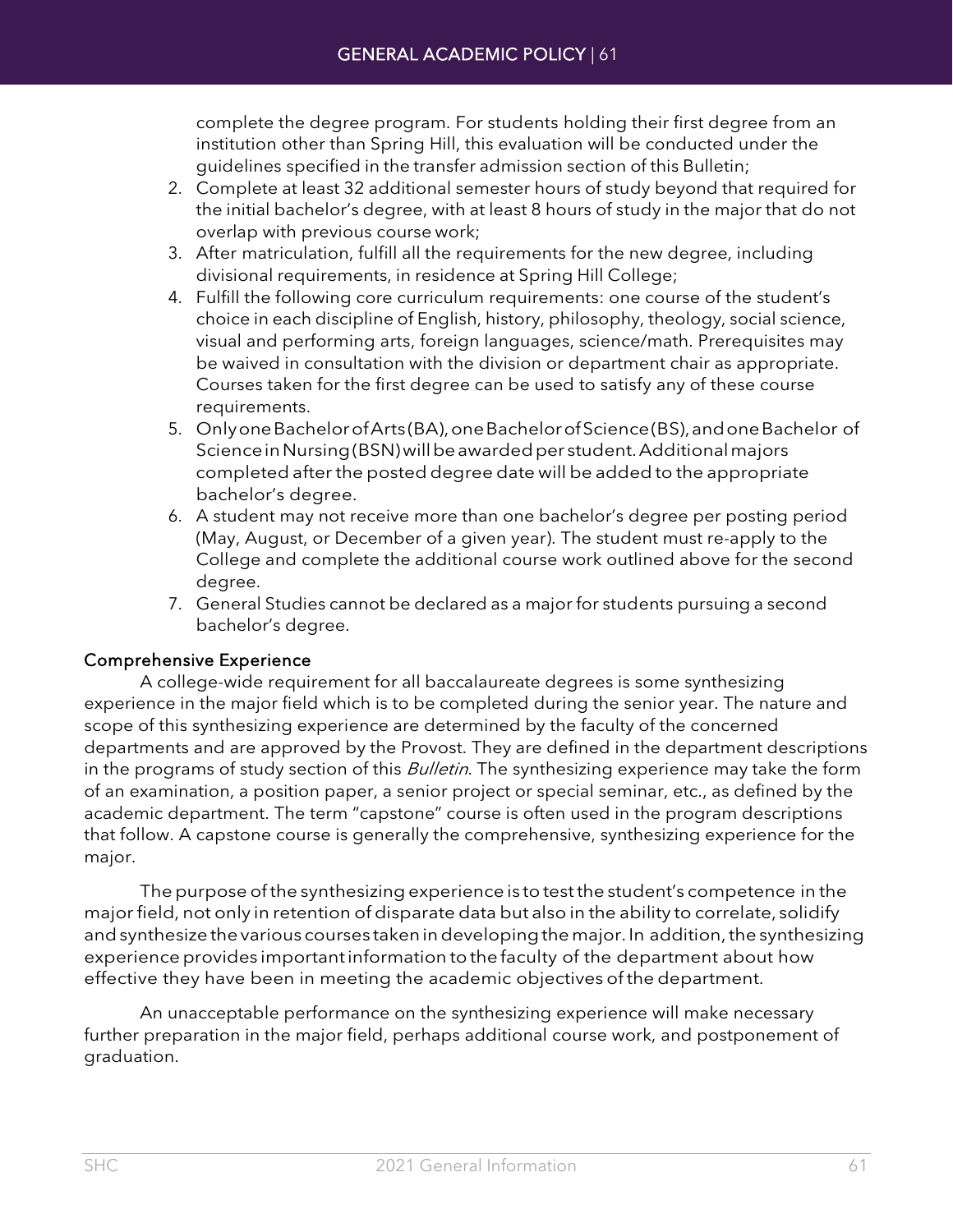### Residence Requirement

No student will be approved for graduation unless he/she is in attendance at Spring Hill College, in good academic standing, and enrolled in a full-time program of at least 12 hours during both semesters of the senior year. A minimum of 24 of the last thirty hours, together with 50 percent of the course work required in the major, must be completed at Spring Hill College. Exceptions can be made only by the Provost or the Provost's designee.

### Currency of Course Work

Students readmitted to Spring Hill after a 10 year absence are required to complete at least twenty-four hours of additional course work to be granted a bachelor's degree. Students who intend to complete their undergraduate degree requirements and need fewer than 12 hours to graduate should contact the Registrar who will consult with the Academic Standards Committee.

### Application for Degree

On or before the first of November preceding the spring commencement, all candidates for a degree must file with their department chairs a Notice of Intent to Graduate form, together with evidence that they will fulfill all requirements for graduation. The Notice of Intent to Graduate form must then be turned in to the Registrar's Office. Failure to remit this form to the Registrar's Office by the published deadline can affect the appearance of your name on the printed program, the availability of your diploma, participation in the commencement ceremony and your ability to graduate. It is the responsibility of the student to know and satisfy the degree requirements of the academic program.

### Graduation with Honors

These general requirements must be obtained for graduation with honors:

- Completion ofthe program with the following minimum grade point averages: 3.9 for summa cum laude, 3.7 for magna cum laude, and 3.5 for cum laude.
- Transfer students must complete a minimum of 60 semester hours of "graded" course work (courses where letter grades using quality points are used) at Spring Hill College in order to qualify for honors consideration.
- Graduation honors will only be listed in the printed commencement program and called out at the ceremony for students who have completed all degree requirements by December or May, not for students who expect to complete in August.

### Optional Minor

Students may elect to pursue minor fields of study in one or two departments. All minors require from 18 to 24 semester hours of course work completed with grades of C/C- (see departmental policy) or better. At least eight hours of the course work must be at the upperdivision level. At least half of the courses must be taken at Spring Hill. Specific requirements for minors are listed in the descriptions of programs of study elsewhere in this *Bulletin*. Minors must be completed within the framework of a bachelor's degree and cannot be continued after degree conferral.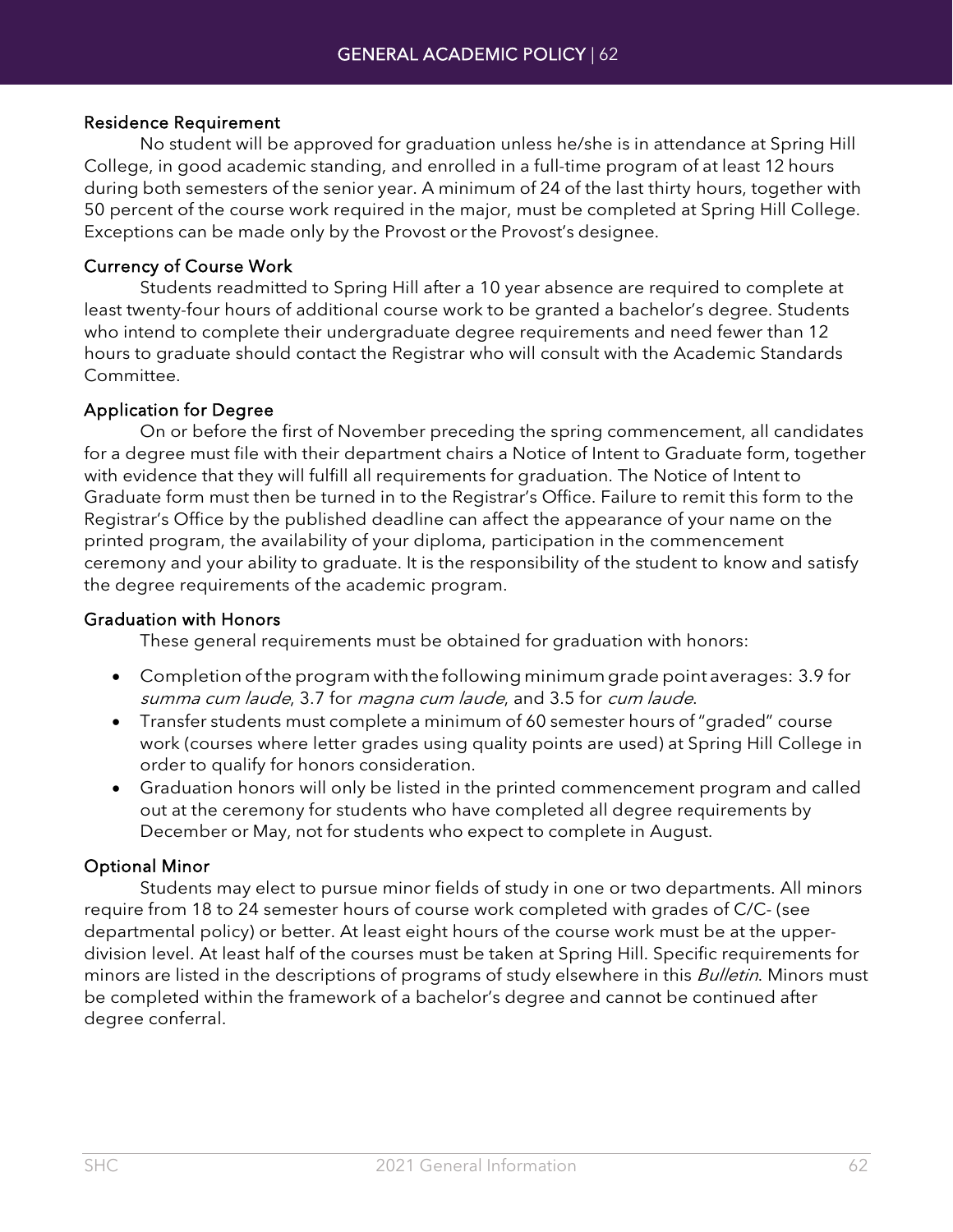## HONORARY AND POSTHUMOUS DEGREES

### Honorary Degrees

The college awards honorary degrees on a selective basis to distinguished individuals who merit special recognition for outstanding achievement or leadership in a field or activity consistent with the ideals and purposes of the college.

### Posthumous Degrees

The college president may grant baccalaureate and graduate degrees posthumously. Students who have completed the majority of the required work toward a degree at the time of death may be considered for a posthumous degree

### Posthumous Commendations in Memoriam

An enrolled undergraduate or graduate student who dies before meeting the criteria for earning a posthumous degree may be nominated for a posthumous commendation in memoriam.

Contact the Office of Academic Affairs [\(academicaffairs@shc.edu\)](mailto:academicaffairs@shc.edu) for additional information and procedures.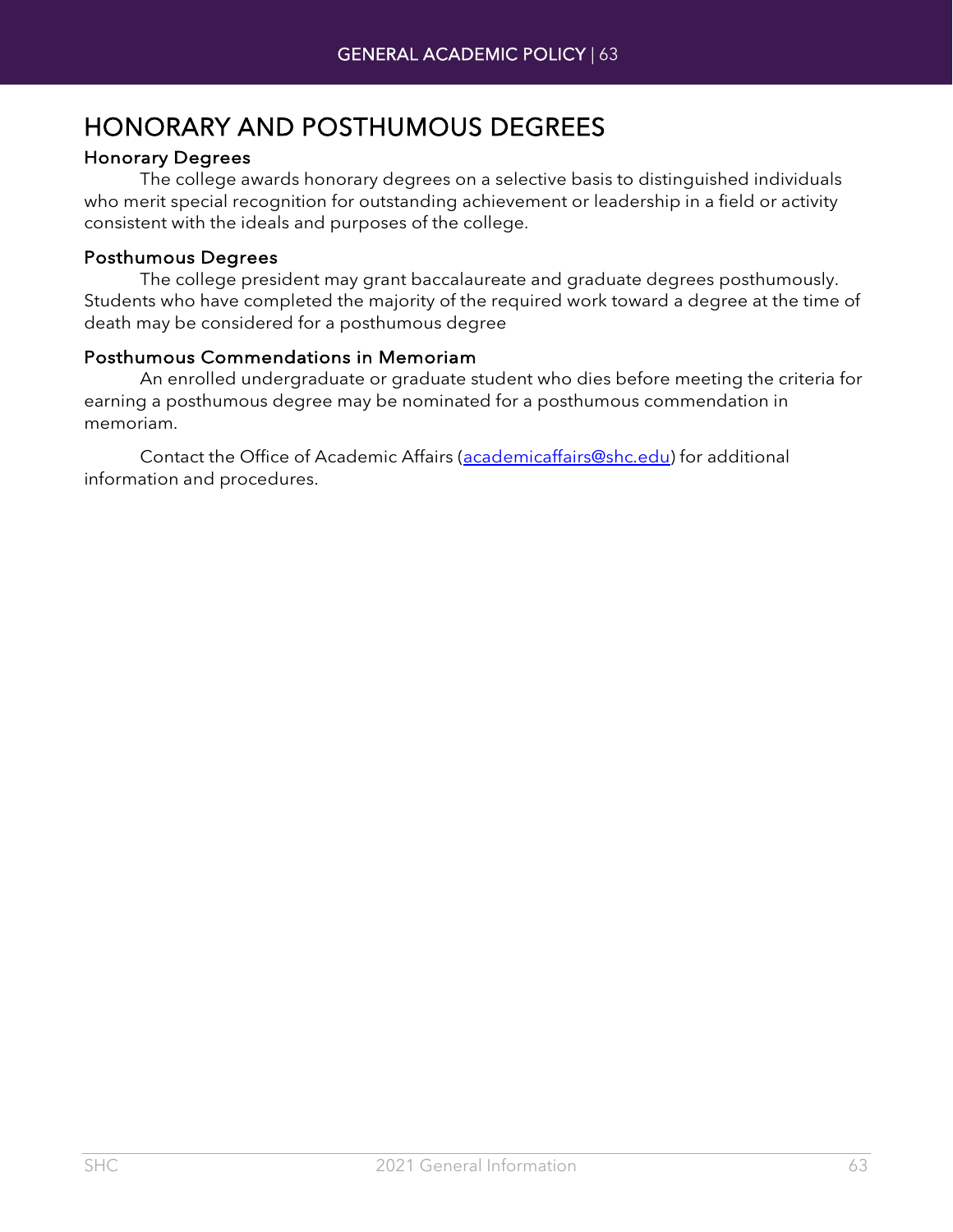# **VETERANS AND ACTIVE MILITARY PERSONNEL**

### Spring Hill College Welcomes Veterans and Active Military Personnel

Spring Hill College extends a special welcome to all who have served our country. Let us help you create an educational opportunity that will assist you in meeting your personal and professionalgoals.

Spring Hill operates under many of the core values that you have come to expect from being service men and women: we treat everyone with respect and dignity; our educational philosophy dictates that we provide enrichment for the mind, body and spirit; our environment has been carefully developed to foster a true sense of community; and we have a long tradition of academic excellence.

The College has a staff trained to assist you with your Veterans Administration and/or other service-related benefits pertaining to education. Spring Hill accepts many forms of active military and veterans education benefits and is proud to be an approved participant in the VA's Yellow Ribbon Program for those electing to use the Post-9/11 GI Bill benefit.

Spring Hill is pleased to offer "rolling admission" for all of our programs, which means that students are accepted for each term, rather than at the beginning of a school year, giving students the flexibility to be admitted year-around.

Spring Hill College is a member of Servicemembers Opportunity Colleges (SOC) and agrees to uphold the principles and criteria for membership. SOC principles and criteria ensure that quality academic programs are available to military students, their family members, the Coast Guard and veterans.

PROGRAMS OF STUDY<br>Academically qualified veterans are eligible for the full range of programs offered at Spring Hill College: graduate and undergraduate, traditional and non-traditional. A complete listing of programs may be found in the Summary Listing of Academic Programs section of this Bulletin.

## UNDERGRADUATE PROGRAMS

### VETERANS

The College is approved for the education of veterans under Public Law 89-358, Veterans Readjustment Benefits Act of 1966: Chapters 31, 34, 35, of title 38. Accordingly, it is the policy of the school to afford veterans and, where applicable, their dependents, every opportunity for study compatible with their educational background and the scope of the institution.

Service of at least one year and less than two years will be awarded two semester hours of credit, the equivalent of the freshman-level military science credit. Service of two years or more will be awarded four semester hours of credit, the equivalent of the freshman- and sophomorelevel military science credit. Credit will also be given for courses and training completed in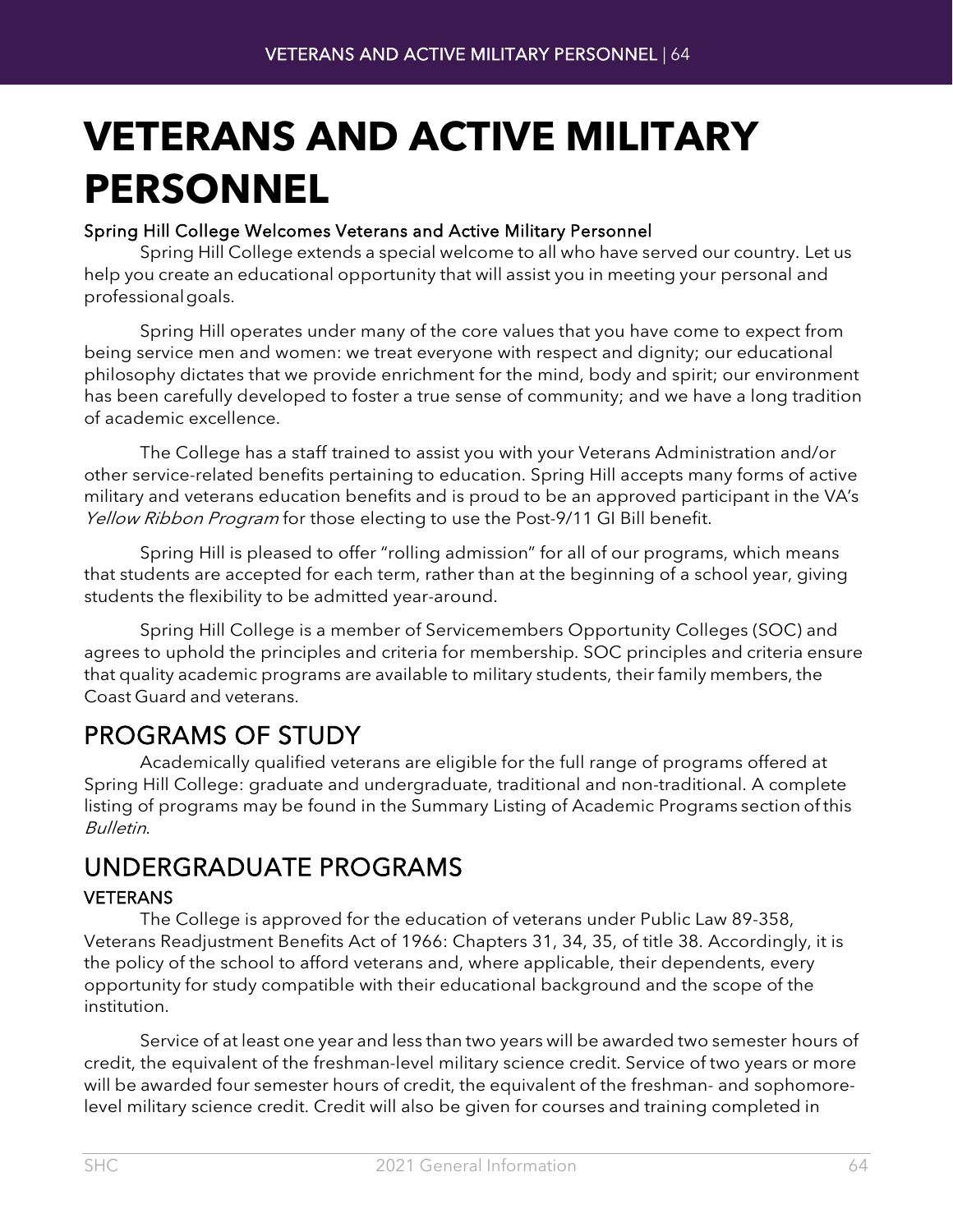military service if the veteran is qualified according to the norm set down by the American Council of Education in its publication entitled Guide to the Evaluation of Educational Experiences in the Armed Services.

### ADMISSION REQUIREMENTS

Applicants with fewer than 20 semester-hour credits from a regionally accredited institution of higher learning and/or military transfer credits must have earned a high school diploma with a minimum 2.0 GPA or General Education Diploma (GED) with an average of not less than 450 on the test battery and 410 on area tests.

Applicants with 20 or more semester credits from a regionally accredited institution of higher education must be in good standing or eligible to return to the last institution of higher education.

Unconditional Admission: Unconditional admission usually will be granted to an applicant with a cumulative grade point average of at least 2.5 on a 4-point scale and in good standing from the previous institution of higher education.

Conditional Admission: Conditional admission usually will be granted to an applicant with a cumulative grade point average of at least 2.0 and less than 2.5 on a 4-point scale.

Provisional Admission: Provisional admission may be granted with a completed application and an unofficial transcript from the last college attended showing good standing. Failure to complete the admission file with all required documentation within 90 days following initial registration will result in withholding future registration until the file is complete. Financial aid is not available with provisional status.

Probationary Admission: For those not meeting unconditional or conditional admission requirements, an admission committee may grant probationary admission. Additional documentation may be submitted to strengthen the application.

### APPLICATION PROCEDURES

As part of the application process, an applicant must supply a completed application form with the non-refundable application fee (waived for online applications), a personal statement (not required of non-degree applicants), military service transcript and official copies of transcripts from all colleges attended (official high school transcript or GED scores for those who have less than 20 college credits).

Order official copies of transcripts from all previously attended institutions of higher education and have them sent to Spring Hill College at the address below. Rememberto include all military transcripts such as AARTS, SMART, CCAF or Joint Services Transcript documents. If Spring Hill is the first college or university you will be attending, order official copies of your high school transcripts or GED to be sent to: Spring Hill College Office of Admissions, 4000 Dauphin Street, Mobile, AL 36608.

### VETERAN'S BENEFITS AND RESOURCES

Spring Hill College is approved for the education of veterans under Public Law 89-358, Veterans Readjustment Benefits Act of 1966; Chapters 31, 34, 35, of title 38; and the Post–9/11 Veterans Educational Assistance Act of 2008. Accordingly, it is the policy of the school to afford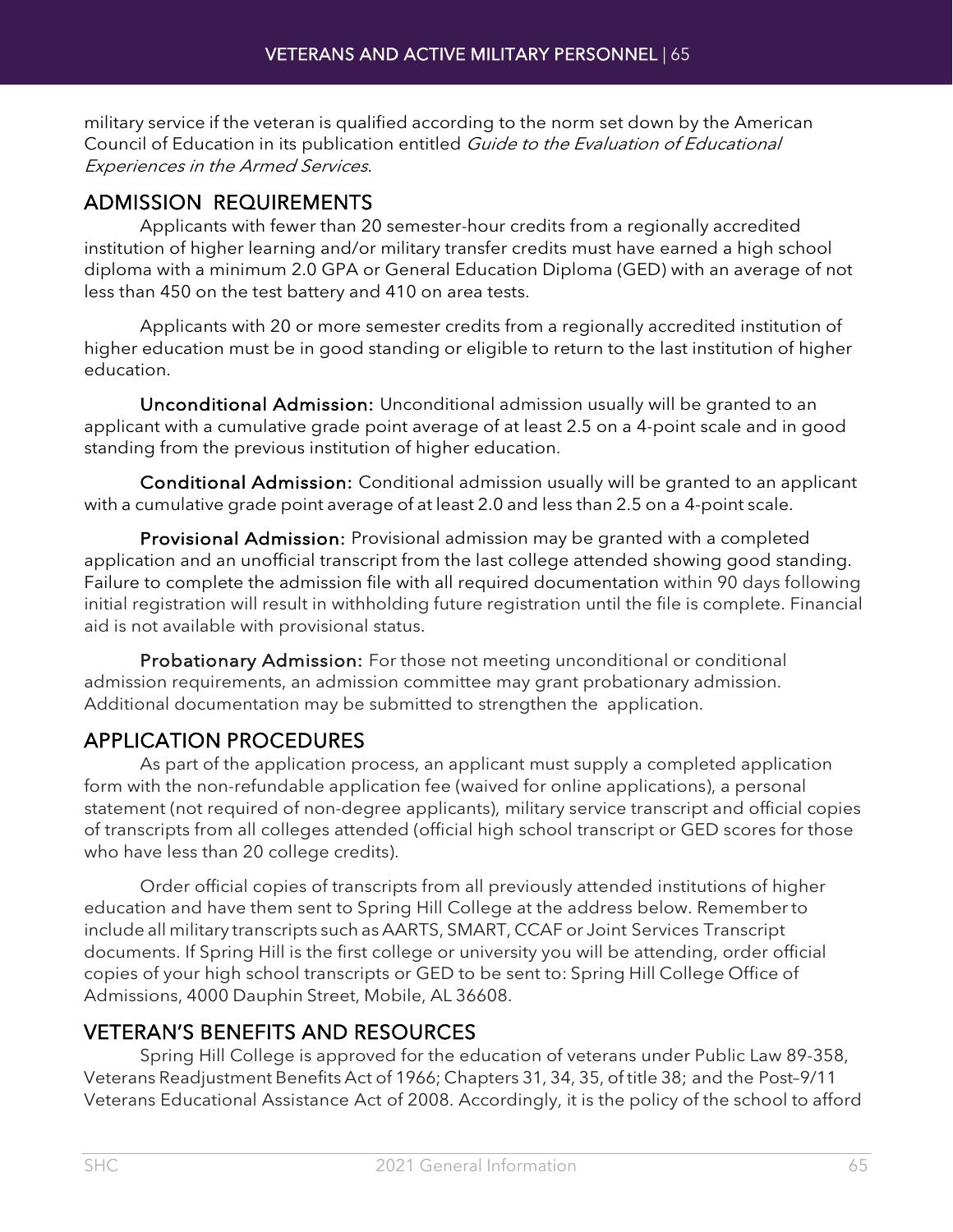veterans and, where applicable, their dependents, every opportunity for study compatible with their educational background and the scope of the institution.

Equally as important as applying for admission to the College is applying for your VA benefits. Please use the following web address to access the Veterans Online Application (VONAPP) [www.vabenefits.vba.va.gov.](http://www.vabenefits.vba.va.gov/) If you are unable to apply online, please call 1 (888) GI BILL-1 (1-888-442-4551) to have a form mailed to you.

Once approved by the VA, veterans and their dependents should submit their Certificate of Eligibility (COE) to the College's certifying official to receive benefits. Note that VA benefits are subject to Satisfactory Academic Progress requirements. Institutional aid may be affected by use of VA benefits. Additional resources for veterans can be found at Alabama Department of Veterans Affairs [www.va.state.al.us/.](http://www.va.state.al.us/)

> Mobile County Veterans Service Office Bay Haas Building 1150 Government Street Mobile, AL 36604 Phone: (251) 574-8578

For students receiving VA education benefits, any complaint against the school should be routed through the VA GI Bill Feedback System by going to the following site: [http://www.benefits.va.gov/GIBILL/Feedback.asp.](http://www.benefits.va.gov/GIBILL/Feedback.asp) The VA will then follow up through the appropriate channels to investigate the complaint and resolve it satisfactorily.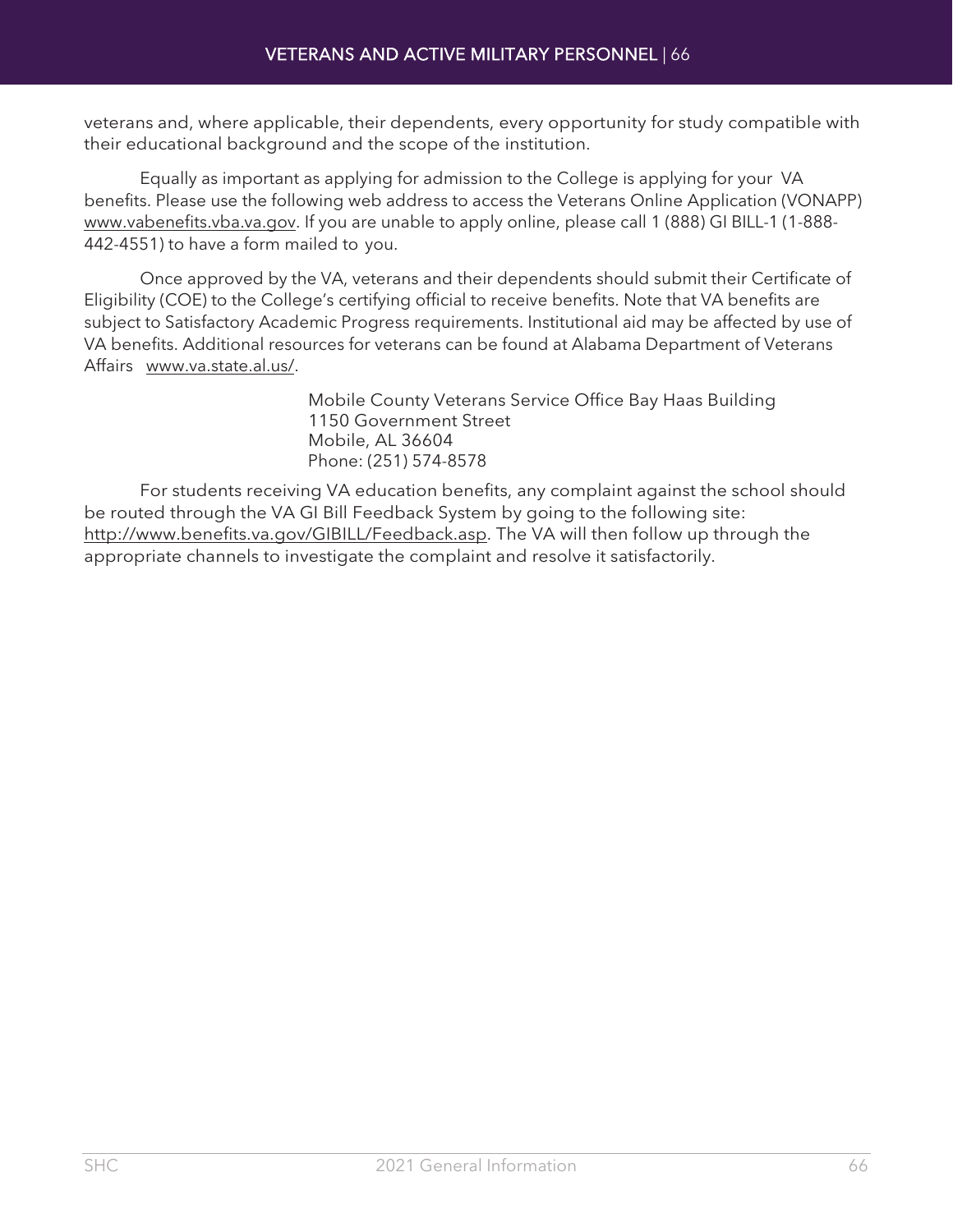## COAST GUARD AVIATION TRAINING CENTER COLLABORATION Students from the Coast Guard Aviation Training have enrolled in <sup>a</sup> variety of tracks

through Spring Hill College. The following tracks are available:

One-credit hour professional development workshops: These courses, taught at the Coast Guard Aviation Training Center, are scheduled in collaboration with and through approval of Coast Guard personnel. Enrollment in these courses requires application, a copy of a current Coast Guard transcript and minimum requirements as defined under Undergraduate Programs, Admissions Requirements.

Undergraduate Degrees: Students may enroll in an undergraduate degree program offered on campus. Admissions requirements for Veterans and Active Military Personnel should be referenced for conditions of acceptance. In addition to a current Coast Guard transcript, all official transcripts from institutions of higher education will be required for consideration.

Additional documents and materials may be requested.

Graduate Certificates in Leadership and Ethics and Logistics and Supply Chain Management: Graduate students may apply to a four-course sequence that qualifies them for a graduate Certificate in Leadership and Ethics or Logistics and Supply Chain Management. Nondegree seeking students must carry an undergraduate GPA of 3.0 to qualify for this program. Students lacking the specified 3.0 may be considered for Admissions through committee approval. Additional documents and materials may be requested. Students are expected to submit a Certificate Completion Form, available on BadgerWeb, after completing all four courses in the sequences.

Graduate Studies: Graduate degree programs, as defined in the Bulletin under Graduate Studies,provide anadditionaloption for students in the CoastGuard seeking advanced higher education. Graduate program policies and information are delineated in the GraduateStudiesPolicy sectionoftheBulletin.Completed applicationpackets are forwarded to the appropriate division for final decision of acceptance.

### TRANSFER OF MILITARY CREDIT OR CREDIT FROM OTHER INSTITUTIONS

Military transcripts will be evaluated and transfer credit will be given for equivalent coursework identified on the military transcript.

Generally, no transfer credit will be given for coursework already counted for a previous degree. Specific exceptions to the transfer of credits may be found in the policies for the individual programs.

### TUITION, FEES, AND FINANCIAL AID

Tuition and other expenses for Traditional Undergraduate Program Expenses and the Continuing Studies Program Expenses at<http://www.shc.edu/admissions/tuition-and-aid/>

Through a combination of external and internal scholarships, grants and tuition waivers, Spring Hill seeks to make its education financially accessible to veterans. Please review the Student Financial Services section of the Bulletin for additional information regarding Financial Aid.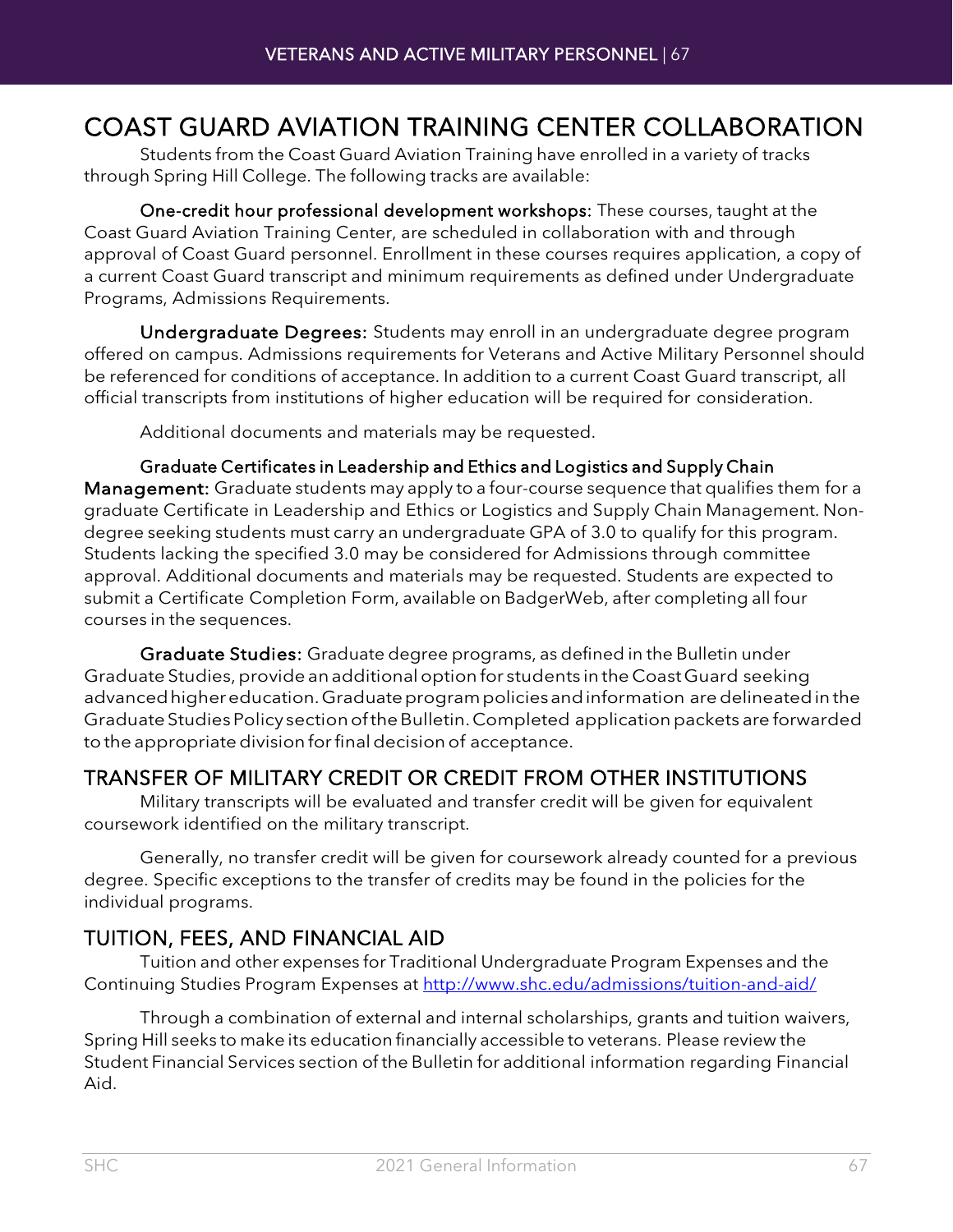# **COLLEGE DIRECTORY**

## OFFICERS OF THE COLLEGE

| Reverend Christopher J. Viscardi, SJSecretary of the Board |  |
|------------------------------------------------------------|--|

## BOARD OF TRUSTEES Mr. John F. McKinney — Chairman Lake Forest, Illinois

| Mr. John F. McKinney – Chairman                 |
|-------------------------------------------------|
| Ms. Margaret A. "Peggy" Rolando – Vice Chairman |
| Mr. John W. Barter, III                         |
| Mr. Thomas A. Byrne, Jr.                        |
| Mrs. Lynn Clapper                               |
| Mrs. Margaret F. Cussen                         |
| Mrs. Angele Davis                               |
| Dr. Rolando J. DeLeon                           |
| Mr. Mike DeWine                                 |
| Mrs. Julie A. Goolsby                           |
| Ms. Patricia Kane                               |
| Dr. E. Joseph Lee – ex officio                  |
| Mr. James D. McKinney                           |
| Mr. Champ Meyercord                             |
| Dr. Charles S. Mosteller                        |
| Mr. Norman D. Pitman, III                       |
| Reverend Robert Poirier, SJ                     |
| Reverend Kevin P. Quinn, SJ                     |
| Dr. Jennifer Scalici                            |
| Dr. John J. Shannon                             |
| Reverend Philip G. Steele, SJ                   |
| Mrs. Therese M. Stuckey – ex officio            |
| Ms. Payton A. Tanner                            |
| Reverend Andrew J. Thon, SJ                     |
| Dr. Arthur J. Tipton                            |
| Reverend Christopher J. Viscardi, SJ            |
| Dr. Jennifer A. Wootten                         |
| Mr. Clifford E. York                            |
|                                                 |

Miami, Florida Charleston, South Carolina Houston, Mississippi Mobile, Alabama Chicago, Illinois Baton Rouge, Louisiana Miami Beach, Florida Cedarville, Ohio Mooresville, North Carolina Chicago, Illinois Mobile, Alabama Tenton Village, Wyoming Point Clear, Alabama Mobile, Alabama Mobile, Alabama Mobile, Alabama New York, New York Mobile, Alabama Riverside, Illinois St. Louis, Missouri Metairie, Louisiana Washington, DC Milwaukee, Wisconsin Birmingham, Alabama Mobile, Alabama Atlanta, Georgia Houston, Texas

## PRESIDENT'S CABINET

| Rev. Robert Poirier, SJMission and Identity Officer |
|-----------------------------------------------------|
|                                                     |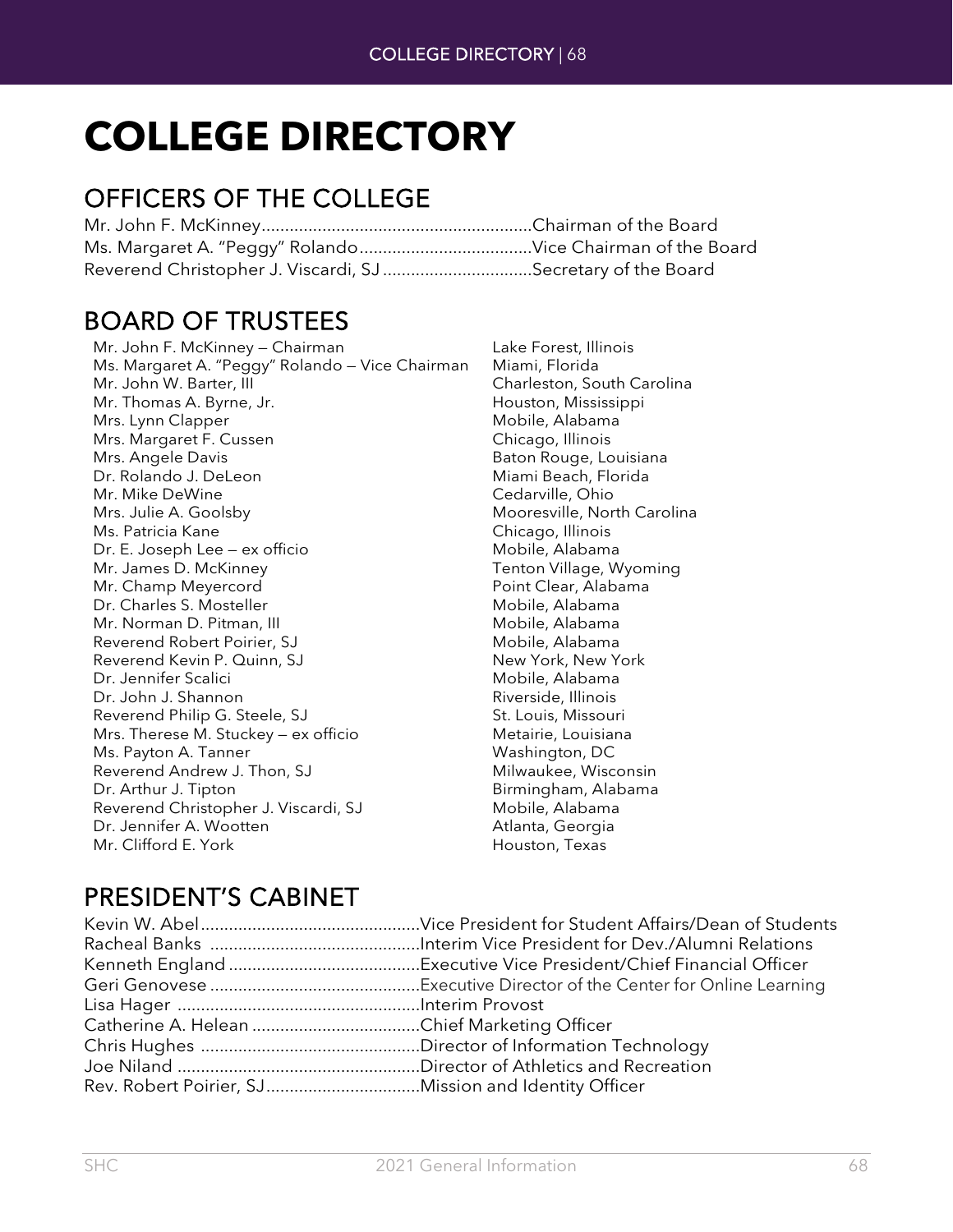## PRESIDENTS OF THE COLLEGE

Most Reverend Michael Portier, DD, first bishop of Mobile, founded Spring Hill College May 1, 1830.

| 1)   |  |
|------|--|
| 2)   |  |
| 3)   |  |
| 4)   |  |
| 5)   |  |
| 6)   |  |
| 7)   |  |
| 8)   |  |
| 9)   |  |
| 10)  |  |
| 11)  |  |
| 12)  |  |
| 13)  |  |
| 14)  |  |
| 15)  |  |
| 16)  |  |
| 17)  |  |
| 18)  |  |
| 19)  |  |
| 20)  |  |
| 21)  |  |
| 22)  |  |
| 23)  |  |
| (24) |  |
| 25)  |  |
| 26)  |  |
| (27) |  |
| 28)  |  |
| 29)  |  |
| 30)  |  |
| 31)  |  |
| 32)  |  |
| 33)  |  |
| 34)  |  |
| 35)  |  |
| 36)  |  |
| 37)  |  |
| 38)  |  |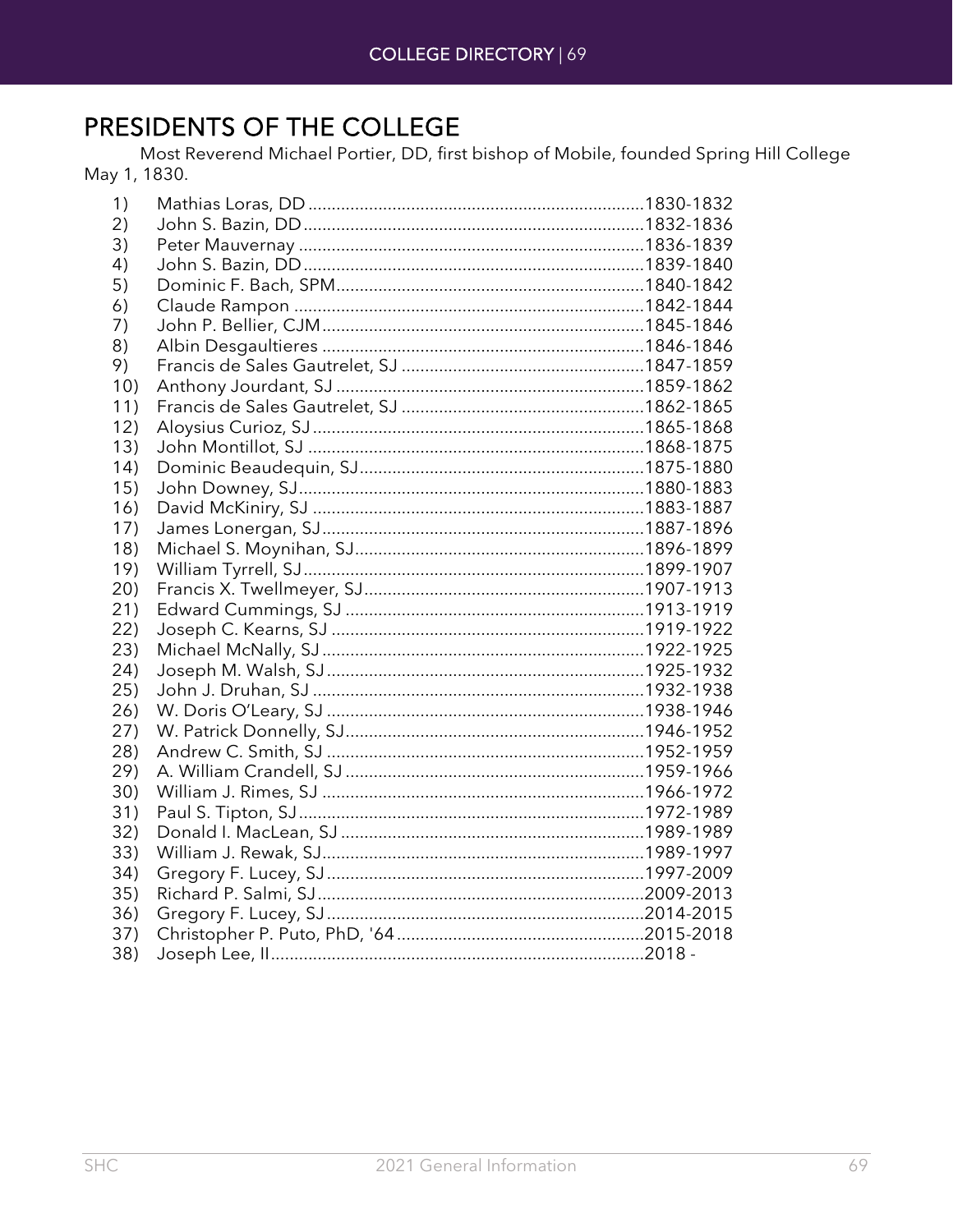## **FACULTY**

\*Indicates part-time appointment

( ) Date in parentheses after each name is the date of initial faculty appointment. Service has not necessarily been continuous since then.

### AIR FORCE STUDIES

Capt. Richard E. Goode (2015) Assistant Professor of Air Force Studies - MA, Webster University, 2012.

Lt. Col. Scott W. Lamont (2016) Professor of Air Force Studies - MS, University of Denver, 2008

Capt. Elsa Payton (2016) Assistant Professor of Air Force Studies - MA, American Military University, 2013.

### DIVISION OF BUSINESS

- Anindya Biswas (2012) Associate Professor PhD, Northern Illinois University, 2011; Teaching Areas: Economics, Finance, Business Statistics and Business Analytics.
- George W. Clark Jr. (2018) Assistant Professor PhD, University of South Alabama, 2019; Teaching Area: Computer Information Systems.
- Theresa McGonagle Crider (1997) Assistant Professor MLIS, Florida State University, 2008; MBA, Spring Hill College, 2004; Teaching Areas: Management and Computer Information Systems.
- John S. Eads IV (2016) Instructor CHE, MHA, Trinity University, 1997; MBA, New Mexico State University, 1995: Teaching Area: Health Care Management and Social Entrepreneurship.
- Richard Mark Foster(2016) Instructor-MAcc, University of South Alabama, 2009; CPA; Teaching Area:Accounting.

Stephanie D. Gapud (2019) Assistant Professor - PhD, University of South Alabama, 2019; Teaching Area: Management, Leadership and Organizational Behavior.

- Cathy Gray (2020) Instructor-MAcc, University of Mississippi, 2002; CPA; Teaching Area: Accounting.
- Jennifer L. Nevins Henson (2016) Associate Professor PhD, University of South Carolina, 2005: Teaching Area: Marketing.
- Samir Y. Khoury (2016) Associate Professor, Division Chair of Business and MBA Director-PhD, Capella University, 2009; Teaching Area: Computer Information Systems Logistics and Supply Chain Management.
- James B. Larriviere (2001) Associate Professor- PhD, Auburn University, 1995; Teaching Areas: Economics and Finance.
- Nicole P. Larriviere (2015) *Instructor and Internship Coordinator* MA, University of South Alabama, 1997; Teaching Areas: Business Communication, Marketing and Public Speaking.
- Stacy E. Wellborn (2019) Assistant Professor MS, University of North Carolina Greensboro, 1996; Teaching Areas: Management, Supply Chain and Entrepreneurship.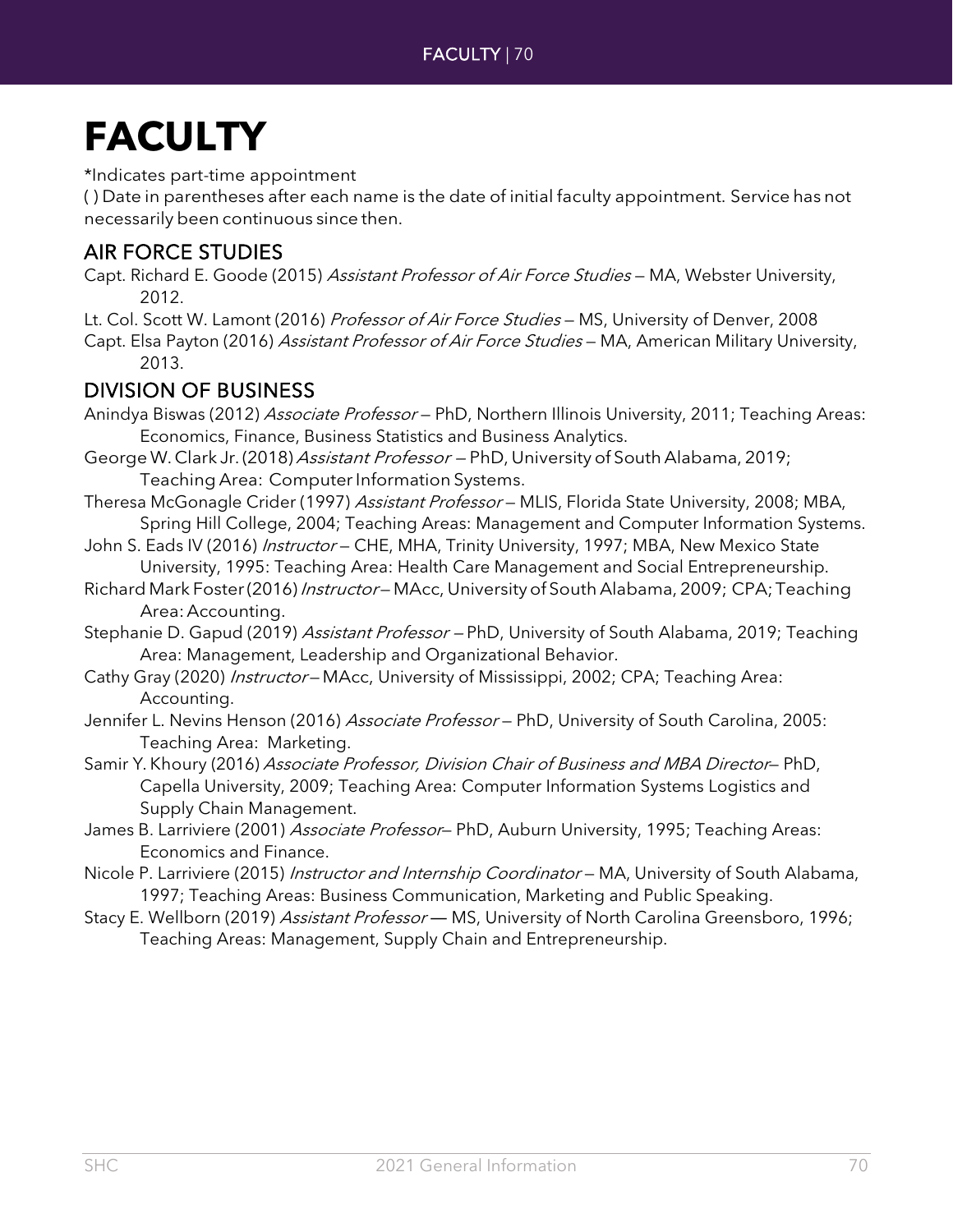### DIVISION OF COMMUNICATION, VISUAL AND PERFORMING ARTS

### Communication Arts

Stuart C. Babington (2006) Associate Professor and Division Chair of Communication, Visual and Performing Arts - PhD, University of Southern Mississippi, 2007.

P. Ryan Noble (2013) Associate Professor and Department Chair of Communication Arts - MFA, Arizona State University, 2013.

Taylor Kiernan (2021) Assistant Professor - PhD, University of Southern Mississippi, 2021.

### Visual and Performing Arts

Stephen F. Campbell, SJ (1991) Associate Professor and Department Chair of Visual and Performing Arts - PhD, Northwestern University, 1994.

Rachael Hatley (2015) Associate Professor - MFA, in Graphic Design, Vermont College of Fine Arts, 2013.

Wanda A. Sullivan (2007) Professor - MFA, University of Mississippi, 1990.

### DIVISION OF EDUCATION

Lori P. Aultman (2009) Associate Professor - PhD, University of Georgia, 2005. Lori A. Fos, (2021) Assistant Professor - EdD, University of Southern Mississippi, 2021. Jennifer M. Good (2013) Professor - PhD, Auburn University, 1998. Paige Raney (2021) Assistant Professor and Division Chair - PhD, Liberty University, 2020. Christine Sanchez (2021) Assistant Professor – PhD, University of West Georgia, 2019.

### DIVISION OF LANGUAGES AND LITERATURE

### English

Steven M. Almquist (2008) Professor, Interim Associate Provost, and Faculty Athletics Representative-PhD, University of Iowa, 2008.

Robert Arbour (2018) Assistant Professor - PhD, Indiana University, Bloomington, 2015. Leigh Ann Litwiller Berte (2005) Associate Professor - PhD, University of Washington, 2004. Stephanie A. Callan (2011) Associate Professor, Department Chair of English, and Division Chair

of Languages and Literature — PhD, University of Oregon, 2007.

Stephanie Girard (2000) Associate Professor and Director of Faculty Development - PhD, Rutgers University, 1996.

Brian R. Druckenmiller (2019), Visiting Assistant Professor and Director of Writing, Center for Academic Excellence (CAE) MFA, University of Central Florida, 2017.

Catherine A. Swender (2004) Associate Professor - PhD, Michigan State University, 2003.

Andrew Tumminia (2010) Associate Professor – PhD, Fordham University, 2008.

### Modern Languages, Literature, and Cultures

Fabian Balmori(2010) Associate Professor, Department Chair of Languages, and Director of Hispanic Studies – PhD, Florida State University, 2008.

Stephanie Balmori (2012) Instructor - MA, Florida State University, 2009.

Matthew Gervase (2018) Assistant Professor - PhD, UC Santa Cruz, 2018.

Cinthya E. Torres (2018) Assistant Professor - PhD, Harvard University, 2014.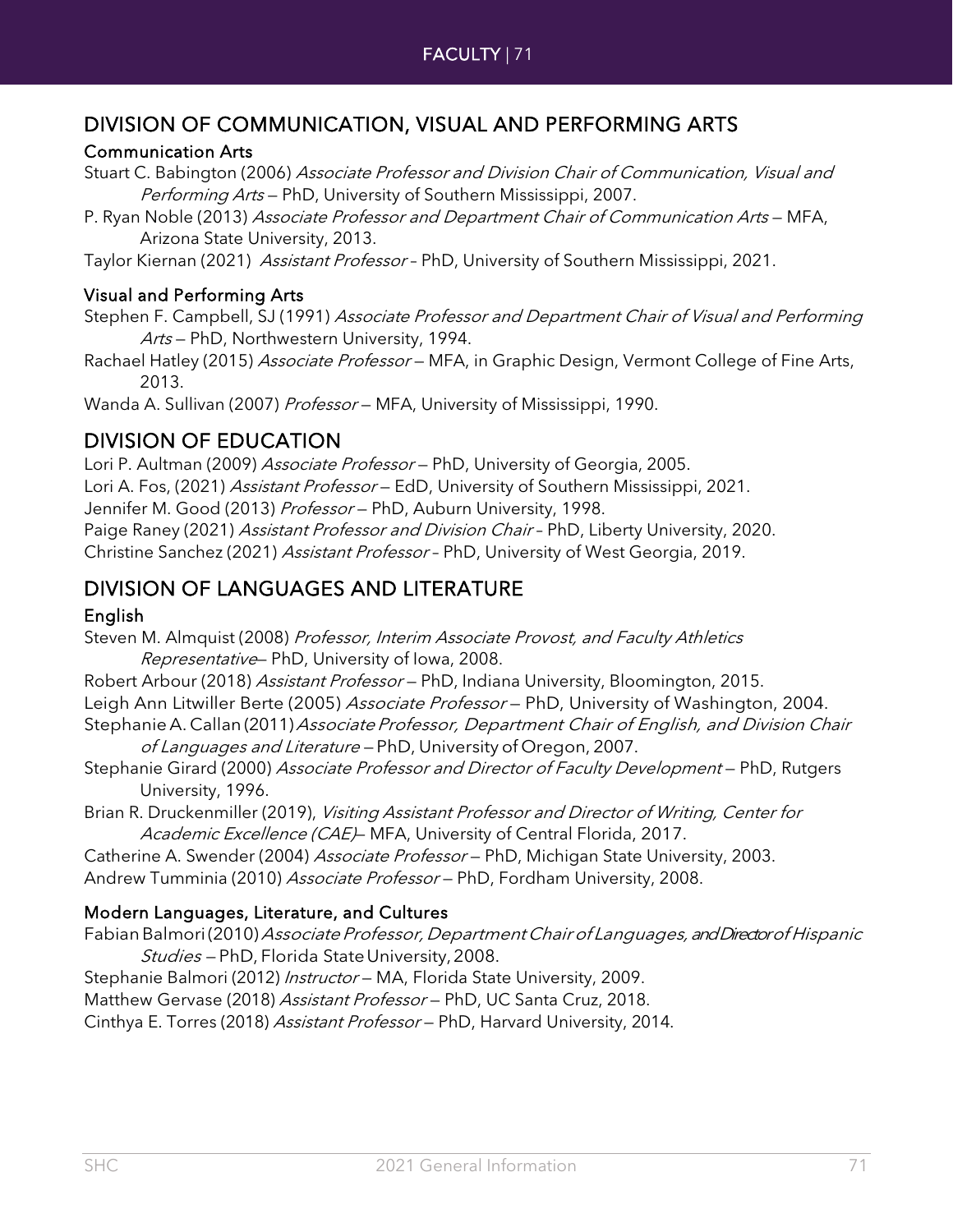### LIBRARY FACULTY

Bret A. Heim (1993) Professor and Interim Director of Library and Instructional Resource Services -MS, University of Illinois at Urbana-Champaign, 1993.

Maura B. Mandyck (2015) Associate Professor - PhD/MLIS, University of Alabama, 2000. Janie M. Mathews (1999) Assistant Professor - MLIS, University of Alabama, 1997.

### MILITARY SCIENCE

CPT Robert C. Hill, Jr. (2017) Assistant Professor of Military Science — BA, Troy University, 2005. Timothy Rey (2002) Assistant Professor of Military Science - BA, University of Southern Mississippi, 1984.

### DIVISION OF NURSING

Kelli R. Boots (2016) Assistant Professor - DNP, University of Tennessee Health Science Center, 2011. Stacy Clements (2021) Instructor - MA, Liberty University, 2016.

Evan Frye Kennedy (2021) Instructor - MA, Western Governors University, 2019.

Tasha Jones (2021) Assistant Professor - PhD, Samford University, 2018.

Katie McCord (2019) Instructor - MSN, University of South Alabama, 2017.

Tracy Radczenko (2021) Instructor — MA, University of South Alabama, 2018.

Kathy A. Sheppard (2019) Professor and Chair of Nursing - PhD, University of Alabama in Birmingham, 2010.

### DIVISION OF PHILOSOPHY AND THEOLOGY

### Philosophy

Victor J. Di Fate (2011) Associate Professor and Director of Interdisciplinary Studies — PhD, Johns Hopkins University, 2010.

C.R. Dodsworth (2008) Professor — PhD, University of Michigan, 2007.

Michael Ferry (2008) Professor, Department Chair, and Director of the Honors Program - PhD, Georgetown University, 2007.

Chelsea Haramia (2014) Associate Professor - PhD, University of Colorado, 2014.

Daniel M. Massey (2013) Associate Professor and Director of General Studies - PhD, University of Connecticut, 2011.

Thomas Metcalf (2016) Associate Professor, Director of Philosophy, Politics, and Economics and Faculty Director of Assessment and Core Development - PhD, University of Colorado at Boulder, 2009.

### **Theology**

Matthew J. Bagot (2007) Associate Professor - PhD, Boston College, 2010.

George B. Gilmore (1974) Professor — PhD, Fordham University, 1974.

Nélida Naveros Cordova, CDP (2019) Assistant Professor and Director of Graduate Theology - PhD, Loyola University Chicago, 2016.

Christopher J. Viscardi, SJ (1979) Professor, Division Chair of Philosophy and Theology, and Department Chairof Theology—STD, Gregorian University, Rome, 1979.

Stephen B. Wilson (2000) Associate Professor - PhD, University of Notre Dame, 2000.

### DIVISION OF SCIENCE AND MATHEMATICS

### Biology

Charles M. Chester (1998) Associate Professor - PhD, University of New Hampshire, 1996.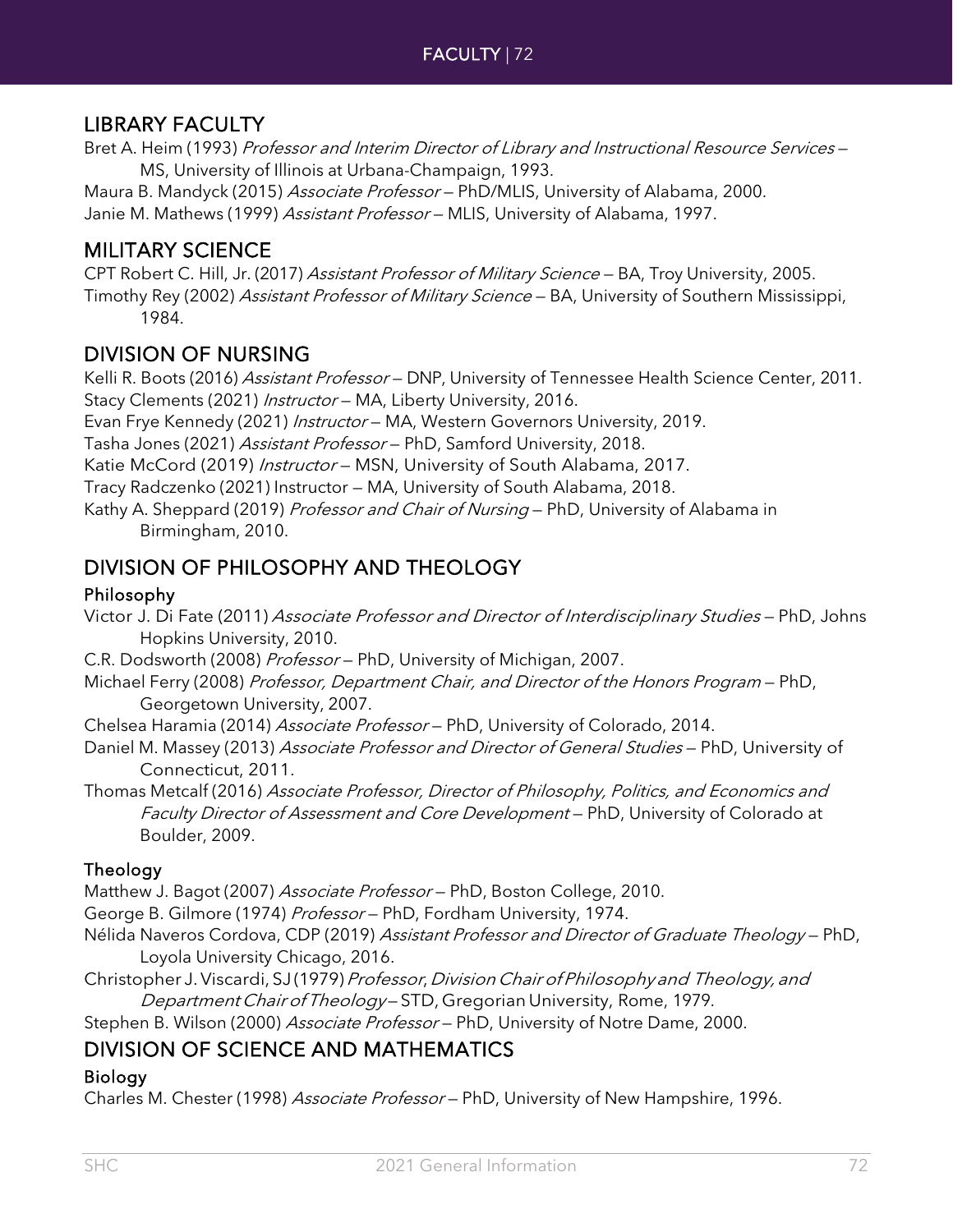# FACULTY | 73

Donald E. Culberson (1997) Associate Professor - PhD, University of New Hampshire, 1985.

Rebecca A. Fillmore (2015) Associate Professor and Department Chair of Biology - PhD, University of South Alabama, 2001.

Deborah F. Fox (2009) Associate Professor - PhD, Louisiana State University, 1992. Paul D. Kohnen (2003) *Associate Professor*–PhD, Oregon State University, 1992.

#### Chemistry, Physics and Engineering

Lesli W. Bordas (2000) Associate Professor - PhD, University of Georgia, 2000. Mark O. Byrne (2007) Associate Professor and Division Chair of Science and Mathematics - PhD, University of Notre Dame, 2004.

Paula Celis-Salazar (2021) Assistant Professor - PhD, Virginia Tech, 2018.

Christopher Dieni (2021) Assistant Professor - PhD, Carleton University, 2008.

Virgil E. Jackson (2015) Assistant Professor and Department Chair of Chemistry, Physics, and Engineering — PhD, The University of Alabama, 2013.

### **Mathematics**

Matthew Barnes (2018) Assistant Professor - PhD, Louisiana State University, 2018. Phillip M. Bressie (2019) Assistant Professor - PhD, Kansas State University, 2019. Lauren E. Grimley (2016) Assistant Professor and Department Chair of Mathematics - PhD, Texas A&M University, 2016.

Pamela R. Quintana (2020) Visiting Assistant Professor and Director of Mathematics, Center for Academic Excellence (CAE) - PhD, Florida State University, 2000.

Sean M. Taylor (2019) Assistant Professor - PhD, Louisiana State University, 2018.

# DIVISION OF SOCIAL SCIENCES

## **History**

Sarah Duncan (2008) Professor and Department Chair of History - PhD, Yale University, 2009. Alexandria N. Ruble (2018) Assistant Professor - PhD, University North Carolina at Chapel Hill, 2017. Nicholas P. Wood (2017) Assistant Professor - PhD, University of Virginia, 2013.

## Political Science and Law

Thomas J. Hoffman (2007) Associate Professor, Department Chair of Political Science and Law, Thomas E. Caestecker Chair in Liberal Arts, and Director of Master of Liberal Arts Program — PhD, Indiana University, 2004.

Vlad Kravtsov (2016) Assistant Professor - PhD, Syracuse University, 2011. S. Kathleen Orange (1981) Associate Professor and Director Emeritus of the Foley Center for Community Service — PhD, University of North Carolina, 1976.

## Psychology

Lisa D. Hager (2001) Professor and Interim Provost – PhD, University of Alabama, 1991. Jamie O'Bryant (2018) Associate Professor - PhD, University of Alabama, 2011. Royce G. Simpson (2001) Associate Professor and Department Chair of Psychology – PhD, University of Alabama, 1993.

## Sociology

Harold E. Dorton, Jr. (2011) Professor, Division Chair of Social Sciences, and Department Chair of Sociology - PhD, Bowling Green State University, 2000.

Paige A. Vaughn - (2021) Assistant Professor - PhD, University of Missouri, St. Louis, 2020.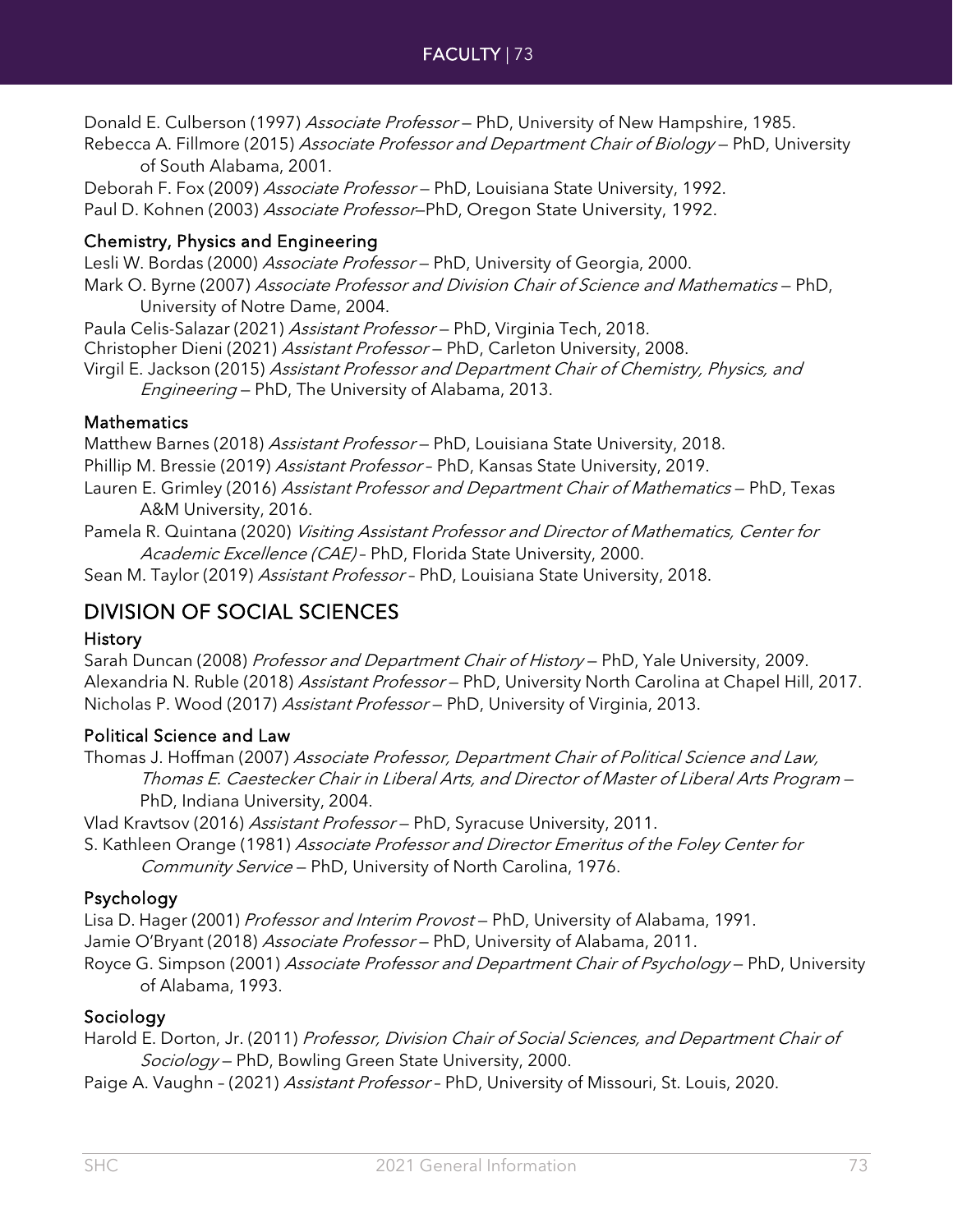# EMERITI

- [] Brackets indicate year Emeritus status conferred.
- Celestine Algero, SC (1974) [2001] Professor of Teacher Education EdD, Temple University, 1975.
- Ruth E. Belasco (1983) [2007] *Professor of Fine and Performing Arts* MFA, West Virginia University, 1980.
- David C. Borbridge, SJ (1983) [2014] Assistant Professor of History PhD, University of California-Berkeley, 1979.
- Melvin J. Brandon (1969) [2010] Professor of Philosophy PhD, St. Louis University, 1972.
- Timothy R. Carmody (1989) [2020] Professor and Director of Graduate Theology PhD, Catholic University of America, 1986.
- Charles A. Cheney (1984) [2011] *Professor of Mathematics* PhD, Carnegie-Mellon University, 1971.
- Margaret D. Cole (1997) [2020] Professor DSN, University of Alabama at Birmingham, 1991.
- Emmanuel J. Cutrone (1986) [2000] Professor of Theology PhD, University of Notre Dame, 1975.
- Daniel S. Cyphert (1988) [2015] *Professor of Mathematics* PhD, Vanderbilt University, 1982.
- Margaret H. Davis (1993) [2016] Professor of English PhD, University of Alabama, 1990.
- David F. Dean (1994) [2015] *Professor of Biology* PhD, University of Tennessee-Knoxville, 1994; DVM, University of Tennessee, 1987.
- Ola H. Fox (2005) [2017] Associate Professor DNS, Louisiana State University Health Sciences Center, 2000.
- John H. Hafner (1971) [2010] Professor of English PhD, University of Wisconsin, 1969.
- Carol M. Harrison (1995) [2009] Professor of Nursing EdD, Nova Southeastern University, 1983.
- Patricia G. Harrison (1979) [2019] Professor PhD, Tulane University, 1994.
- Michael F. Kaffer (1962) [2015] Professor of English PhD, University of Alabama, 1985.
- John W. Kane, Jr. (1969) [2007] Professor of Physics PhD, University of Alabama, 1969.
- James L. Lambert, SJ (1968) [1995] Professor of Chemistry PhD, Johns Hopkins University, 1963.
- Alexander R. Landi (1971) [2014] Professor of Political Science PhD, University of Dallas, 1973.
- Thomas J. Loehr (1975) [2011] *Professor of Communication Arts* MFA, New York University Graduate Institute of Film and Television, 1973.
- Terran A. Mathers (1997) [2020] Associate Professor DNS, Louisiana State University Health Sciences Center, 2002.
- Charmane P. May (1981) [2020] Associate Professor of Business PhD, University of Alabama in Birmingham, 1977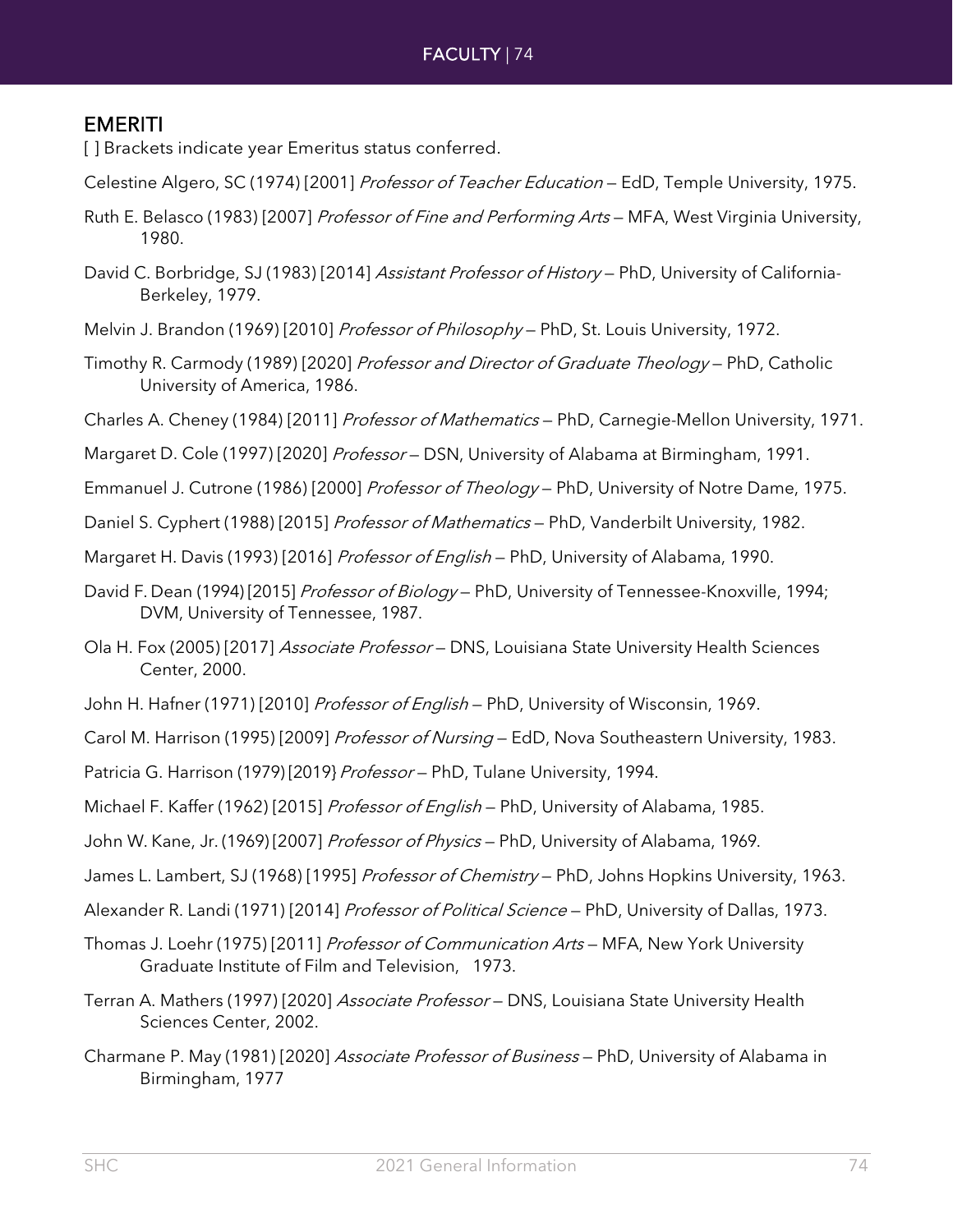Barbara S. Nolan (1968) [1995] Professor of English - PhD, University of Notre Dame, 1964.

- Janden M. Richards (2000) [2021] Associate Professor of Visual and Performing Arts MA, Hunter College of CUNY, 1974.
- RalphD. Sandler(1985)[2012] Associate Professor of Finance and Economics-PhD, Florida State University, 1984.
- David K. Sauer (1972) [2009] Professor of English PhD, Indiana University, 1977.

Andrew D. Sharp (1985) [2021] Professor of Business - PhD, University of Mississippi, 1990. Lois A. Silvernail (1987) [2020] Professor of Education - EdD, Auburn University, 1987. Betsy D. Stafford (1969) [2000] Professor of Teacher Education - EdD, Auburn University, 1978.

Barbara P. Starr (1977) [2008] Associate Professor of Fine and Performing Arts - MA, Florida State University, 1966.

Mark L. Starr (1990) [2011] Associate Professor of Philosophy - PhD, University of California, San Diego, 1988.

- John B. Switzer (2006) [2021] Professor PhD, Boston College, 2006.
- John M. Welch (1965) [2008] Assistant Professor of History MA, Xavier University, 1969.
- Michael A. Williams, SJ (1986) [2015] Associate Professor of English PhD, University of Southern California, 1974.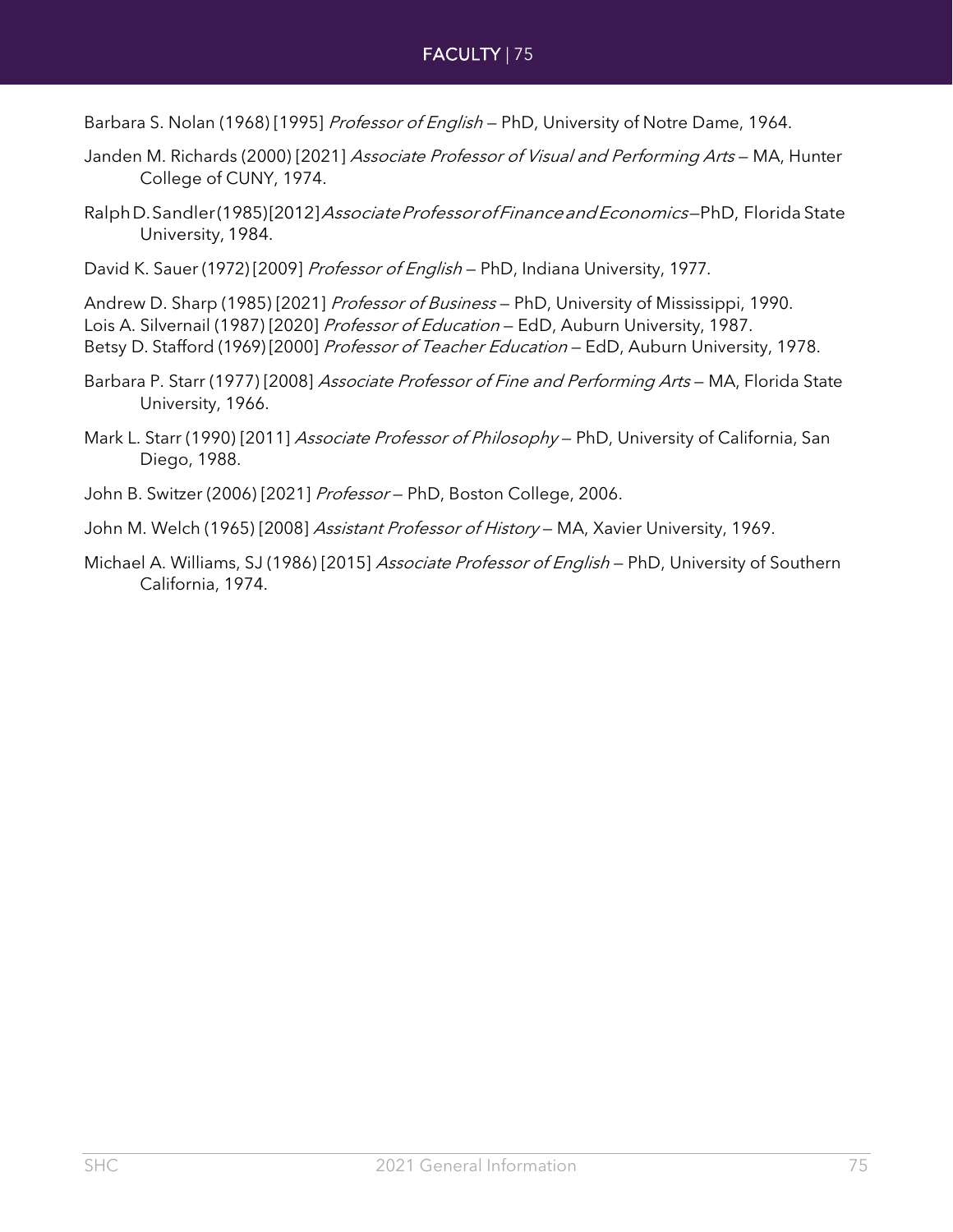# **NOTICE OF NONDISCRIMINATION**

Spring Hill College does not discriminate on the basis of race, color, national origin, sex, sexual orientation, gender identity, disability, religion, age, veteran status, genetic information or any other applicable legally protected basis in its educational programs and activities, admissions, or employment practices. This policy is in compliance with applicable laws prohibiting discrimination, including applicable provisions of and amendments to Title IX of the Education Amendments of 1972, the Americans with Disabilities Act of 1990, Section 504 of the Rehabilitation Act of 1973, Titles VI and VII of the Civil Rights Act of 1964, other applicable laws, and College policies.

Inquiries regarding the nondiscrimination policies of Title IX and related issues may be directed to:

Kevin Abel Vice-President for Student Affairs/ Title IX Coordinator Student Center, 1st Floor 4000 Dauphin Street Mobile, AL 36608-1791 251-380-3026 [kabel@shc.edu](mailto:kabel@shc.edu)

Inquiries regarding other nondiscrimination policies, including inquiries concerning the American with Disabilities Act, the Rehabilitation Act, and related issues may be directed to:

Human Resources Murphy Fine Arts Center, 1st Floor Office 128 4000 Dauphin Street Mobile, AL 36608-1791 251-380-3063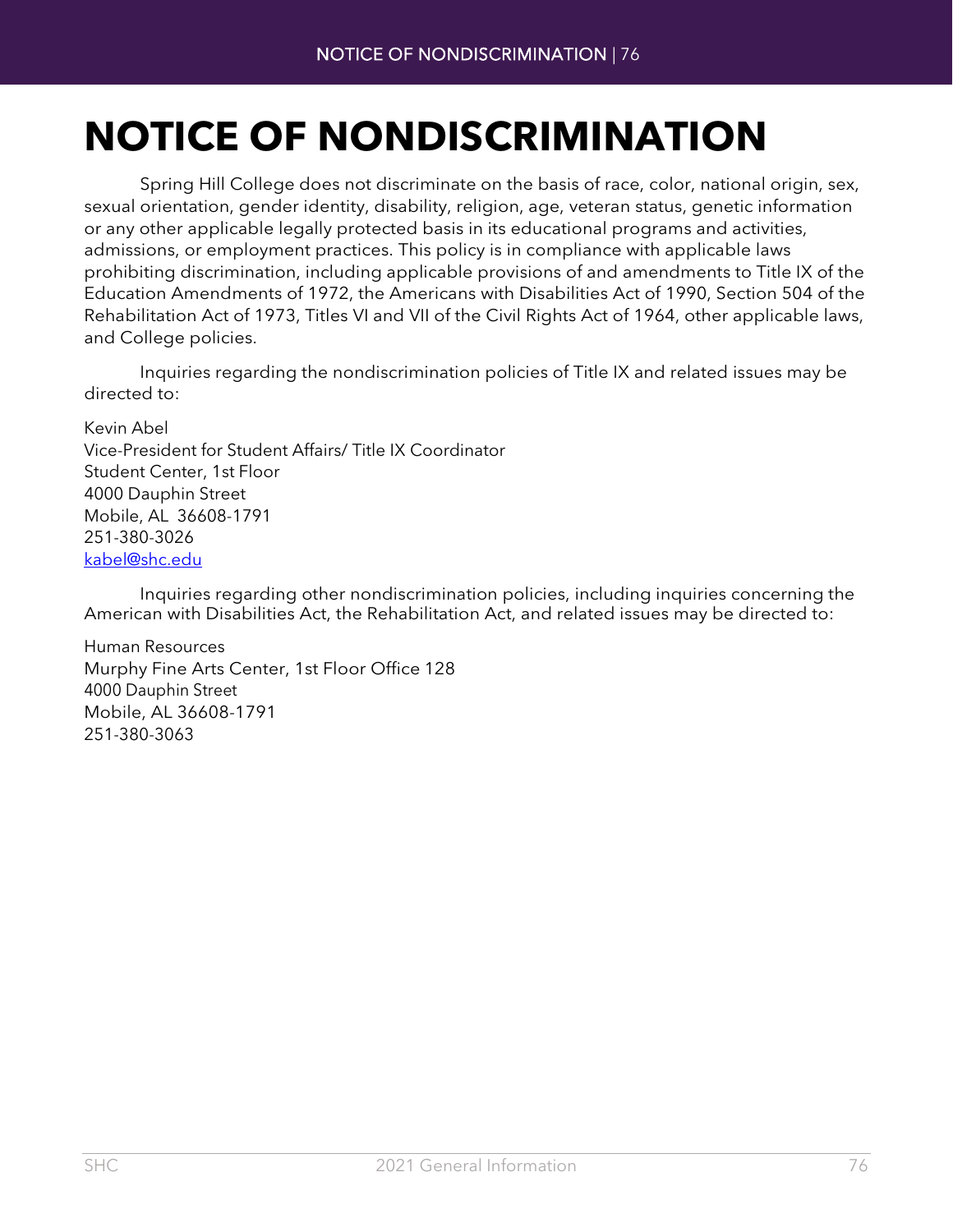# **CORRESPONDENCE DIRECTORY**

The administrative offices of Spring Hill College are open Monday through Friday from 8 a.m. to 4:30 p.m. The official address of the College is Spring Hill College, 4000 Dauphin Street, Mobile, AL 36608. FAX: 251-460-2095. The telephone area code is 251. Specific numbers are given in parentheses after each office.

#### Academic Affairs (380-2262) [academicaf](mailto:academicaffairs@shc.edu)[fairs@shc.edu](mailto:fairs@shc.edu)

General academic policy for graduate and undergraduate programs, student academic status, faculty appointments and contracts. Also, general policies and administration for offices of the Center for Academic Support and Advising and Registrar.

#### Admission (380-3030) [admit@shc.edu](mailto:admit@shc.edu)

Undergraduate and graduate admissions, prospective student information, scholarship information.

#### Athletics and Recreation (380-3485)

Administration of intramurals, recreation and fitness activities, sports and leisure courses, club sports and intercollegiate athletic program.

#### Campus Ministry (380-3495) [campusministry@shc.edu](mailto:campusministry@shc.edu)

Liturgies and liturgical committees, SHC volunteer community services, days of recollection and retreats, sacramental initiation and reception, confidential counseling and spiritual direction.

#### Community Standards (380-3028) [communitystandar](mailto:communitystandards@shc.edu)[ds@shc.edu](mailto:ds@shc.edu)

Student conduct, community standards and development, and student to student Title IX issues.

#### Development and Alumni Relations (380-2280) [advancement@shc.edu](mailto:advancement@shc.edu)

Alumni and parent relations, annual giving, community relations, planned giving and publications.

#### Marketing and Communications (380-2281) [mark](mailto:marketing@shc.edu)[eting@shc.edu](mailto:eting@shc.edu)

Communications, community and media relations and publications.

#### Student Financial Services (380-3460) [financialaid@shc.edu](mailto:financialaid@shc.edu)

Administration of financial assistance (financial aid and scholarships) to students.

# Payroll (380-2260) [payr](mailto:payroll@shc.edu)[oll@shc.edu](mailto:oll@shc.edu)

Payroll-related forms.

Public Safety (380-4444) [dept.publicsafety@shc.edu](mailto:dept.publicsafety@shc.edu)

Campus patrol, emergency information, vehicle and guest registration, parking and traffic regulations.

Registrar/Student Records (380-2240) [registr](mailto:registrar@shc.edu)[ar@shc.edu](mailto:ar@shc.edu)

Transcripts of credits, course schedules, registration.

#### Residence Life (380-3028) [r](mailto:reslife@shc.edu)[eslife@shc.edu](mailto:eslife@shc.edu)

Housing assignments, residential policies and residential programming.